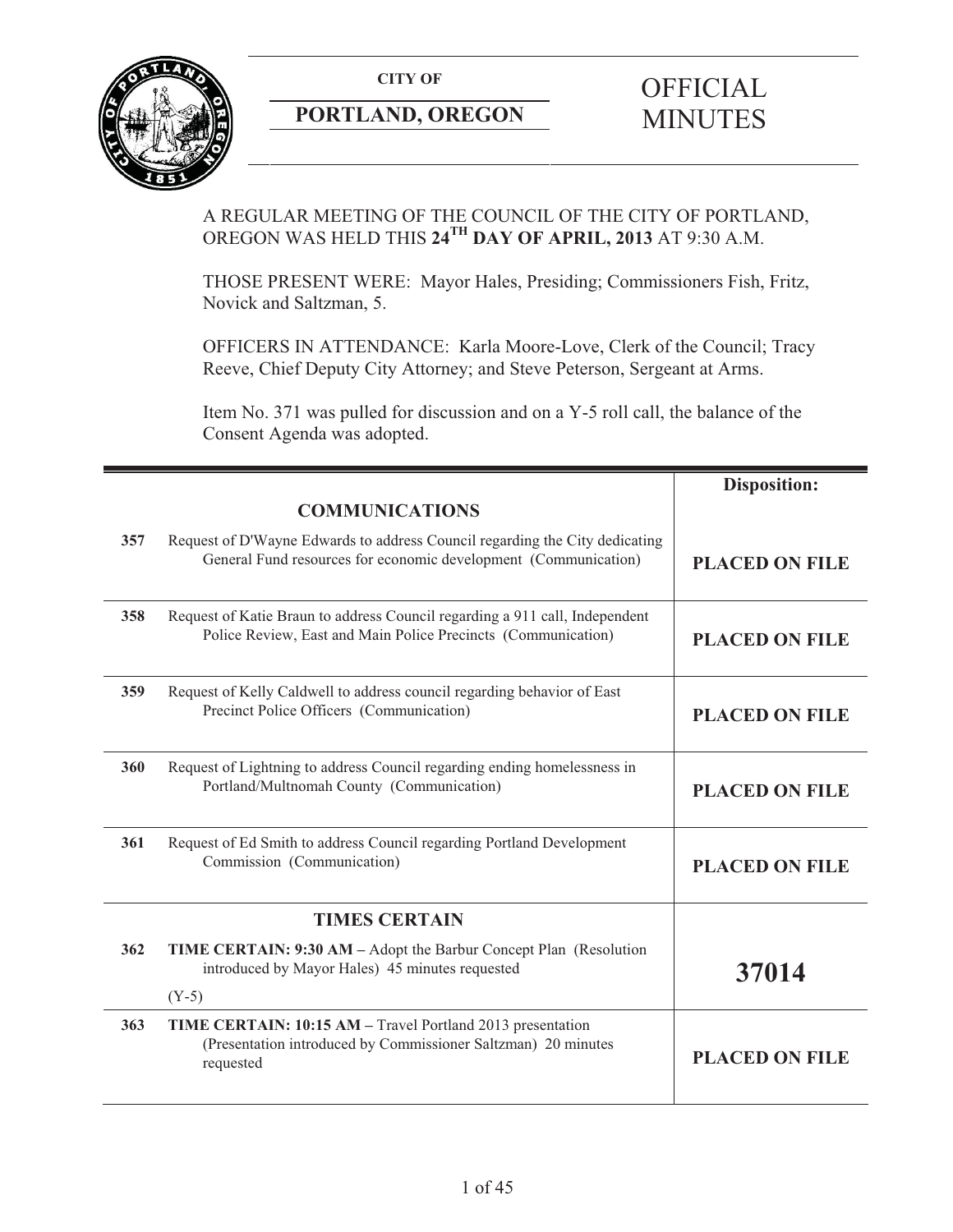|        | <b>CONSENT AGENDA - NO DISCUSSION</b>                                                                                                                                                                                                                                                                 |                                                                                      |
|--------|-------------------------------------------------------------------------------------------------------------------------------------------------------------------------------------------------------------------------------------------------------------------------------------------------------|--------------------------------------------------------------------------------------|
|        | <b>Mayor Charlie Hales</b>                                                                                                                                                                                                                                                                            |                                                                                      |
| 364    | Appoint citizens Colleen Gadbois and Joshua Mitchell to the Technology<br>Oversight Committee for terms to expire August 1, 2014 (Report)                                                                                                                                                             | <b>CONFIRMED</b>                                                                     |
|        | $(Y-5)$                                                                                                                                                                                                                                                                                               |                                                                                      |
| 365    | Authorize a grant providing Worksystems, Inc. \$195,000 to implement the<br>SummerWorks youth employment program within City Bureaus<br>(Ordinance)                                                                                                                                                   | <b>PASSED TO</b><br><b>SECOND READING</b><br><b>MAY 1, 2013</b><br><b>AT 2:00 PM</b> |
|        | <b>Bureau of Emergency Management</b>                                                                                                                                                                                                                                                                 |                                                                                      |
| $*366$ | Authorize the Director of the Portland Bureau of Emergency Management to<br>execute Intergovernmental Agreements and amendments for<br>administration of FY 2012 Urban Areas Security Initiative grant funds<br>(Ordinance)                                                                           | 185989                                                                               |
|        | $(Y-5)$                                                                                                                                                                                                                                                                                               |                                                                                      |
| $*367$ | Accept and appropriate a grant in the amount of \$2,049,396 from the<br>Department of Homeland Security, FY 2012 Urban Areas Security<br>Initiative Grant Program for the purpose of enhancing emergency<br>preparedness through planning, training and equipping emergency<br>responders (Ordinance) | 185990                                                                               |
|        | $(Y-5)$                                                                                                                                                                                                                                                                                               |                                                                                      |
|        | <b>Bureau of Environmental Services</b>                                                                                                                                                                                                                                                               |                                                                                      |
| 368    | Amend contract with Emery & Sons Construction, Inc. for claim settlement<br>and final payment for the Fanno Basin Pump Station Force Main: Garden<br>Home Section Project No. E09115 for an estimated amount of \$177,640<br>(Ordinance; amend Contract No. 30001207)                                 | <b>PASSED TO</b><br><b>SECOND READING</b><br><b>MAY 1, 2013</b><br><b>AT 2:00 PM</b> |
| 369    | Authorize an Intergovernmental Agreement and provide payment for \$25,000<br>to Portland State University Professional Development Center to provide<br>Project Management training for Bureau of Environmental Services<br>Engineering Services (Second Reading Agenda 337)                          | 185991                                                                               |
|        | $(Y-5)$                                                                                                                                                                                                                                                                                               |                                                                                      |
| 370    | Authorize an agreement with AT&T Corp. for the NE 33rd Drive Culvert<br>Project No. E10377 for an estimated amount of \$58,310 (Second<br>Reading Agenda 338)                                                                                                                                         | 185992                                                                               |
|        | $(Y-5)$                                                                                                                                                                                                                                                                                               |                                                                                      |
|        | <b>Office of Management and Finance</b>                                                                                                                                                                                                                                                               |                                                                                      |
| 371    | Authorize participation in Federal Communications Commission proceeding<br>on radiofrequency exposure limits and policies (Resolution)                                                                                                                                                                | 37015                                                                                |
|        | (Y-4; Fish absent)                                                                                                                                                                                                                                                                                    |                                                                                      |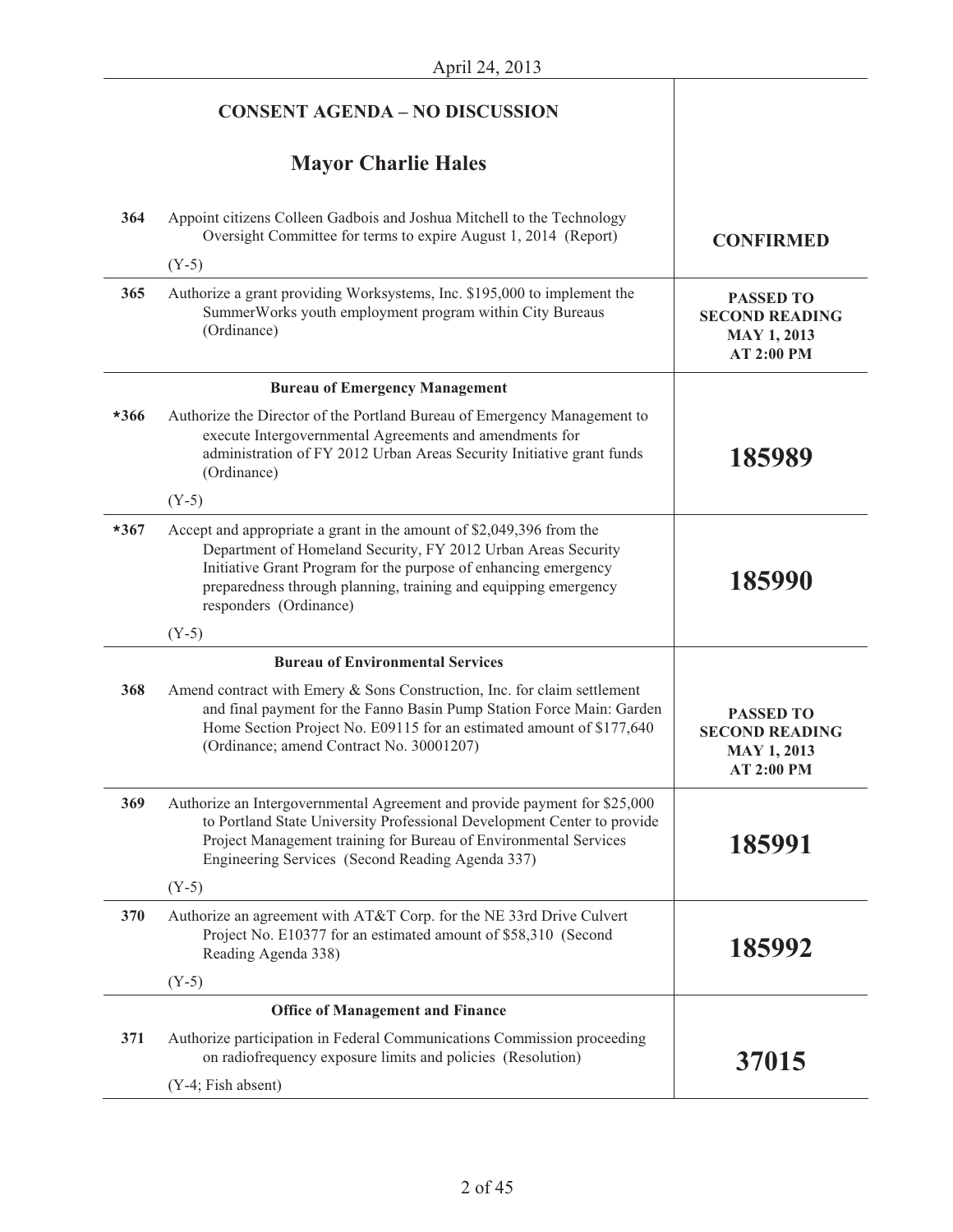| April 24, 2013 |                                                                                                                                                                                                                                                                 |                                                                                      |
|----------------|-----------------------------------------------------------------------------------------------------------------------------------------------------------------------------------------------------------------------------------------------------------------|--------------------------------------------------------------------------------------|
| 372            | Grant a franchise to Zayo Group, LLC for telecommunications services for a<br>period of 10 years (Ordinance)                                                                                                                                                    | <b>PASSED TO</b><br><b>SECOND READING</b><br><b>MAY 29, 2013</b><br>AT 9:30 AM       |
| 373            | Grant revocable permits to the Portland Rose Festival Foundation to perform<br>activities relating to Portland Rose Festival annual celebration from May<br>24 through June 9, 2013 (Second Reading Agenda 346)                                                 | 185993                                                                               |
|                | $(Y-5)$                                                                                                                                                                                                                                                         |                                                                                      |
|                | <b>Parks &amp; Recreation</b>                                                                                                                                                                                                                                   |                                                                                      |
| $*374$         | Amend contract with Ellis $&$ Associates in the amount of \$16,000 to provide<br>additional lifeguard certification and auditing services (Ordinance;<br>amend Contract No. 30000681)                                                                           | 185994                                                                               |
|                | $(Y-5)$                                                                                                                                                                                                                                                         |                                                                                      |
|                | <b>Portland Housing Bureau</b>                                                                                                                                                                                                                                  |                                                                                      |
| 375            | Authorize an amended and restated disposition and development agreement<br>between the Portland Housing Bureau and Piedmont Community<br>Developers for property at 6431-6445 NE Martin Luther King, Jr. Blvd<br>(Ordinance)                                    | <b>PASSED TO</b><br><b>SECOND READING</b><br><b>MAY 1, 2013</b><br><b>AT 2:00 PM</b> |
|                | <b>REGULAR AGENDA</b><br><b>Mayor Charlie Hales</b>                                                                                                                                                                                                             |                                                                                      |
|                | <b>Bureau of Transportation</b>                                                                                                                                                                                                                                 |                                                                                      |
| $*376$         | Authorize a surcharge to the Central Eastside Industrial District Area Parking<br>Permit Program (Ordinance)<br>$(Y-5)$                                                                                                                                         | 185997                                                                               |
|                | <b>Parks &amp; Recreation</b>                                                                                                                                                                                                                                   |                                                                                      |
| 377            | Provide for civil penalties for violation of leash and scoop regulations and<br>authorize Commissioner in Charge to adopt policies and procedures for<br>implementation of civil penalties (Ordinance; amend Code Section<br>$20.12.140$ ) 30 minutes requested | <b>PASSED TO</b><br><b>SECOND READING</b><br><b>MAY 1, 2013</b><br><b>AT 2:00 PM</b> |
| *378           | Authorize an agreement with the Trust for Public Land for acquisition of the<br>Eagle Point property for park purposes (Second Reading Agenda 355)                                                                                                              | 185995<br><b>AS AMENDED</b>                                                          |
|                | Motion to amend to add emergency clause: Moved by Fritz and seconded<br>by Fish. $(Y-5)$                                                                                                                                                                        |                                                                                      |
|                | $(Y-5)$                                                                                                                                                                                                                                                         |                                                                                      |
|                | <b>Water Bureau</b>                                                                                                                                                                                                                                             |                                                                                      |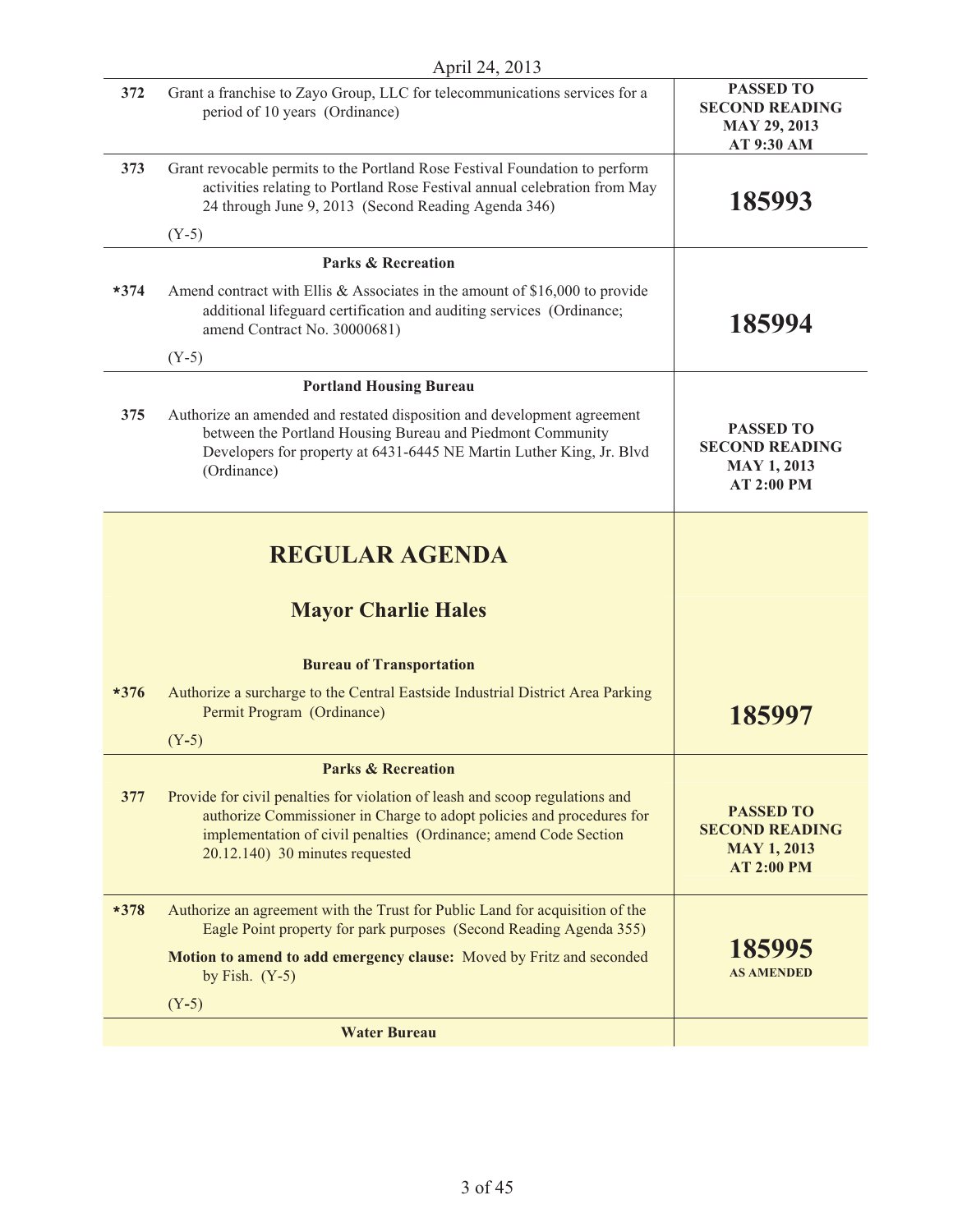**379** Authorize the Water Bureau to acquire a permanent easement necessary for construction of the Fulton Pump Station Improvements Project through direct negotiation or exercise of the City's Eminent Domain Authority (Second Reading Agenda 356)

**185996**

(Y**-**5)

At 12:50 p.m., Council adjourned.

**LAVONNE GRIFFIN-VALADE** 

Auditor of the City of Portland

all

By Karla Moore-Love Clerk of the Council

For a discussion of agenda items, please consult the following Closed Caption File.

# **WEDNESDAY, 2:00 PM, APRIL 24, 2013**

**DUE TO LACK OF AN AGENDA THERE WAS NO MEETING**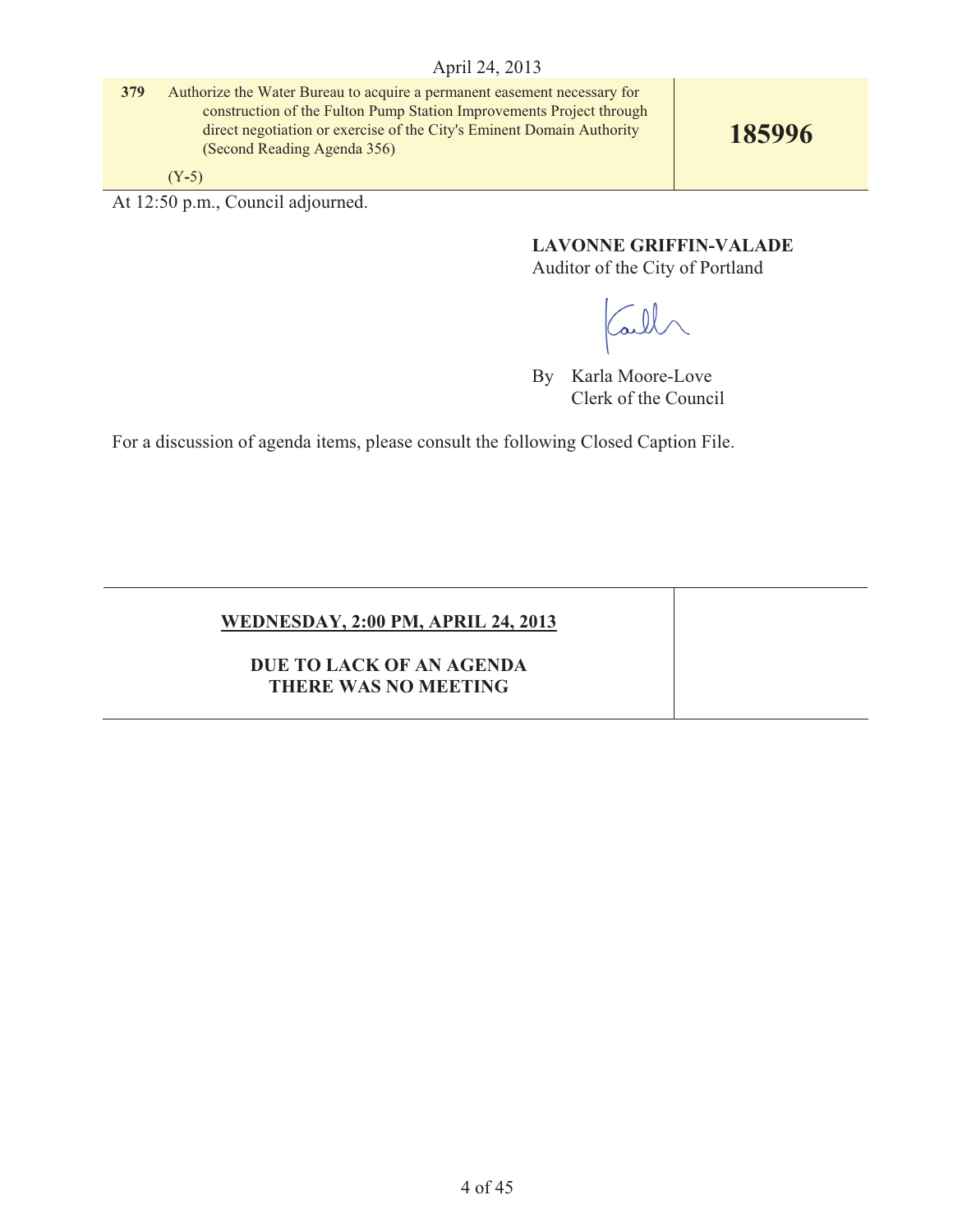# **Closed Caption File of Portland City Council Meeting**

This file was produced through the closed captioning process for the televised City Council broadcast and should not be considered a verbatim transcript. Key: **\*\*\*\*\*** means unidentified speaker.

# **APRIL 24, 2013 9:30 AM**

**Hales:** good morning, welcome to the wednesday, april 24th meeting of the Portland city council, council come to order and please call the roll, Karla. [roll taken]

**Hales:** We have a number of communication items which will you call 357 first, please. **Item 357.**

**Hales:** Welcome, put your name into the record and you have three minutes. Appreciate you coming in.

**D'Wayne Edwards:** my name is d'wayne edwards. Founder of pencil ford design academy in Portland, Oregon. I want to thank you guys this morning for this opportunity to speak on behalf of the Portland development commission. I wanted to express just my, my thanks to the pdc for supporting my business. Like I said my, my academy is the first and only footwear design academy in the united states. And that specifically is dedicated to footwear design, and in the three years that i've been in business, I have alliances with over 100 different design schools around the world, and I have place over 55 students, that are now working professionally in this industry, and 25 here in the city of Portland. And I have create an alliance with the city of monta baloona in italy, and we are going to Create a collaboration with the city of monta baloona and the city of Portland on a design exchange program. as well as I am one of the few minorities in my industry. When I started, in 1989, I was the second, and I have left jordan brand as a designer director for that brand for 22 years to actually start the first academy in the city. As I went on this quest, I chose Portland over beaverton because I live in beaverton. And because I worked at nike. I chose Portland, specifically, because of the pdc and their commitment to entrepreneurs, and especially minority entrepreneurs like myself. There is very few and far between of us in the city. So it was great for me to be a part of the city as well as to mingle with other great entrepreneurs in the city. What I love about being a part of Portland and specifically associated with the pdc, they have been helpful for me in the development of my business. whether it's build outs, in addition to relationship building, not only in the city, but also, outside the city, as well. I just wanted to express to you guys the importance of, having opportunities in programs like the pdc's development, for people like myself. Not just entrepreneurs, but also, people of color. Because as you know, we have not that many people of color in the city of Portland. And to be welcomed by such a great organization, has not only helped me propel my business but expand it globally. I wanted to testify to know that I know that there is budget cutbacks and things the city deems more important, but there is, you would be amazed at what you can do with a little investment and a bit of determination. And I am just sitting here in front of you as a representative of that determination.

**Hales:** Great, thank you very much.

**Fish:** May I make a comment with our honored guest. Mr. Edwards, we're still on the hunt for trying to lure nike to Portland at some point in the future, and based on what just said about your experience in beaverton and Portland, mayor, maybe we can add him to the team as a testimonial as we try to lure those good jobs here. But, thanks for choosing Portland. **Edwards:** Thank you.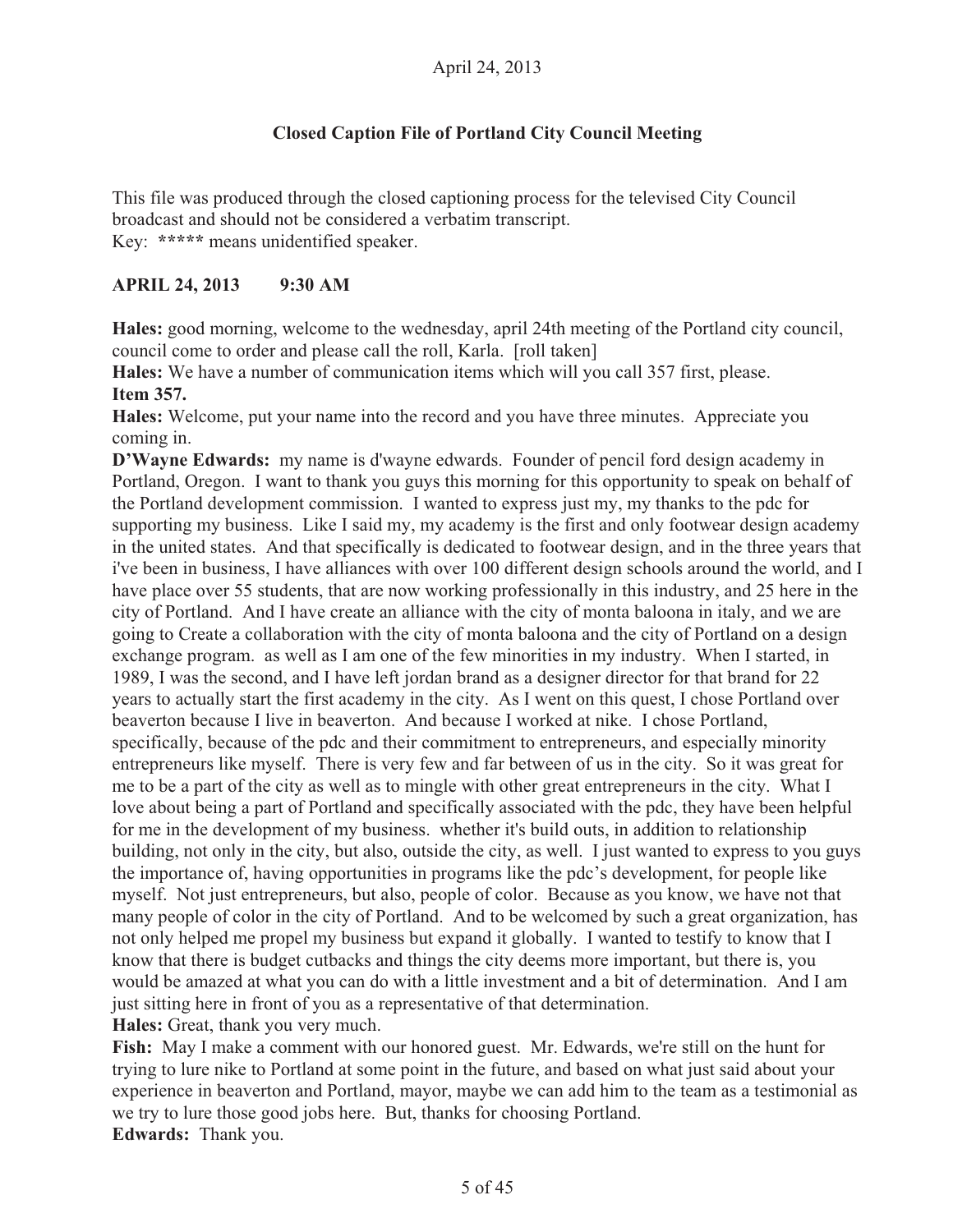**Hales:** Thanks very much. Appreciate coming in. Good luck and keep growing. Thanks. Next item, please, Karla.

## **Item 358.**

**Hales:** Good morning. Welcome.

**Katie Braun:** Thank you. My name's katie braun. And I am a bit nervous because I have never been to a city hall meeting. I appreciate the time to be able to address you all. On december 12th of last year I called the police, a 9-1-1 call, and sergeant dave golliday came to my house after my ex boyfriend broke into my house via my dog door. I was extremely emotional as any woman would be after a boyfriend surprised her in her house, via the dog door, and I got no police help. I tried to detain him at my house after he beat me, so the police would come and help me. I'm a community block watch crime prevention captain for my block. And I have had police officers give presentations in my house before about crime prevention. The day of 9-1-1 was the worst day of my life. Sergeant dave golliday did not help me. I have two newspaper articles about this sergeant. And then one piece of paper that tells you a little bit about myself. I want to change Portland for the better. I didn't know anything about Portland domestic violence. I found out the hard way, and now i'm trying to make a change. I live three blocks from the Portland domestic center at gateway. Three blocks. The sergeant did not even tell me that. It was a sunday morning. So, I walked over to east precinct, and i'm a realtor in this city, and I thought if the sergeant can't help me, surely somebody at the east precinct department will, and I need to take a walk because i'm all emotional. This was the, this was december, it's four months later and I am still shaken up about this. The east precinct was closed. I cared enough to get in my car and go to the main precinct on a sunday morning and see who else I could talk to besides sergeant dave golliday that would hear that this man should have been arrested after coming in my dog door. The political report says he came in my dog door. The next day was monday, and I filed a police grievance. And I also got a restraining order. And now, four months later I am still getting counseling at the domestic gateway woman's shelter, which thank god has been the blessing in this city. I have had so much wonderful counseling from them. But, I got to tell, our police department has a huge problem. I just have 30 seconds left so I want to tell you, valentine's day, 300 women and men marched on valentine's day in this city against violence. Our police chief in this city has let inappropriate touching of an officer to other officers. Now, I am just a citizen. And I don't trust the few bad apples, and this willamette weekly article points out that this specific sergeant got fired in illinois, got hired in Portland. And they got demoted in Portland, and then remoted. So I want to raise your consciousness that the women and community need to change the police department for the better. Thank you so very much for the time.

**Hales:** Thank you for coming. Please.

**Fritz:** Thank you very much for coming.

**Hales:** Thanks for coming. I hope you will connect with chad stover in the back, who is one of my staff. I would like to stay in touch. Thank you. Ok, next item, please.

**Item 359.**

**Hales:** Good morning.

**Kelly Caldwell:** good morning, I'm kelly caldwell, thanks for your time today. I am responding, talking about my own experience with the east precinct officers in regard to, -- I went to the courthouse with miss brawn, and called the east precinct, spoke with a female officer to see if a case number had been identified or understanding what, what information would be available, and I understand that my friend had been visited there already and, and what not, but when they put me on hold, she came back and she said, tell your friend not to, to call the east precinct any more. Everythings being handled, and I said excuse me, did you just tell us not to call the east precinct? And she said, yes, and I said can I have your name? And she hung up on me. And I had already given her my first name and phone number, and I had gone over to the independent police review to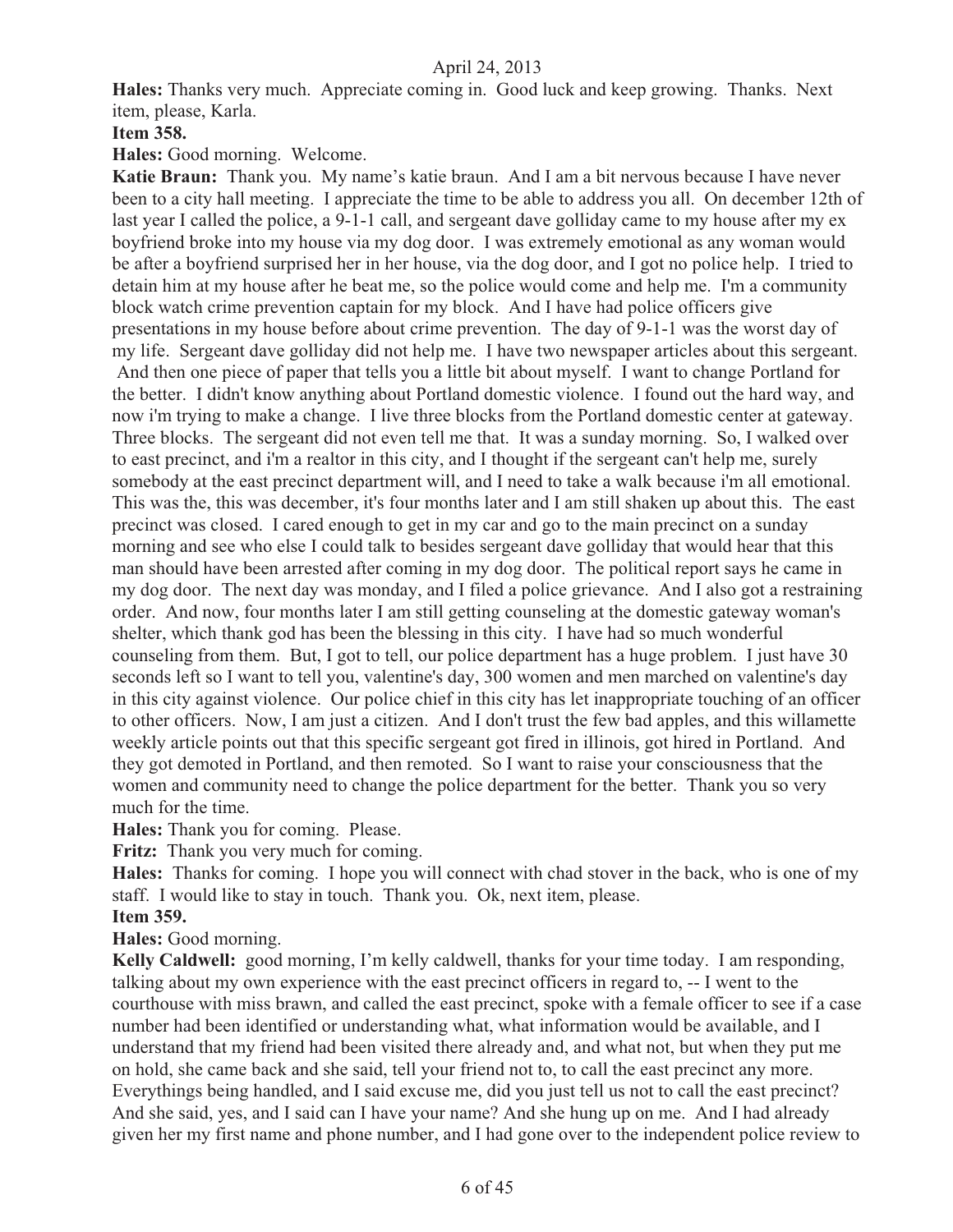get a forms because I knew that she had some concerns, and while I was there, I received a call, identified from the east precinct, and I was explaining my concerns, and that, that it seemed like there was some domestic violence protocol that perhaps hadn't been followed. And again, when I asked the officers, the officer's name, he hung up on me. A few minutes later, called me back and was saying, is this Kelly, is this katie, accused me of, or her of -- I think that they did not understand that there was two people involved, but again, he said, what's your last Name, kelley? And I said, I would like you to tell me your last name, you called me will you identify yourself, and again, I was hung up on. And it doesn't seem like a huge issue but I think that, basic professionalism and accountability, this is sort of where it starts with, our police department, and we need officers to be able to, and willing to identify themselves, and even when someone is upset, or distressed as they often are when, when face with, with criminal activity and being, -- I was feeling intimidated by the police officers, and they really need to, have the accountability and the responsibility of, of identifying themselves and professional behavior and being highly discouraged from the leaders to hang up on people and particularly, do so after being asked to identify themselves. While I have minute, I also want to let you know that, that i'm very involved with supporting housing rights activists, and I really encourage you to reconsider giving some support for allowing people to have parking locations in downtown, they provide mobile showers for folks in need and other alternative housing support outside the big organizations. Like district 5 and whatnot. They are addressing the problems at the street level. Thanks.

**Hales:** Thank you and thanks for coming. Appreciate it.

#### **Item 360.**

**Hales:** Good morning.

Lightning: good morning. Yes, my name is lightning. ten-year plan, end homelessness for Portland, Multnomah county. as stated from your plan, national surveys have found homeless people are three to six times more likely to become sick than housed people. Mental health and addiction levels all elevated to higher level because of homelessness. Police, fire, medical, overtime and other social services overtime going higher, and higher, and higher. Which that leads me to believe that there is a direct correlation between the approximate 1500 people currently sleeping on sidewalks, under bridges, and in doorways every night. if higher overtime pay is to begin to be reduced, first, we must end homelessness in Portland, Multnomah county, if the number of people sleeping on the sidewalks increase, then it will be expected. Overtime pay will do the same. The health, public safety and sanitation concerns associated with individuals living and sleeping outside negatively affect both the individual and the broader community. Mayor charlie hales has been given two years remaining on the ten-year plan, whereas the previous mayors both had four years each to end homelessness. And if the same path is followed, the likelihood of ending homelessness will not happen. Now, if a potential donor stated, they have an open checkbook, just give them the numbers it takes to end homelessness in Portland, Multnomah county. Again, the ten-year plan provides no numbers. Pertaining to ending homelessness. Here's a possible example. 1500 people currently sleeping on sidewalks. Rent, \$800 per month, times 12. Approximately 10,000 per year. And 1500 people, housing, provided for one year. And 15 million. It cost \$30,000 per, per individual to house someone in prison. 1500 people, one year, 45 million. Now, if we don't provide housing, 1500 people still sleeping on sidewalks, and under bridges, in front of businesses. This is what happens. Skyrocketing overtime costs. Businesses, Throughout the city will lose revenue, overall property values will decline. Property tax revenue will drop. Tourism will drop. City will not run efficiently. All services throughout the city will become overwhelmed. Estimated, over yearly expense to the city, 75 million to 150 million per year. If a 15 million dollar investment to end homelessness in Portland has the potential to cut overall losses of approximately 50 to 150 million, is that not the logical solution? Please, just show me your numbers to end homelessness relating to your ten-year plan. Thank you.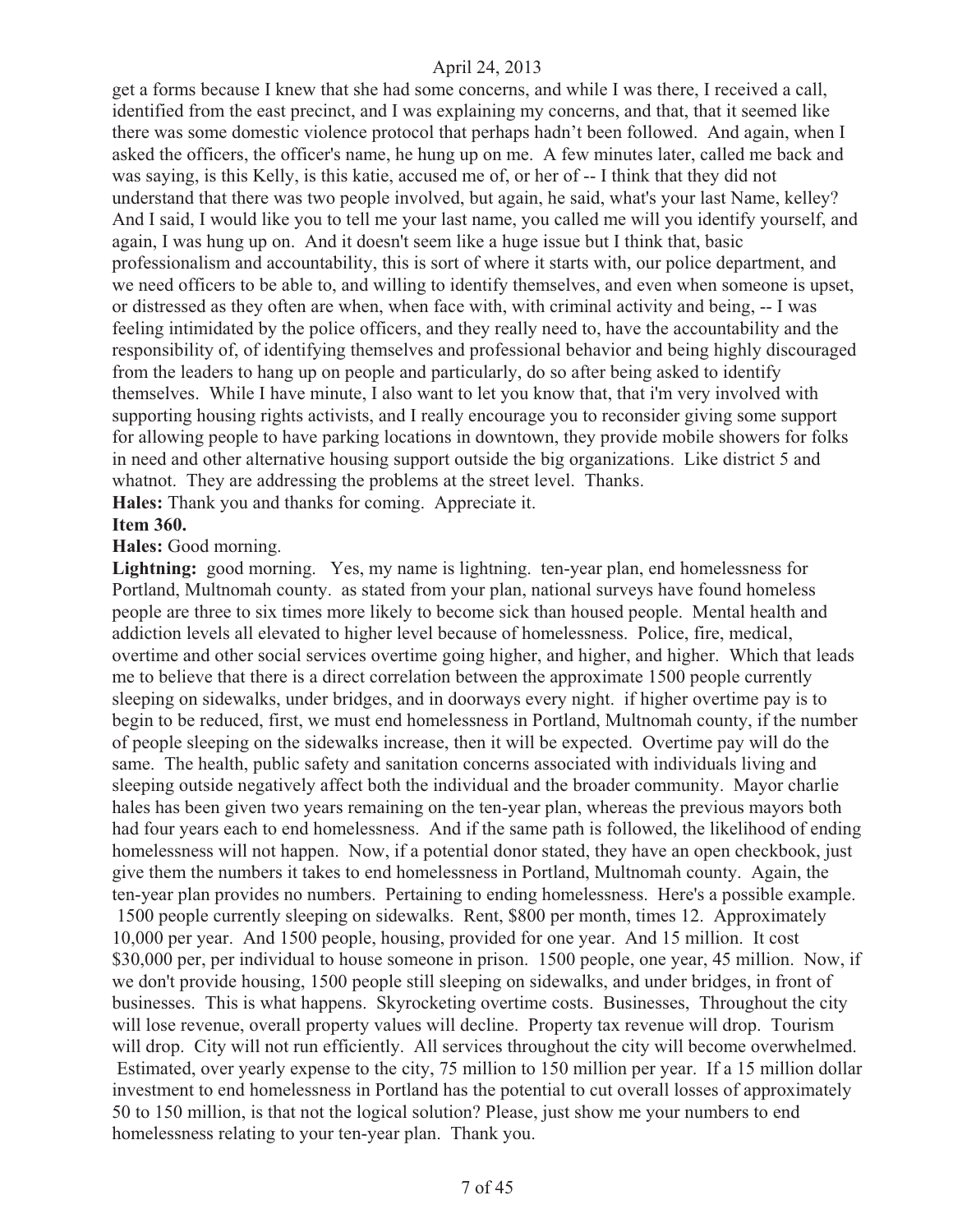**Hales:** Thank you. [applause]

#### **Item: 361**.

**Hales:** Good morning, and Welcome.

**Ed Smith:** Good morning, mayor and council. ed smith, premier gear machine, operations manager. I want to say thank you number one, for the pdc premiere gear and machine works, we do custom machine design and manufacturing. And we have a full machine shop facilities at the corner of 17th northwest thurmond street, we're a third generation company since 1923. And we employ 25 people, and we supply customers all over the world with our products and services. Our customers range from oem's to wind farms, pulp and paper factories. We help customers keep their facilities running, keep their, keep our dams, our wind turbines functioning, and in addition, we run 24-7 repair facilities, and we handle extremely large jobs within this last year, two years, we put in a very large boring mill to increase our capacity spending 1 million dollars. And on that, we are now paying property taxes on this machine to Multnomah county. As a business in Portland and in Multnomah county, we pay income taxes, county taxes and business licensing fees. We own the building that we occupy and pay real property taxes as well as personal property taxes on the contents of our equipment, computers and furniture. We pay state employment tax, and we contribute to the worker's benefit fund and we pay tri-met tax, as well. Our employees you will live within the greater Portland area and they all have homes, Raise our children, and therefore, we also contribute in the way of income taxes and property taxes while supporting local businesses. The pdc has helped our business grow by partnering with us at trade shows, and reducing our cost of participation while introducing us to other companies in the Portland area, have now, who have now come, become our customers and in case, vendors. It's very important that our company in the manufacturing industry here in the Portland continue to partner with the pdc to grow and remain active in the economic development. The city of Portland, Multnomah county, seem to be doing all that they can to give businesses, particularly manufacturing businesses, reason to leave the area. There is several factors that we have to fight against in order to continue to have our businesses and other businesses stay and grow in the Portland area. Things that need to be addressed are the bad traffic, in part inadequate freeways and bridges, and national ratings on our public schools that continue to decline while class sizes increase. We have high taxes in Multnomah county, and in particular, that continue to rise with new ones being created such as the art tax, and in existence of the unions, we are not a right to work state. And I know the city is face with budget deficits, but things could get worse if the pdc is no longer available to support and partner in and assist in the Growth of Portland-based businesses. Thank you.

**Hales:** Thanks very much. Appreciate it. Thank you. ok. Let's take up the consent calendar. I don't believe that there are any requests to, to remove items --

**Fritz:** Actually, I don't have it, sorry. Sorry for the delay. It's 371.

**Hales:** 371. Ok, so, we'll remove 371 from the consent calendar. Any other requests? Let's take a roll call on the remainder of the consent calendar, please.

**Fish:** Aye. **Saltzman:** Aye. **Novick:** Aye. **Fritz:** Aye. **Hales:** Aye.

[gavel pounded]

**Hales:** Time certain. 362.

## **Item 362.**

**Hales:** Say a few things in introducing this item, and then susan and her team can come up. This is a public hearing on a council resolution to adopt the barbur concept plan. And this is a subset of a larger ongoing metro planning process called the southwest corridor plan, and that is a multi-faceted effort to look at transportation and land use in the southwest region to support high capacity transit.

 The plan will try to integrate affordable housing, parks, green infrastructure, economic development, and even public health, into our land use and Transportation strategies for this part of the city or this part of the region. This concept plan, so the concept plan in front of us today, is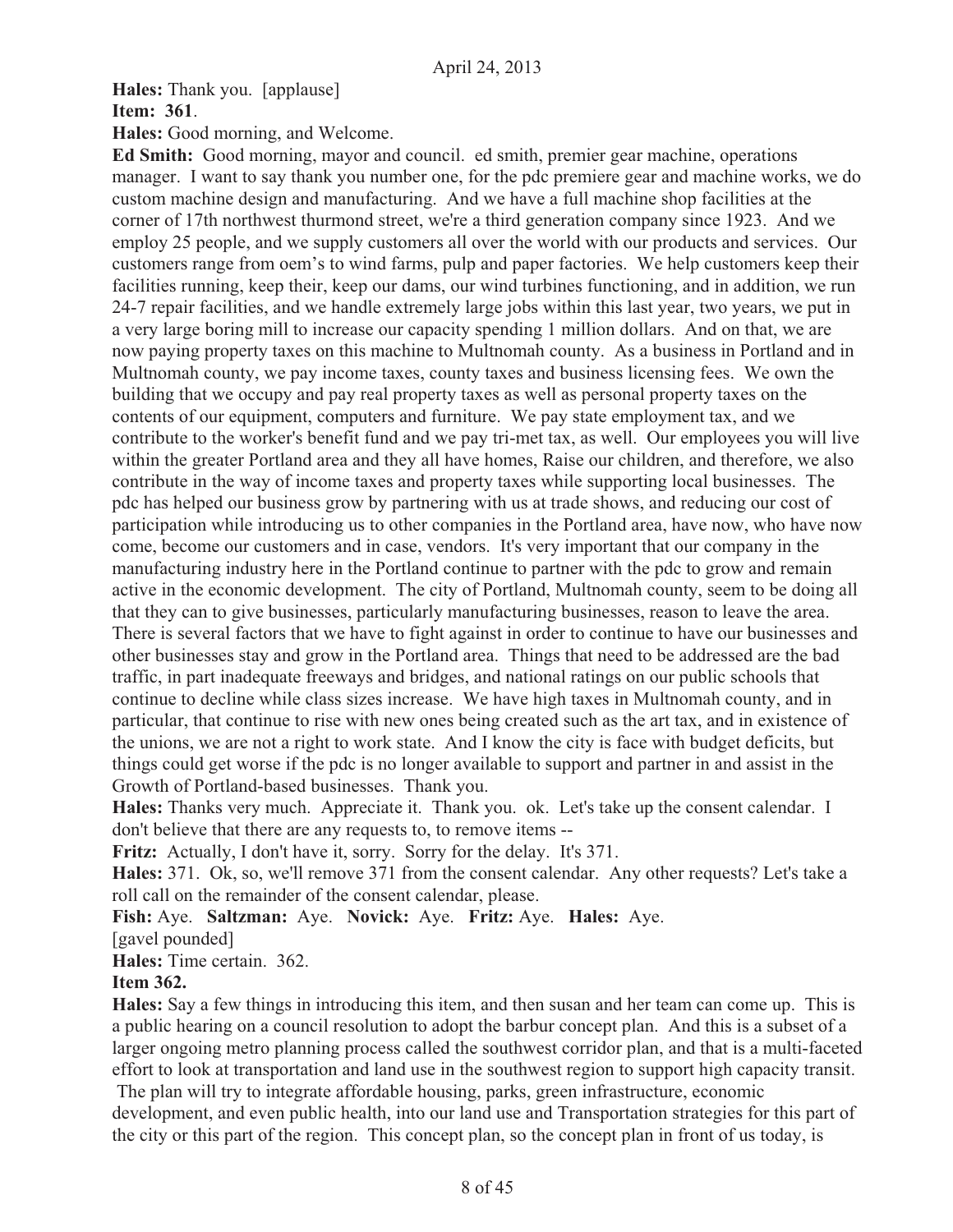therefore, nested in this larger regional planning effort, to develop the land use vision that is specific for Portland, and our part of this corridor, and that will be used to guide future decision for the larger metro southwest corridor plan. The plan before us does not make recommendations with regards to any particular type of high capacity transit, nor the details or choices about the alignment, those decisions will be made later in the southwest corridor planning effort. This concept plan likewise will not directly result in city policy or map changes, but provides guidance and recommendations for those future legislative actions to coincide with outcomes from the corridor plan. We'll have a brief overview of the project from staff, and we'll hear from members of the planning and sustainability commission, and we'll hear from community members, and then finally, council will deliberate and take action on the resolution that concludes this, therefore, we conclude the barbur concept planning process within the southwest corridor plan. So, this is our piece of, a larger picture. It's the policy piece that will lead to the land use and map changes later, so, susan, if and your team could come up and walk us through this, and then I know that we howard got andre on behalf of the commission.

**Susan Anderson, Director, Bureau of Planning and Sustainability:** Good morning, mayor and council, susan anderson, director of the bureau planning and sustainability, and with me here today is jay sugnet and morgan tracy, and also joe zehnder back in the audience there. As the mayor indicated we're here today to present recommendations about barbur boulevard. As you may remember, about four years ago, the region chose southwest corridor as the next priority for a high capacity transit, and in response, multiple cities and jurisdictions were working together on the southwest corridor, and creating a vision for it. in Portland, specifically, we've leveraged this opportunity to look beyond the high capacity transit and we're looking at how we can make barbur be more of a significant destination and not just a place that we drive through in order to get downtown. As morgan will discuss during the presentation, we've estimated that in the next 25 years, that about 16,000 new jobs will be supported in the barbur corridor, and there will be a need for about 20,000 more units housing. With that in mind, the goal of the concept plan to make barbur is to make barbur a thriving area, to focus on employment, to focus on housing, and to focus on green space and to go beyond just, just looking at, at the transit corridor. To develop the plan we had a community working group. It included businesses, Neighborhood representatives, homeowners, renters, transit, bicycle, pedestrian advocates and others, and the group worked very closely with staff for more than a year to develop scenarios. We have lots of walking tours out there. We had working group meetings, forums, and the community was very engaged, and they totally helped shape the scenarios and ultimately, the concept plan. So, morgan will walk through, through a, a grief overview of the concept plan, and I think it's important, again, as you are listening, that you all keep in mind that, of course, high capacity transit is, it can be a game changer. And that it's more than just the transit itself, we learned that, that it is sort of a key ingredient for a

significant transformation for any area and especially, in this case, I think that, it's an opportunity to be in a place where there is going to be a lot of new jobs in the future, and a lot of times we focused transit development around housing, and in this case, I think one of the points is that this is going to be a job center. Morgan.

**Morgan Tracy, Bureau of Planning and Sustainability:** Good morning, mayor and members of the council. Is this on?

**Hales:** Just push the button right there. Thank you.

**Tracy:** we're very excited to be bringing you the concept plan here, it has been a lengthy process but a really exciting one. I just want to give you an overview, or a preview of the planning and sustainability commission's recommendation, we'll come back to this slide at the end but basically, we're seeking adoption of the barbur concept plan, some further direction to continue participating in this southwest corridor plan. And you will hear from andre, from the planning and sustainability commission about continuing our discussion about the city-wide investment priorities and the need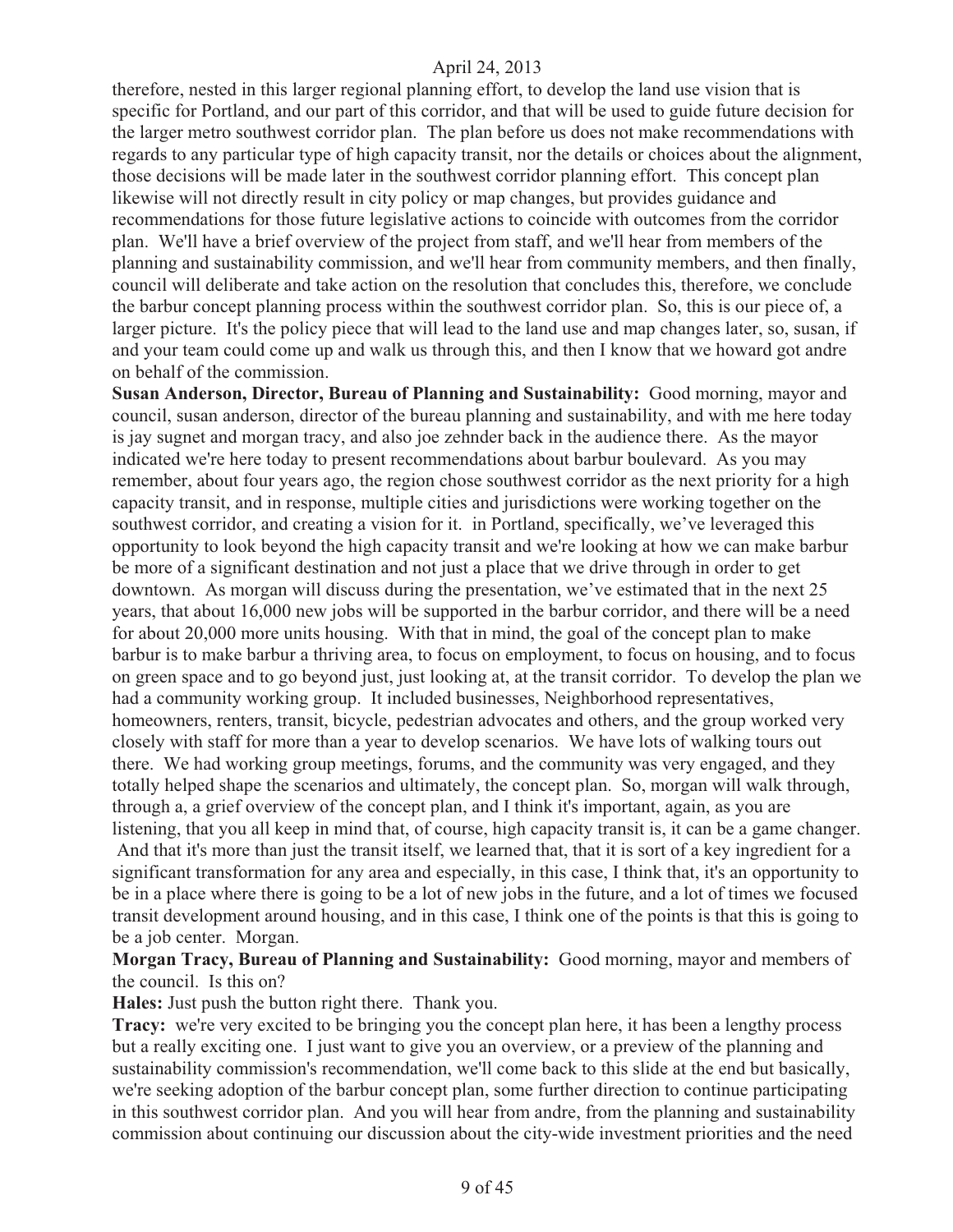to address the critical and safety on and near barbur. That's interesting. The map is missing. So, line is in there, though. So, this is the barbur concept plan, as you mentioned. fits into and supports the southwest corridor plan, so, the southwest corridor is, basically, a continuation of our high capacity transit story, the lines, which are missing the map, indicate the lines that we construct so far, the blue line, which runs from gresham to downtown and out to hillsboro, and the red line to the airport, the yellow line to the expo center, and west, is that purple line running between beaverton and wilsonville, and we just finished the green line, Portland and milwaukie is under construction, and now, the region is staying in the southwest corridor, which would look at the, the area between downtown and sherwood. And as you mentioned, this was ranked the highest in the 2010 regional transportation plan, or advancement. So, at its heart the southwest corridor plan is about high Capacity transit but also much more than that. Differing from different projects, and it's a mobility corridor, so we're looking at all modes of travel including roadway, bike, pedestrian, and great improvements, and it's a different approach this time, we're leading with land use, we're identifying the places to connected, and what the places need to thrive, and then determining how to best connect them. Rather than drawing a line on the map and figuring how to orient the land uses to the transit alignment. So, this is where the land use visioning ideas and the barbur concept plan fit in. So, while the southwest corridor plan area is quite large, as indicated on that map, the barbur concept plan is a much narrower focus looking at the land use on and adjacent barbur. So, zooming in on barbur. This map shows barbur in relation to the 2040 regional growth concept. You could see the hillsdale and west Portland towncenters, also known as the crossroads, and barbur is designated as a regional corridor, which serves as a meter street that serves as the key transportation route for people and goods. And in the report we talked about barbur, and it's four distinct segments. on the far north end is the ladder hill segment which feels like a neighborhood extension of downtown with the classic street grid, has, has a good sidewalk network. And ohsu and the national college of national medicine are located here, and south of hamilton, into the gateway between central city and the Areas further south, and we come to the historic highway around fred meyer and barbur world foods, which is comprised of strip commercial and auto oriented use and is some office uses, and in the far southwest is where pcc sylvania is located. So we're not starting from scratch. The Barbur concept plan is building on a number of past planning efforts. We had the barbur street scape plan, which was completed in the late '90's. the southwest community plan which identified barbur to be studied later and in a more barbur centric focus, the high crash corridor identified the number of safety improvements. And most recently we have the Portland plan, which describes Portland as a healthy connected city, and introduces the concept of barbur as a specific corridor. As susan mentioned, there was extensive public outreach throughout the process, we had meetings and events held in various locations along the corridor to reach a wide audience. So, one of the reasons that there is interest in this core is barbur has a lot of potential. There is more jobs and residents. There is about a 20% higher medium household income. And over half the eligible residents hold a bachelor's degree or higher. And there are a number of major institutions, pcc, sylvania, and natural college of natural medicine, ohsu, the largest employer, psu, and Oregon's largest university. There is significant capacity in large stretches of general commercial Zones on barbur. There is great access to downtown and is close to I5, lease and rental rates are \$2 less a square foot when compared to the city-wide average. But also, faces some constraints. Steep slopes, soils and addressing storm water all affect the development. there is six linear miles of missing sidewalks, with critical gaps in the bike lanes, and the auto oriented development pattern leaves few places like Multnomah village where you apt to stop in and take a stroll. And the road was built as a highway but after i-5 went in, it retained its throughput design for moving vehicles, prioritizing the vehicular movement. And while the lower lease and rental rates offer affordable options, the current rates of return on investments make it more difficult for new projects to, to pencil out. So, the community working group sat down and collaboratively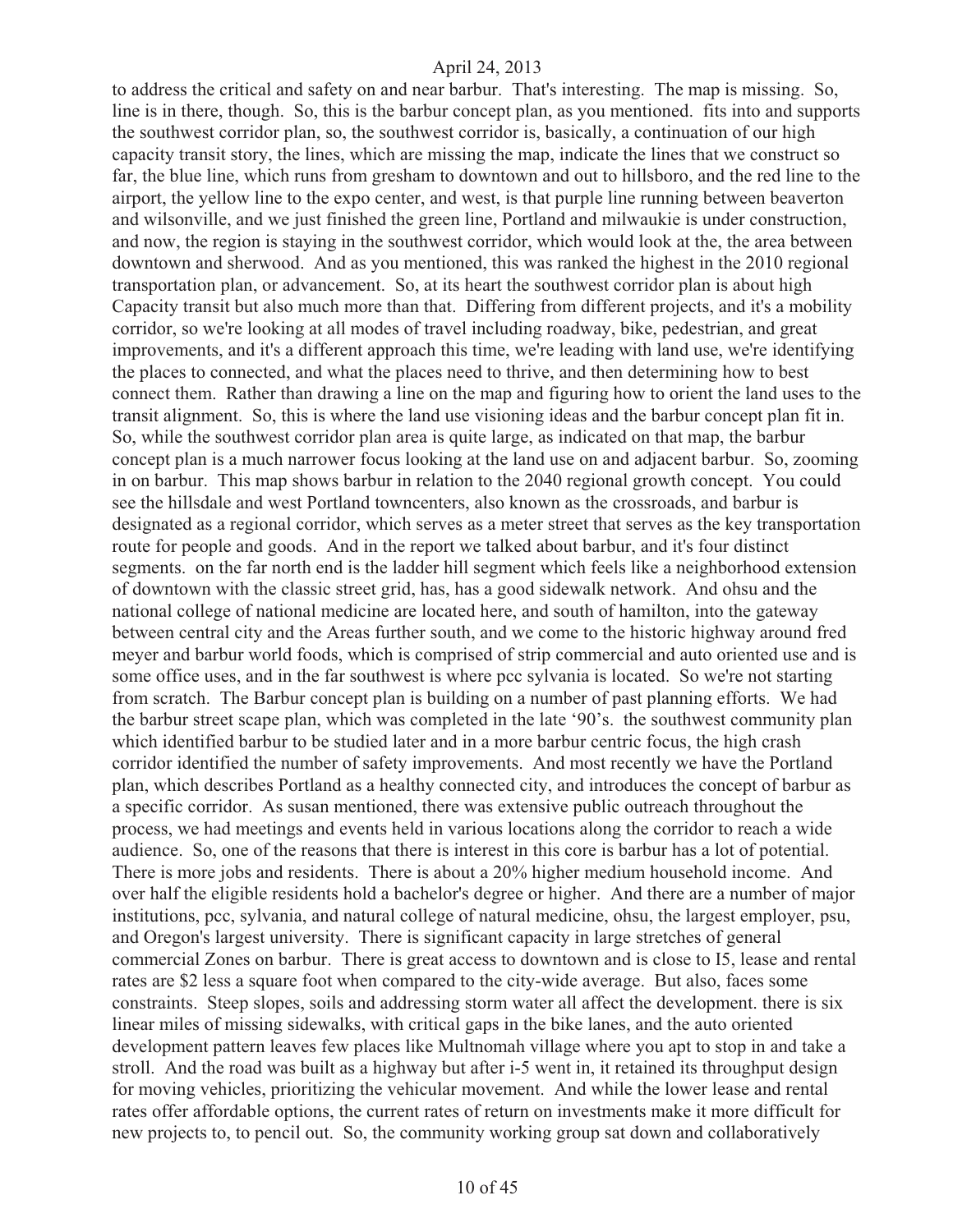developed a vision, which is included in the report along with supporting goals, but basically, these boil down to making barbur more enjoyable, that better serves the needs of all people who live, work, shop or go to school in this corridor. So using the information we glean from our background research reports, we began developing the preferred concept using several tools. We came up with the urban design prototypes, which are alternative ways of relating development to barbur. we surveyed the community about tolerable development intensities, through visual mockups and mapping exercises. and we interviewed developers and detected an economic analysis to ground troup these concepts. And I'll cover those in a little bit. Based on observations from walks with the community members, we found some areas lent themselves to alternate main street arrangements. When barbur was first in the concept, was to have a sort of linear main street orientation of retail on barbur, facing barbur. As we walked around, there is a lot of noise, a lot of traffic. Not all areas lend themselves to that approach. So, the four prototypes developed look at different ways to, to orient the development around barbur versus a focus on barbur. And then a parallel main street, looking at some side streets. And separated frontage road, or focus on perpendicular main street. Next we pulled the community to gauge the relative level of preferred development ranging from modest improvements to high density. And an overwhelming majority of the form and polls preferred scenario 3, which is the medium mix use. We later termed the goldilocks solution. We then asked participants to sign relative levels of development intensity to distinct focus areas along the corridor, along with the needed infrastructure to support those and other amenity improvements like parks, trails and roads. From this input, we've had the consultant team examine the market feasibility for the various focus areas, and to see what the market could bear now, and what the market could bear in the future with this additional investment.

**Saltzman:** Could back up a slide?

**Tracy:** Yes.

**Saltzman:** No one preferred option 5?

**Tracy:** Nobody preferred option 5. I think because there was not a picture to go along with it. [laughter]

Saltzman: I'm sorry, there is four options there.

**Tracy:** Four options and a "none of the above".

**Saltzman:** Oh, I'm sorry, I was off one. So 11% preferred option 4, the higher density one? **Tracy:** Right.

**Saltzman:** ok, I'm sorry.

**Tracy:** You are not choosing "none of the above".

**Saltzman:** Ok. Thanks.

**Hales:** That's still surprising. Nobody said leave it alone, don't do anything.

**Tracy:** I think that shows a recognition that folks see a need for change on barbur.

**Hales:** Yeah.

**Tracy:** so the is a resulting preferred concept that shows pulse points along barbur, they are primarily located in areas with greater connectivity across i-5 which serves the neighborhoods on both sides so you can sort of take advantage of the, of the greater market there. And they also have existing basic services like grocery stores. For each of these seven focus areas, we developed an urban design concept, I won't cover all seven but I wanted to highlight three with the greatest potential for change with an investment, high capacity transit, and those are kelly, southwest 13th, and the crossroads. So, the far north end of the corridor is the kelly area. And here, we like to take advantage of the planned investments for both ohsu and the national college and natural Medicine. Both of these campuses have plans to expand their student enrollment. And psu also is anticipating growth, so to take advantage of that, additional connections over i-405 would help draw investments to the area. So this urban design concept and envisions Naito as the spine of the neighborhood with improved crossings to get the neighborhood back together, reconfiguring the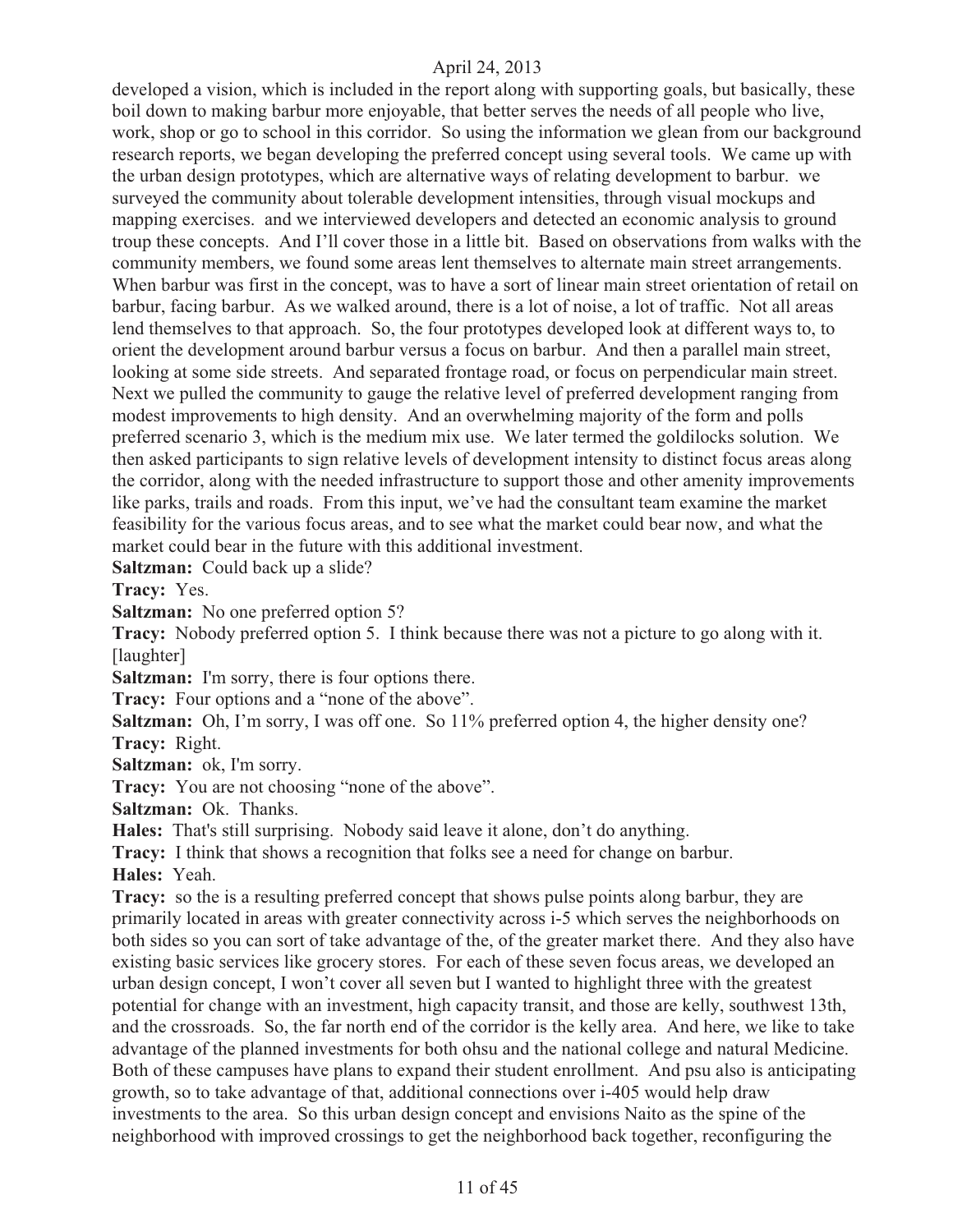ross island bridge ramps could retrieve up to four city blocks of developable property for potential park and possible mixed use development. At southwest 13th, the focus area is located in the historic highway segment near the fred meyer. Here, we looked at the perpendicular main street prototype. Which takes advantage of that quieter side street, and you just step a few feet off of barbur and all of a sudden, the noise levels die and the traffic levels are much lower. A new signal at southwest 13th would allow better access to, from and across barbur. And there is opportunities to daylight portions of stevens creek, and added housing options near fred meyer offer opportunities for seniors or students. So you already saw one of these pictures. We did a couple mockups, and this is one of them. this shows the vantage looking down southwest 13th avenue, before, and then after with the ground floor retail, and the housing added above. Finally, at the crossroads, this is also known as the west Portland town center, is where i-5, barbur, capital highway, taylor's ferry all converge. It's also where the only Southbound i-5 on-ramp after downtown is located with a four mile gap between them. So, as a result of that, there is significant congestion around the area. Stifling redevelopment potential, and the prospect of additional development creates concerns for nearby residents who struggle with the current traffic levels. Liberating the town center so it can flourish, will require significant transportation investment. We're looking at a new southbound onramp located further north to reduce demand at this location. And reconfigured on-ramp to reduce, or off-ramps rather to reduce impact on neighborhood streets, and reconfigured the intersection design to control speeds, and move traffic, and reduce overall congestion. And you could see one of the concepts in that upper left-hand corner there. In this urban design concept you could see the barbur transit center site has been transformed from a five-acre parking lot into a retail entertainment district with structured parking. Here we took advantage of the frontage road, as a separated slip road, and as shown here. to create a calm side street with onstreet parking and buildings that were brought up to the street. The concept plan contains a number of recommendations intended to carry forward the community's expectations for safety improvements, improved connections from and between neighborhoods. Reducing traffic noise and air quality impacts, and addressing current infrastructure deficiencies that will support the future transit investments. There are a couple of key findings that also emanate from the report. we're talking about only minor zoning changes, a lesson we learned during the southwest community plan process was concern about intrusion of high density in the single family established neighborhoods, the concepts can be accomplished within existing zoning entitlements with the exception of two potential areas. The four acres of reconfigured right-of-way at the ross island bridge head can be zoned more intensely. and following the additional town center areas specific planning, the west Portland town center will need to be rezoned to realize the anticipated growth but this will be contingent on the transportation of another infrastructure investments described earlier. But most notably, and as susan highlighted, for barbur to really change high capacity transit is the catalyst. With a reconstructed roadway and an investment in multi-modal enhancements, and the market analysis shows this creates the atmosphere where property owners and lenders can see a greater return on their investments. There are other tools and recommendation that can kick start this investment, but absent of reliable high quality transit system, these tools cannot sustain the type of change that is needed to transform barbur. So, next steps. So this would complete our phase of the barbur concept plan, so the focus would shift to the southwest Corridor plan. Over the next few months regional partners will develop shared investment strategy. To have a narrowed selection of transit alignments, roadway and active transportation projects. These will then be further refined into preparation for entering the federal permitting process to begin sometime summer of 2014. Assuming the need for process is completed on-time, a big assumption, the regional partners would need to select a preferred alternative around 2017. And then, assuming the decisions and funding comes together, construction could begin at the earliest in 2020 so, we're back to our first slide. So, the psc is recommending that the council adopt the concept plan by non binding resolution. And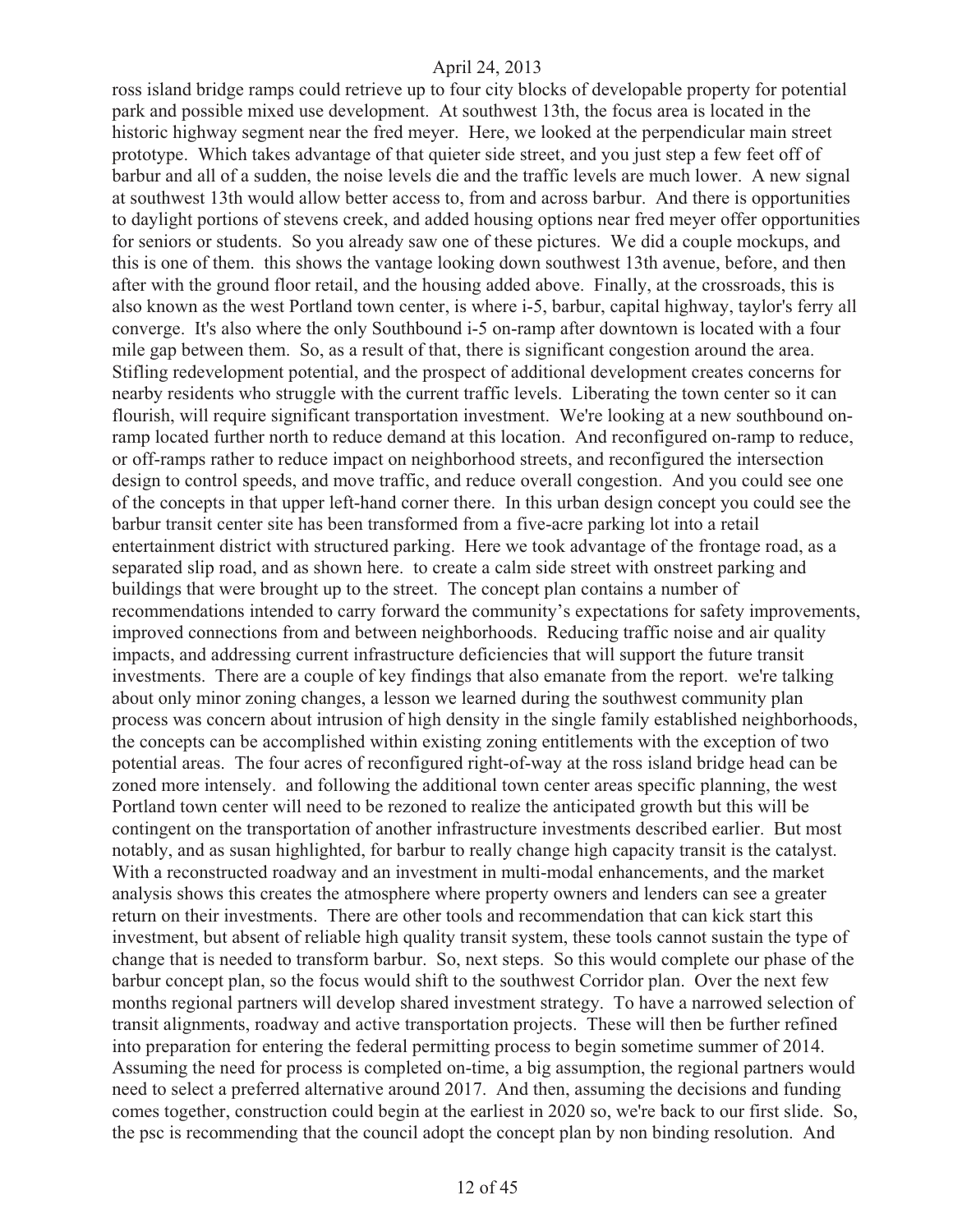basically, a statement of intent to help guide the future decisions in the southwest corridor plan. The city continued to be involved in the southwest corridor planning process, that there be a discussion about our city-wide investment priorities as we consider updates to the system's plan. and that the city continue to fund and advocate for safety improvements along barbur boulevard. I thank you and the staff is available for questions now or following the testimony.

**Hales:** Questions. For staff?

**Saltzman:** What is the definition of high capacity transit or what are the, the definitions? What are the options, I mean?

**Tracy:** The options, initially, at the very start of the process were looking at things like light rail, less rapid transit, we were talking about rapid street car, which is a version of the streetcar, with space, station space for traveling faster, it's a way of moving a lot of people with a reliable time schedule, and --

**Anderson :** It doesn't mean light rail. I guess that's the point. It could mean light rail but it could mean other options.

**Saltzman:** it can mean light rail.

**Anderson:** Definitely.

**Hales:** I think you know that the federal process requires that we look at more than one mode and doing nothing. so certainly, bus and multiple rail technologies, and the base case are on the table when we go into that alternatives analysis process.

**Tracy:** Or mix and match.

**Hales:** Yeah.

**Saltzman:** My last question was if you, you know, further south on barbur, where, sort of where barbur hits sw 65th. It's kind of the Tigard/Portland border, is that area being looked at as part of tigard's plan?

**Tracy:** So tigard connected a similar process, and I should have mentioned it. Tigard, tualatin, and sherwood are all doing land use plans similar to support the southwest corridor plan. so tigard's land use vision was a little more broad. They looked city-wide, they weren't restricted to the particular corridor. But they do have at aspirations for energizing the tigard triangle area, the areas south of 99.

**Saltzman:** Is that what that's called?

**Tracy:** The Tigard triangle. Right.

**Hales:** 217, i-5, barbur.

**Saltzman:** Oh that area, ya ok. I guess I did have one last question, you made reference to a possible new southbound i-5 on-ramp. Somewhere north of the current on-ramp, is there any ideas where that might be?

**Tracy:** So, the project as a concept that's being looked at by odot, for feasibility and costing purposes. Located somewhere around the vicinity of southwest 26th.

**Saltzman:** thank you.

**Fish:** Mayor, I have a question, if I could. Susan this, this concept plan is deliberately focused on the, primarily on the transportation challenges and options. But, the narrative talks about our policies around gentrification and displacement, the values of mixed use, housing, the need for green spaces, and then page 50, it actually, has an inventory of some of the tools that we use to do community development. And, I have two questions, the first is, at what point in the process do we actually do, do we set specific goals and targets about what we want to achieve in those areas? Non transportation? So, for example, it's a high level of discussion about aspirations, and it talks about some values and some opportunities. But, it doesn't actually charge us with some outcome. Nor does it set parameters for how we might get there. is that something that follows? Or, what's the relationship between that part of the planning and, I guess, and the Concept plan?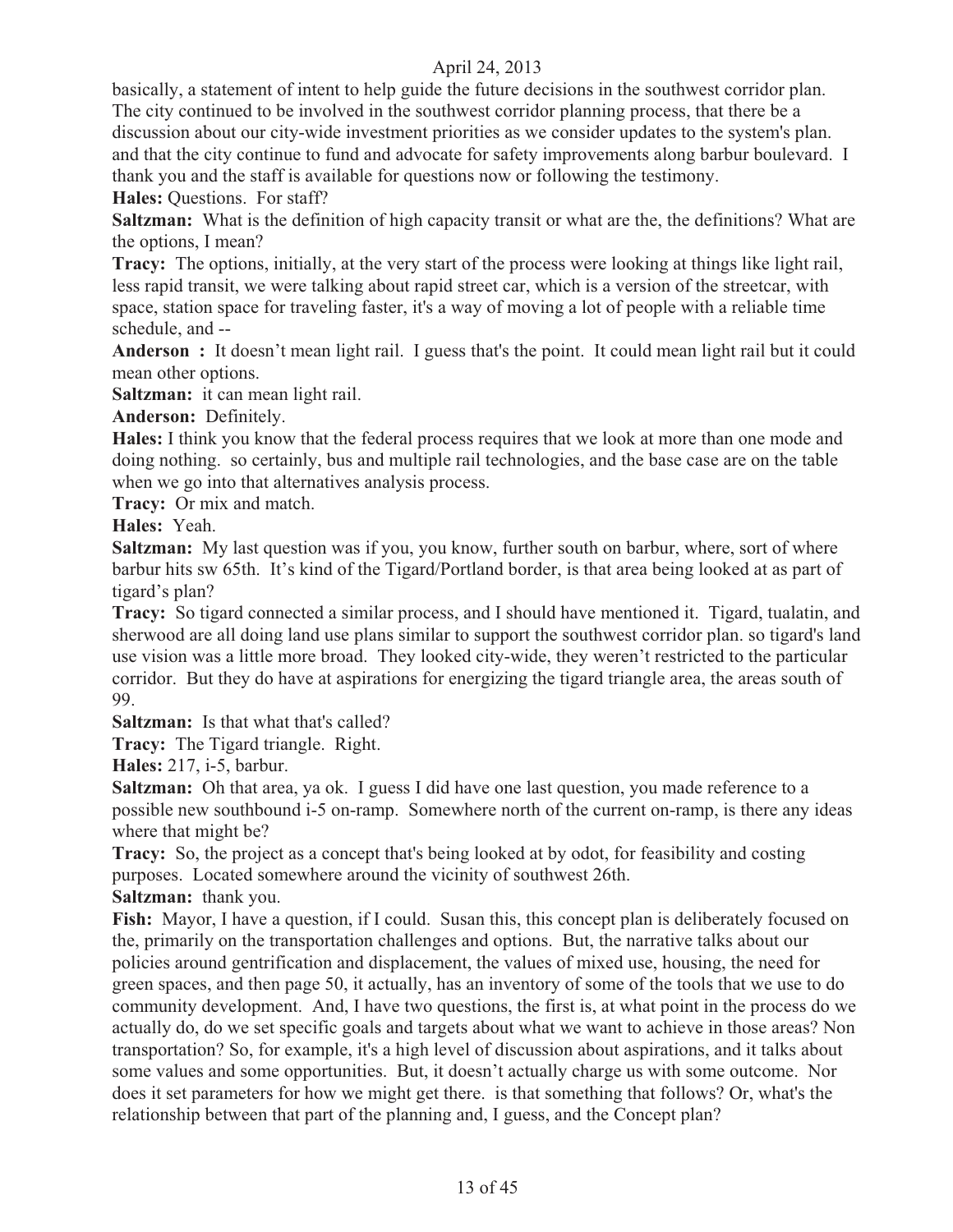**Anderson:** Well, part of it is that, just like a lot of the things that are in these plans, are in the comprehensive plan. And there will be implementing ordinances that come afterwards where if there is a need for a change, in zoning, if there is a need for, to provide guidance, that we would bring some of those kinds decisions to council.

**Fish:** So let me, I don't think I stated my question very artfully. So for example, we're talking about creating transit hubs and doing some mixed use development. At what point does the council weigh in and say, for example, we would like to see 20% of the housing affordable. Or we would like to see green spaces within a five-minute walk of those corridors, and then compare that against what is the existing inventory, what's the projected need, and look at how we might fund it. when do we come in with that level of refinement?

**Tracy:** So there are a number of decisions that are to be made as part of the southwest corridor in terms of how they are evaluating the different corridors and how they perform. Connections to green spaces, the housing targets that match with the metro forecast are all sort of setting stage for those decisions, but, I guess this is sort of -- we have got to keep in mind in that we're the first step and several steps down this long road. And when we get further along and start making decisions about particular station areas, there will be a need to further refine the Stationary plans for those areas. So, I think that it's reasonable to assume that we would be vetting those plans with the council to make sure that the city's objectives for those stationaries are being met.

**Fish:** That's helpful, and I am reminded, the other day I reread the albina plan, and it had incredibly specific goals for housing that there was no chance then or in the future that we were going to meet. But, we set them in black and white. And we said we were going to do these wonderful things and we have not come close because we never had the resources. This concept plan at the end lists all the tools that we have, which include creating an urban renewal district, allocating cdbg, 108 loan, all those things and I think that's great to know what those tools are, but, unless it's part of the vision, we're clear about what we want the outcome to look like, I don't see the connection, and actually, i've been wondering lately whether we have missed an opportunity with,

Portland/milwaukie light rail. To upstream, declare our intentions about the mixture of housing types, for example, at the stations. There's a lot of speculation that's already occurred, and I wonder whether at some point we need to be very concrete about what kind of mixture we're looking for, and if it's mix use development, with affordable, with senior, whatever, whether we have to be as specific as possible to give us a chance to meet those outcomes, and it may be too early in the process, but, this is a strategic vision, and I am weary of being too specific but also weary of being too general in terms of the outcomes that we're looking for.

**Anderson:** I think one of the main points is that we have in the past few years stepped back a little bit from doing district plans, neighborhood plans as we've been doing this big vision. And we have an opportunity now to come back to you and say, do you want to do those again. And because I think there is, we do have a lot of city-wide goals related to affordable housing, related to, you know, all the other areas, but we haven't stepped back and sort of said, around stationaries, around barbur, around powell, do we want to do specific district plans there, that actually, put objectives and numbers around the kinds of things that we want to achieve.

Fish: So maybe this is really just, my way of saying to the mayor that I think this is a missing piece in our approach to transportation planning, and interestingly, as you noted the other day, when secretary pratt was visiting us, all of a sudden at the federal level we're integrating housing and transportation into the dialogue. And yet, it feels like we're still somewhat siloed in terms of how we do the planning in both, and I wonder at some point do we need to have some concrete aspirational goals? We did that with the 30% set aside for housing and urban renewal districts, that sharpened our focus. Do we need to start talking about specifically looking at every one of these opportunities as a chance to leverage some senior housing, some affordable housing or whatever what the mixture is and actually linking both the zoning changes and investment strategies around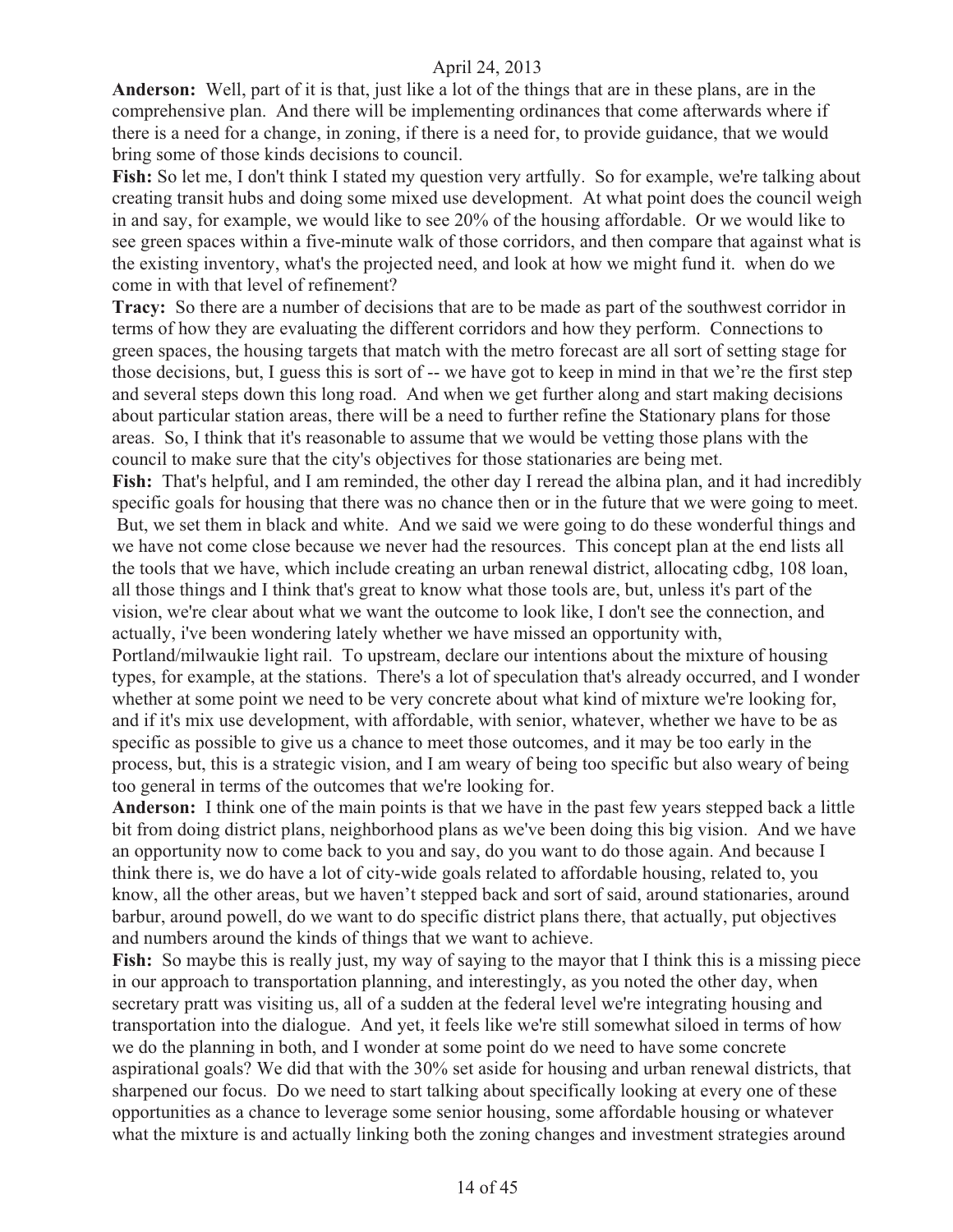getting to those outcomes, and I don't want to see the perverbial train leave the station and us not having had that conversation, because part of the reason for all those investments in transportation is to make the transportation choices accessible to all. And I think we may be missing a historic opportunity to be very descriptive about the kind of mix of housing we are looking for. **Hales:** I think that's a good point, and I am glad you made it not only in and of itself but before the planning and sustainability commission members come up and speak because I would like them to comment on this, I think you are onto something there, the federal government has said that we want to integrate the environmental planning, housing and transportation, when we do alternative analysis, the very federal process we are queuing ourselves up for here, so, I understand the balance you are trying to strike there, too, we don't want to be too directive in a concept plan but we don't want to miss a mandate that we, at some point, might want to include in the package. Fish: And coming off of what we all learned through that, really, dynamic debate a few weeks ago on the development and parking, generally, we might, for example, encourage planning to take a specific look at bonuses, that are unique to these transit corridors, or transit hubs, that create market-based incentives for people to put the affordable housing that we are actually not seeing now in the market development that's occurring on division and elsewhere. We are getting all these big buildings but no affordable housing, and we do have actually now some tools to incentivize affordable housing through the changing and zoning and other things. And I am concerned that we state some important policy goals in this document but we don't have any counseling direction on outcomes we're looking for, and mixture, and I think this is the time for us to weigh in on that. **Hales:** That's a really good point, and then as you mentioned about the albina plan, at the later stages in the process, we have to make sure that there are actually real implementation strategies to get what we say aspirationally that we want. Now, we say we want affordable housing, well do we get to the it? We have to make choices and, and pose some things, and use some tools, whether it's tax increment or something else, or development agreements to get the outcome. Fish: and by the way, I would say for me, it's both green spaces and housing. and it's interesting, when I was, I was visiting my daughter recently in los angeles, I learned from their parks commissioner that their sdc program has a geographic limitation on where you can spend the

money, which is different than ours, but it requires the money be spent in a relative proximity to where the Development is occurring. And there is a suggestion in this plan that we might want to target sdc revenues and keep them local. to build out infrastructure, well, if we determine that there is a deficit of green spaces, and in addition, we want to incentivize the affordable housing, this may be the time to put that into the directive so that everything is linked towards getting those goals and not just keep it at a high level aspiration.

**Hales:** A related question, and that is, you and your staff are updating the comp plan working with the community, working with the commission. How does this concept plan get folded into that? And in other words, two questions, how does this get folded -- does this get folded into the comp plan and how, and is that the gate for the kind of policy, the next step and clarity of policy that commissioner Fish is talking about? In other words, one choice for taking up the suggestion is amend this document, i'm certainly open to that, but another choice is at the next level of specificity, include those elements, what do you think?

**Anderson:** In the development of the comprehensive plan there are these policy expert groups and a lot of this data and information from this has kind of fed into there because there were many of the same ideas and concepts. And so, when you see and what's out now in terms of the 30% draft that you all have in terms of the comprehensive plan you will see many of the same kinds of concepts in there, and so I would encourage, and we've been meeting with housing so we could continue to do that, and with parks and others, to make sure that some of the ideas around the specifics, if you really wanted a specific around sdc's, to be something that's at least brought up as an idea to pursue as part of the comprehensive plan. That maybe a place to put it.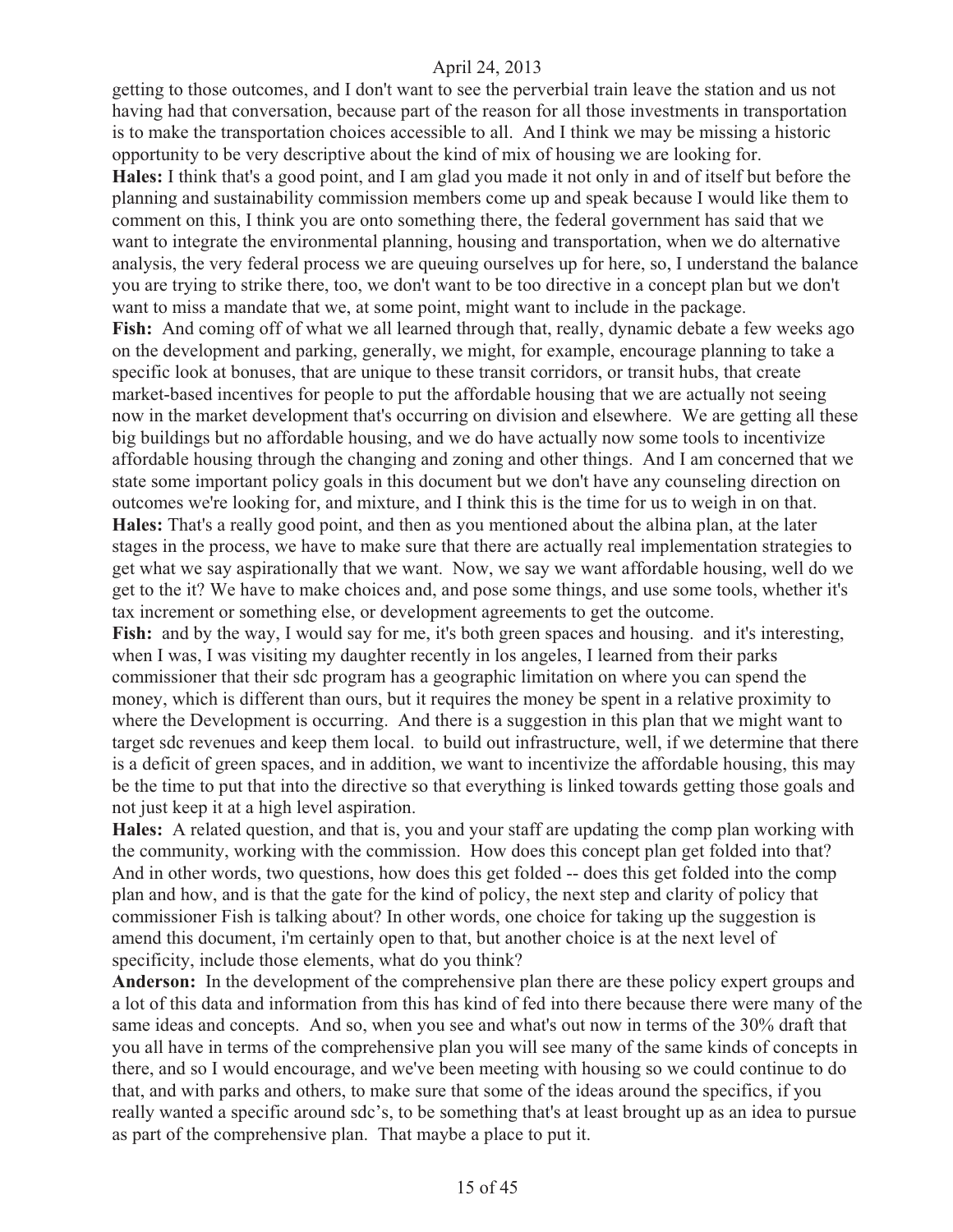**Hales:** Other questions for staff, comments? At this point? Thanks very much. And I know that we have some planning and sustainability commission members here. We would like to call them up next. Good morning.

**Howard Shapiro, Planning and Sustainability Commission:** Good morning. howard shapiro, vice chair of the planning and sustainability commission. Let me say before I start that I found the conversation all were having very energizing and exciting. You are beginning do look at plans like barbur and everything through the lens of the Portland plan. And beginning to give us a chance to implement with us the thought of it going forward. So, it's very, very exciting to feel this partnership because we spent an inordinate amount of our time trying to focus on things like equity as we forward these things to you. and they really do comport, thanks to mr. Fish, with other ideas like affordable housing, green space and so forth. So a good conversation. As a commissioner and citizen, I thank you for that. I am getting all choked up. [laughter]

**Hales:** That's what happens when you talk about the Portland plan.

**Shapiro:** I guess so, man, I'm emotional about that plan.

**Fish:** Chris Smith has the same problem.

**Shapiro:** On february 26, the planning and sustainability commission voted unanimously to forward the draft barbur concept plan to city council for the adoption and for resolution. That plan, by the way, identified something that I think that you all should know, and it has to do with the study, and that is that Portland begins and ends at buster's barbecue, that's a relevant factor you should be aware of. I thought that was fascinating. in support of that, i've been asked to read a letter by chris smith, my fellow commissioner, who judiciously attended 15 months of hearings and reports with a great deal of sincerity that there was good citizen input at every level on this plan. So, i'm reading his letter to you. Dear mayor hales and city council members, unfortunately, a prior commitment will prevent me from testifying in person during your consideration of the barbur concept plan. And it was my great pleasure to serve for 15 months as the planning and sustainability commission liaison to the dedicated citizens on the community working group. The plan processes produced a vision for this corridor, creating opportunities and making quality places to enhance the vitality of southwest Portland. I fully support the commission recommendation and would like to call your attention to some specific issues in the plan that will benefit from ongoing Council attention. One, the plan identifies that fully realized the west Portland crossroads town center, and other opportunity areas in the plan may require reconfiguration of freeway ramps. And the city should partner with odot to examine this issue. I know you brought that up, I believe. And secondly, portions of the corridor may benefit from a road diet. That was an interesting turn of phrase, a road diet, and the city should engage with odot at the earliest opportunity, and ongoing basis. During the planning and realization of the southwest corridor plan to capture these benefits. Thank you for your consideration of these issues, chris smith. And now, I would like to introduce the man who normally would be sitting here, chair baugh, for additional comments from our commission.

**Andre Baugh, Chair, Portland Sustainability Commission:** Thank you, council and mayor. Andre Baugh, Chair of the Portland and sustainability commission. My comments are specific around one of the issues you were just discussing. So, the community and the working group should be commended on the work and results of the barbur concept planning process. This was an involved group that did great work, the ideas contained in this report are innovative yet reflective of market realities. You heard that, the market is going to need to help with the public investment here to make it a reality. There is a strong acknowledgment of the role of the private market will need to take in partnering for this success, and as chair of the planning and sustainability commission I fully support and recommend council accept the barbur concept plan. However, in the context of the larger southwest corridor plan, and the forthcoming decisions on delivering high capacity transit there is an important question that remains unanswered. How does the southwest corridor fit into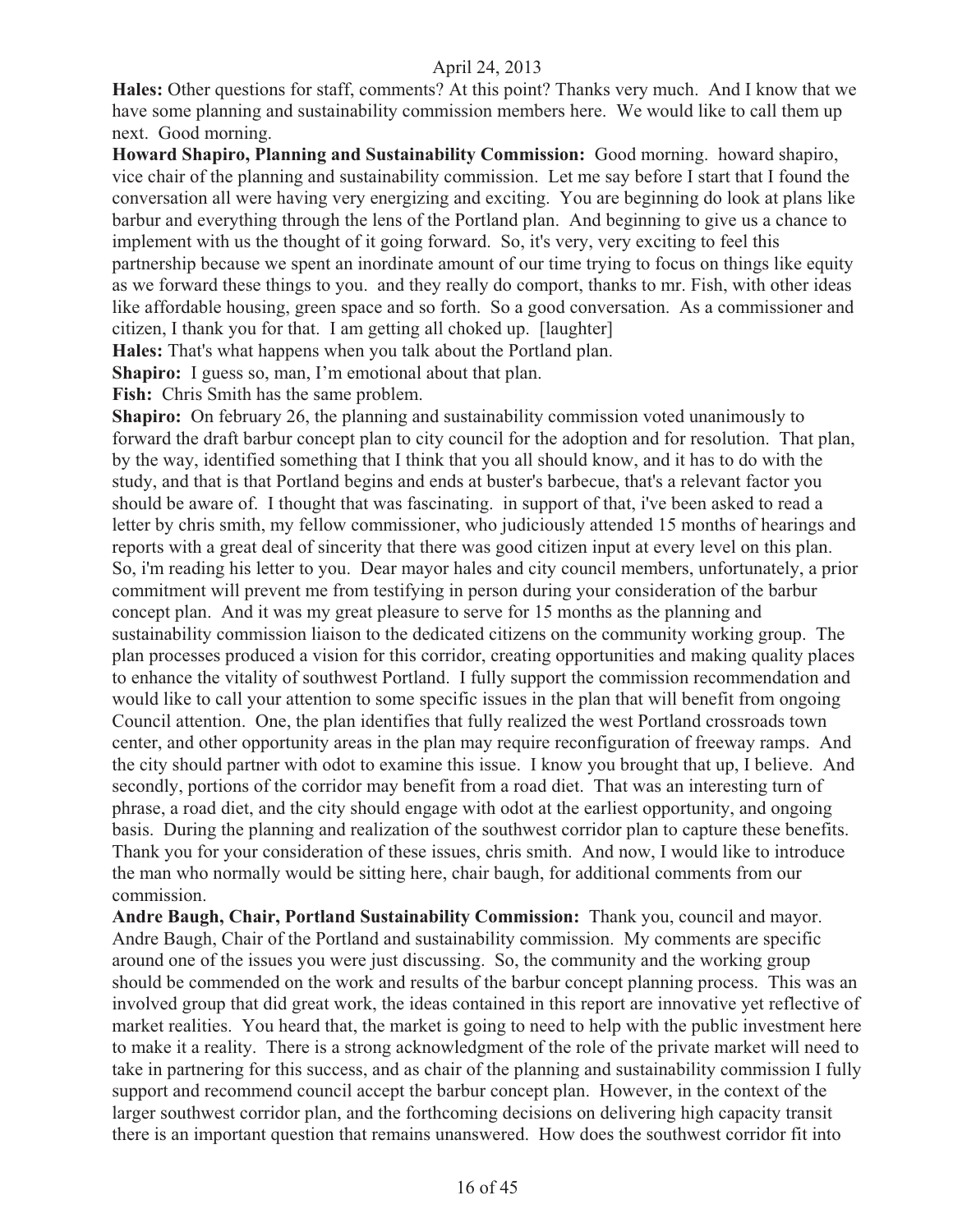Portland city-wide strategic measures of success, including equity, resident satisfaction, green space, housing, prosperous households and complete neighborhoods and job creation to name a few.

 The Portland plan recognized the importance of equity and other measures in determining service delivery and creating complete communities and enjoying prosperity for all current and future citizens of the city. Before we continue down the path of funding, high capacity transit in southwest, we recommend revealing the priority rankings of these major transportation investments first. While the Portland sustainability commission understands that this is an important plan in terms of influencing the current regional discussions about high capacity transit, we believe any significant public investment would benefit from further counsel discussion about city-wide investment priorities and how an investment in transit fits within the Portland planned 12 measures.

 And those measures are what, what you were talking about, Commissioner Fish, including housing and green spaces and, and complete neighborhoods. The comprehensive plan is the tool, the planning and sustainability commission will use to take a fresh look at our city-wide systems plan and the priorities in making recommendations. We understand that council also has a broader view so as we look at the Portland plan, you have regional partners and the strategic measure for those partners and statewide views that we may not take into consideration. But we want to be able to bring out of the, of the comp plan to a set of recommendations that say from the Portland plan, here's the priorities we would make from a transportation standpoint. And that include the measures of success, measured against those measures of success and why you would want to make those investments in a strategic way given that you don't have all the money in the world. So, what would be the priority best for Portland and the future, and it would take into account housing and job growth and prosperity.

**Hales:** Great, thank you. Questions? For these two amazing volunteers? [laughter]

**Shapiro:** 2020 was mentioned, I intend to be here to celebrate that day.

**Hales:** that's a plan: [laughter]

**Novick:** andre actually, all I got from what you just said, when you think about the city as a whole, what areas do you think we should think as sort of as competing for attention and investments with the barbur area?

**Baugh:** Well, right now, you have powell boulevard that's being looked at and east county, we just recently, you look at parking but one of the issues in the parking was the transit. When you look at transit corridors, east county was blank from a tri-met standpoint of having frequent bus service. So, they are not talking about high transit, high capacity transit, they are just you know, bus service, so, as we look around the city, there is other areas. so I think that through the comp plan we can take a look and say, you know, from a jobs standpoint, from a housing standpoint. Green space, just connections and complete neighborhoods, which of these investments makes the best sense, I think, council then has to look regionally and say, how does that fit into your connections with the rest of the partners and the state goals from that standpoint?

**Novick:** Just to give you my knee-jerk uninformed view and see if it comports with your more informed view, part my reaction is, since I lived in Multnomah village near barbur, is that I'd feel guilty having high capacity transit put in on barbur before we have bus rapid transit on powell and high capacity, I mean, frequent bus service on 122nd. I mean is that, sort of --

**Baugh:** I'm not going to go that far. But I would say it's a fair evaluation to say, you know, there is no doubt that barbur boulevard would create jobs, would create an amazing community down that corridor. But, relative to barbur boulevard, or maybe 122nd or something, I don't have that full evaluation to say which would, which would better help the city. And in terms of equity, it would be one of the issues to look at.

**Novick:** I guess, maybe I should, referring back to commissioner Fish's comments, I would feel really, really guilty unless we were sure that we could ensure that there is affordable housing along barbur if we went with this.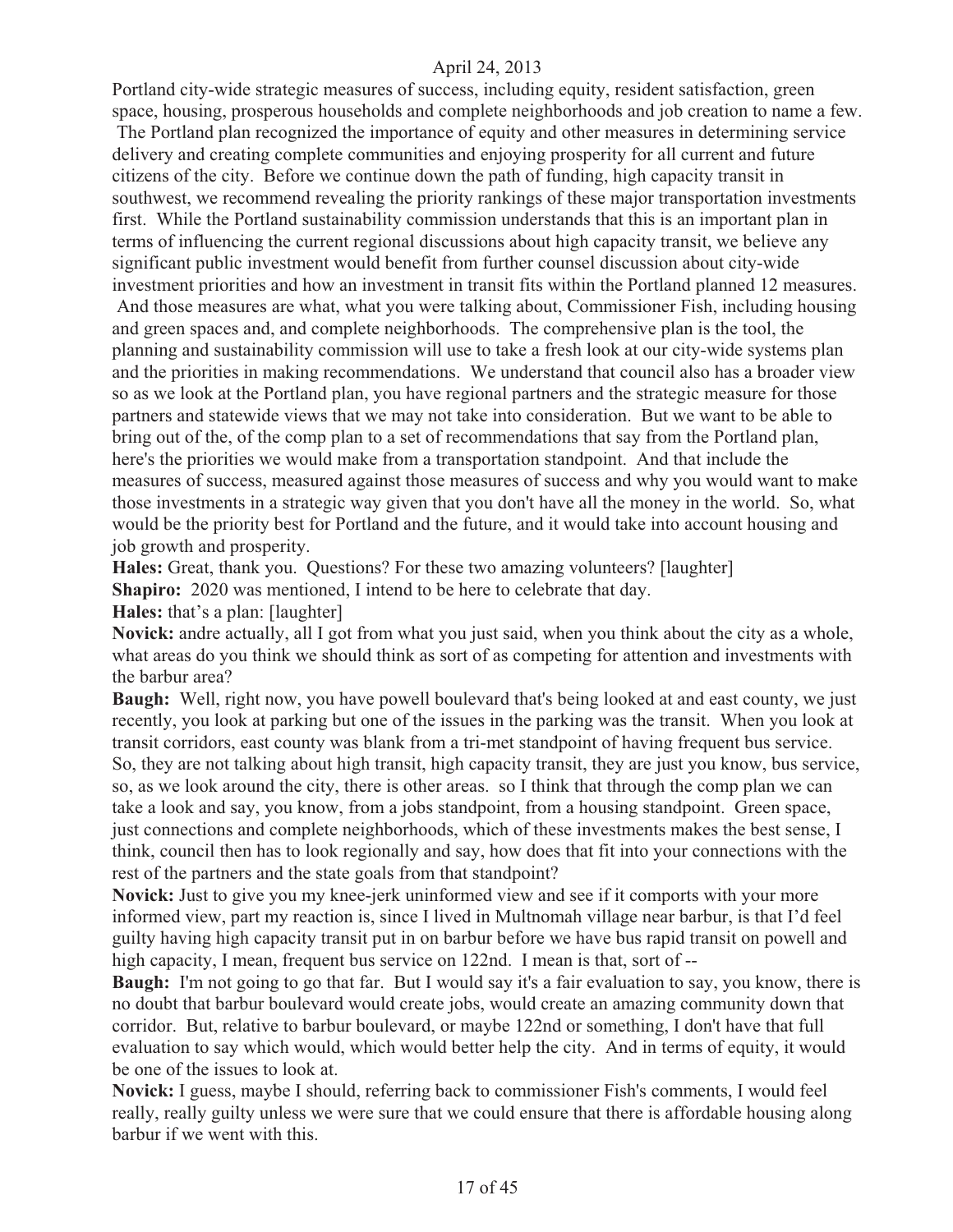**Baugh:** ok. We'll take that into consideration when we come back with recommendations. **Fritz:** And actually, I believe west Portland park has one of the highest levels of section 8 housing of any neighborhood in the city. So, if there is, if there are people in need in southwest Portland, and actually, i'm not suggesting that we ask metro to revisit the barbur being the next high capacity transit corridor.

**Baugh:** Well, what we are asking is that before, that we take a look through the comp plan, what the investment strategy should be for the entire city of Portland. And allow that to come back to you as part of the comp plan recommendations out of the Portland sustainability commission. And, and if that -- I don't know whether barbur is going to be at the top of that list or not. But, whatever those priorities are, then you would have, have a tool to make an evaluation of whether that would be an appropriate investment against your broader look.

Fritz: First, I don't accept the premise that it has to be either or. They're both clearly, both these areas, particularly the outer areas of both powell and barbur are places that were annexed relatively recently, like in the last 50 years, to the city, and are in need of significant improvements so I would suggest that we need to figure out how to do both. But second, the mayor has given me the opportunity to sit in on the barbur, on the southwest corridor planning process over the last couple of months and we, actually, yes, we need to look at the city, but we also need to look at the region. And there are significant issues, I think, in suggesting to our partners that further out that we might drawback on Portland's commitment to continuing to study through the federal environmental impact assessment, any kind of high capacity transit on 99 because it's not just Portland. So, maybe we're not disagreeing, in fact, I don't think that we are, we need to do both and there are people of need in both areas, in particular, also connecting cities within the metro area outside of the city of Portland. When I look at the folks on the buses going to pcc sylvania, there is certainly a large, a wide range of demographics and folks who would greatly benefit from improvements on barbur. **Baugh:** I agree. Totally with you're saying. We, are view is just to put a list of priorities but as you say, we have commitments, and while your view is to look at the other partners, that we have connections with other cities, and look at that regional partnership.

**Fritz:** Just as one final comment, I had an interesting exchange with a commissioner from Washington county at the meeting yesterday. Reflecting commissioner Fish's point about making sure that we emphasize green spaces and that that is part of the expectation both certainly in the city of Portland, the question was perhaps, some of the other jurisdictions would not necessarily, be able to invest in green spaces, and my thought is this is a corridor, where all going to be investing and metro will be coordinating. So this is a good conversation as to what we do in the city of Portland, and how we look at equity and affordable housing of green spaces within Portland. And how do we relate to our region because barbur is currently a state highway.

**Baugh:** Yep.

**Shapiro:** I'll just add that, I think we are in agreement around the prioritization, and I love your optimism about not either or but both. And I hope we can do all. It's just that I think it's our obligation to put in front of every bit of fact that we can determine in terms of our charter, which is the Portland plan on how to make it work.

**Fritz:** commissioner, I am the mother of three children, so i'm very used to not picking between one or the other. We've got to make it work for everybody. [laughter]

**Shapiro:** I'm the father of two and I have the same issue. [laughter]

**Hales:** Any more questions for these two? Thanks very much.

**Shapiro:** Thank you.

**Hales:** Appreciate your help and service. And we have a lot of people signed up to testify, but we also want to extend the courtesy to the elected officials, and I see metro councilor shirley Craddick is here. I'm sure she's planning to speak? Oh, you're here for travel Portland. Oh, I'm sorry, ok.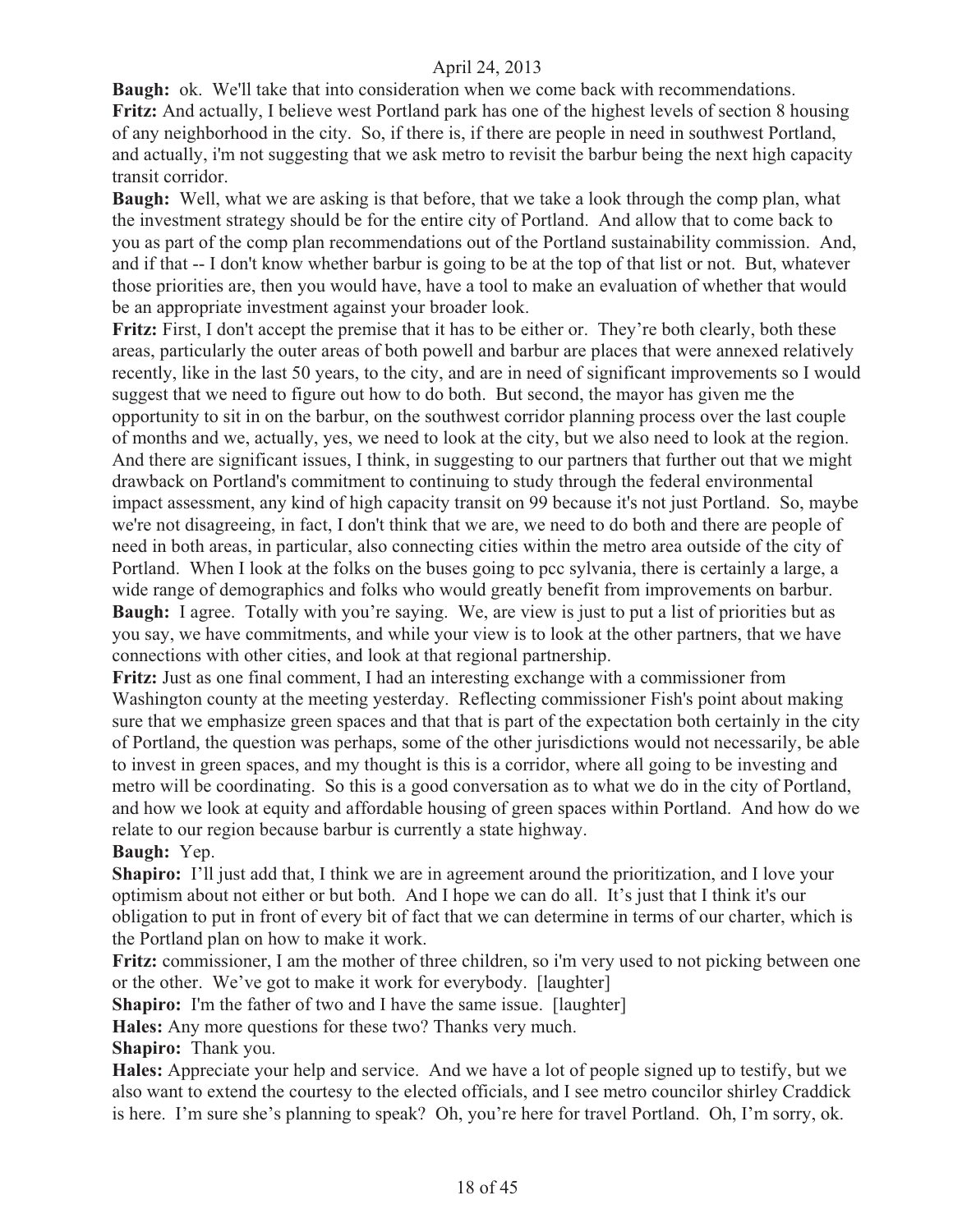Well, whenever there is an elected official in the room we want to check. With that, let's turn to the signup sheet.

**Moore-Love:** We have ten people signed up. The first four come on up.

**Hales:** Welcome. If you are new to this process, our rules are you state your name and you have three minutes, so put your name on the record as you begin. you don't have to turn that one on, it's already switched on. The only one that requires manual operation is that one.

**George Vranas:** Ok. My name is george vranas, and I and my colleagues are residents of the haines street community in the far southwest area in Portland, and we followed with interest the plans being presented today. We support the document by the Portland bureau of planning and sustainability. It's well thought out and offers a vision for southwest Portland that will allow it to prosper and grow in harmony with its natural endowment. we applaud the work with bps and urge the city to accept the barbur concept plan of april 2013 as it is written. We want to see increased multi-modal activity in all sections of the corridor. And we encourage the concept of focus areas such as the crossroads that can become attractive and viable economic magnets and destinations around which businesses and housing can be built. And we agree that barbur could and should become a civic corridor. We support two of the Alternative transportation bundles proposed by metro. The light rail option and the hub and spoke option based on the rapid transit as these compliment the plan as written. We whole heartedly approve of the hub and spoke bus rapid plan because of the connectivity that would result. We support this option because it would protect the greenways in the corridor and avoid negative impacts in the satellite neighborhoods such as ours at haines street. high capacity transit should be on major roads that head downtown, the corridor's primary destination. we're opposed to any route that envisions the brt capable road link between pcc through wildlife habitat and onto haines street. We do not want haines street to become a major arterial road for high capacity transit. as residents of far southwest were most interested in plans for the crossroads and the southwest 53rd focus areas. In 1997, the crossroads was planned to be the west Portland town center, but it has not lived up to its potential. We very much want to see the crossroads become a true destination. We want to see the traffic problems solved and greater walk ability and a mix of housing option and is retail. And we want to see the establishment of the attractive high frequency shuttle bus service along capitol highway and the 49th, to connect the barbur transit center and pcc sylvania. To this end we urge the building a major park and ride facility similar to the 630 space site at The sunset transit center which can serve commuters but would have reserved floors for pcc students. As for southwest 53rd, this small focus area between the crossroads and tigard must be the linchpin for revitalization of the most desolate, least pedestrian friendly, least developed stretch of the Portland section of the corridor. the plans to upgrade 53rd avenue for easier pedestrian and bicycle access to pcc, which is only a third of a mile away from barbur, at this point, must be implemented. accessibility to barbur and pcc should be enhance by the building of a bicycle pedestrian bridge across i-5 to connect to pathways in the ash creek neighborhood. Is my time out?

**Hales:** Go ahead and finish your thought. You only have a minute left.

**Vranas:** The building of housing and retail infrastructure must be encouraged and noise abatement features implemented. We want to see the brt lines continue west to the city line. We're concerned that needed improvements of this area could be shelved if any of the transportation bundles that go through haines street are adopted. And because of our concern for our neighborhood, 115 of our neighbors living on haines street and its environs, have signed the attached petition that i'm submitting today urging you to avoid placing brt lines along local streets such as southwest haines street. Thank you.

**Hales:** Thanks very much. Thank you. Appreciate not only the, the clarity of your position but the Fact that you have done this in an organized way, it's nice when citizens get involved and give us this coherent kind of information. Appreciate it.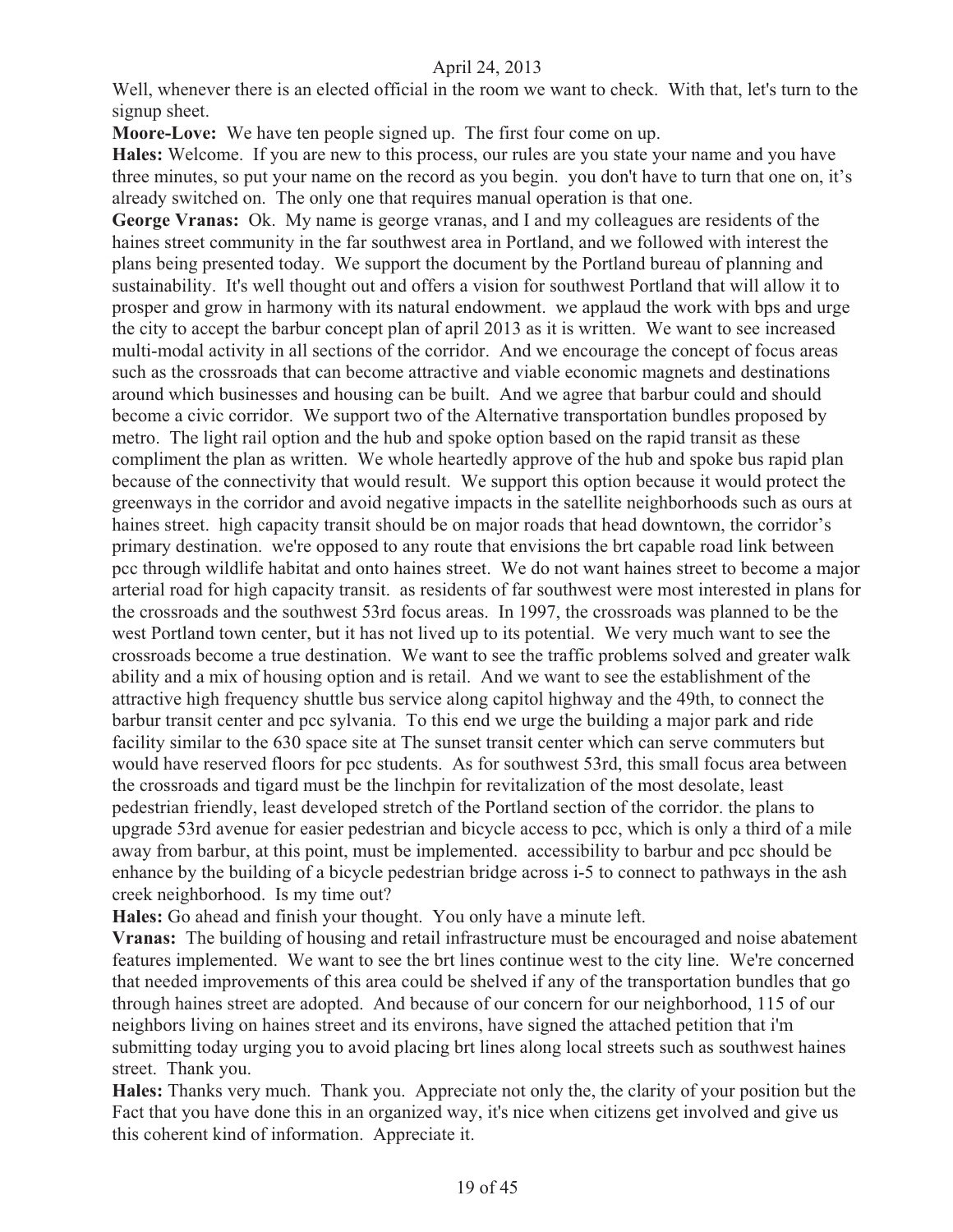**Vranas:** Happy to do it. You will see me again.

**Hales:** I suspect so.

**Vranas:** On friday.

Peter Johnson: My name is peter johnson, and I live on haines street. And as George mentioned, we have group of neighbors and residents who have signed the petition, and I am speaking on their behalf. As residents, we are extremely excited about the barbur concept plan, we're very excited about the idea of developing a focus area at 53rd and barbur and making that a real center to which we can walk, have local shopping, retail, catch high capacity transit, downtown or to Tigard, Tualatin or sherwood. We recognize that we have a strong neighbor, a community in our neighborhood, pcc, which needs and must have better connectivity to the city. but we're concerned how that would be achieved. And I make that point because three of the transit bundles proposed or suggested by metro, envisige high capacity transit, coming along barbur, turning onto the capitol highway, going through the pcc campus, and then coming down haines street to continue to tigard and sherwood. In our opinion this is a poor planning decision. For four reasons. In its present state haines street is narrow. 11 to 20 feet wide. It is steep. It has no proper foundation. To upgrade the road, to accept high capacity transit, would be a major investment. Secondly, haines street is lined with douglas fir and is other trees, many of these are more than 100 years old, leftover from when the area was last logged in 1913. To upgrade a street again, means that many of these trees would have to be demolished and removed. We would lose trees, we would lose canopy, we would lose habitat. Thirdly, haines street, at the moment, is a dead end. It goes up to and abuts pcc campus, but doesn't connect with the road network on the pcc campus. to make it into a route for high capacity transit, they would have to drive, metro or whoever, would drive a road through woodland on the campus, connect with haines street, the effects will be to make haines street one of the major access points off i-5. traffic would sky rocket. noise would increase. Fourthly, my neighbors and I have chosen to live on haines street because of the quality of life there. if it becomes part of the brt system, this quality of life will be lost. I would therefore urge in planning, further planning, that the proposal made in the concept plan, that vehicle access to the campus will primarily continue to be served by capital highway and lesser road is kept to, and we would urge high capacity transportation to be concentrated along barbur boulevard. Thank you.

**Hales:** Thank you, thanks very much. Good morning.

**Ariane Holzhauer:** Good morning. And my name is ariane holzhauer, I am also a inhabitant of the neighborhood that george and peter are in. I am on southwest 57th, which is a dead end street at the end at the dead end top street. Top end of southwest haines. And I also live in that neighborhood, because I love the fact that it's a very secluded pocket, forested area but adjacent to urban amenities and with quick access to the urban amenities of Portland. And I wanted to emphasize that, I am very encouraged by the overall vision of the southwest corridor plan, and the barbur concept plan tying into that, that is being driven by land use, by quality of life, and that a lot of emphasis is being placed on green space, and livability, and in my written submission, I make four points but I wanted to, to emphasize, that as far as our neighborhood is concerned, lesser park, which is a small swath of park in our area is, our current green element within that neighborhood. It's part of our contiguous swath, of what is typified as upland landscape in the metro designation of habitat. And it's made up, that habitat is made up of the park and adjacent green zones on the pcc campus, as well as plantings on private properties to the south of the park. And although it's ecologically maybe not deemed a very high quality in terms of the standards of parks and recreation, in Portland, it's partly the amazon rainforest, but, at the same time, it really represents, a very high quality piece of wildlife habitat that really enhances the quality of life in our neighborhood. We regularly see deer, rabbits, racoons, lots of bats. We see coyotes, lots of different birds, and in fact, we see regularly see classes from the pcc campus doing wildlife tours there and doing bird observations as part of nature classes and this is all made possible because of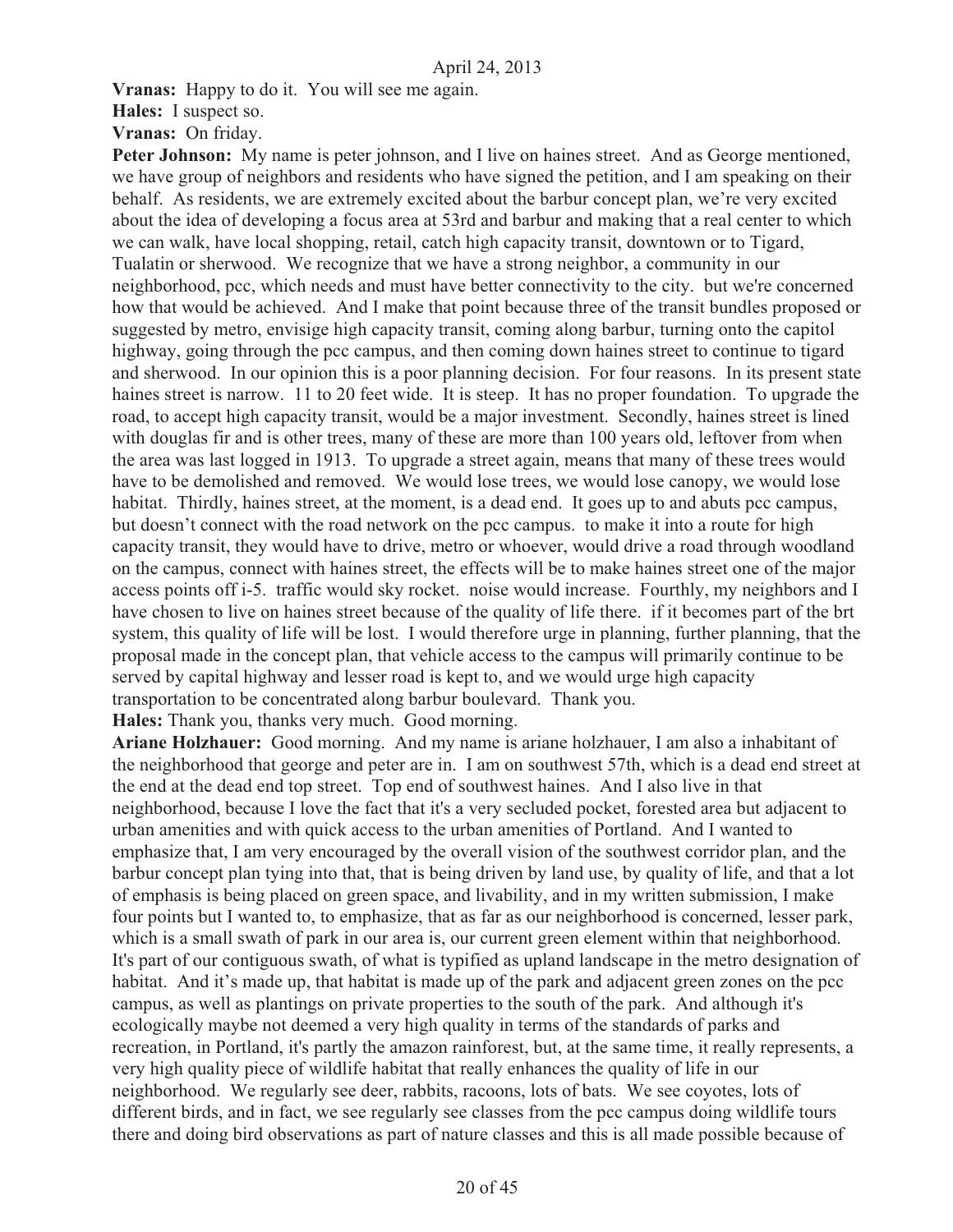the fact that the neighborhood roads that encapsulate lesser park are quiet, local residential neighborhoods. Neighborhood roads. If we cut that through into a brt corridor as was proposed in a couple of the options in the southwest corridor project bundles, we would slice off a southern piece of the park, and we would slice through that wildlife habitat, and thereby, reducing its quality, and also, reducing the importance of lesser park within the neighborhood as a contributant to wildlife habitat. And to the quality of life. In addition, the tree we were talking about that would have to be cut to bring the road up to code for brt habitat would take, be taken away out of the canopy that is now sort of a buffer for the traffic noise from i-5 that carries up into the neighborhood, and as well as the increased traffic would, would result in more road noise in the neighborhood itself from increased car traffic as well as heavy bus traffic. So again, I would like to urge the council and the representatives on the southwest corridor planning committee to take into account any rapid transit options, do not diminish the quality of life and in established neighborhoods but have significant green space available to them. We think that there are other options possible, and we wholeheartedly support those. Thank you for your time.

**Hales:** Thank you and thanks for coming. Good morning.

**Andrew Akintunde:** Good morning. As my colleagues have --

**Hales:** State your name for the record.

**Akintunde:** Andrew Akintunde. as my colleagues suggested, sound infrastructure is extremely important. And we need to get along harmoniously and get certified data from the usgs. And also, without harmony, a lot of people will be working on a visualization, let's say germantown road, thank you.

**Hales:** Thanks for coming. Thank you all.

**Fritz:** Mayor, while they are getting seated I wanted to welcome the blue and green cities folks from england that are visiting us. Got a chance to meet with them earlier this morning. thank you for being here.

**Hales:** Welcome, and glad you are here. The weather is always like this in Portland.

Fritz: Just like in England, right?

**Hales:** Just like in England, right, ya.

**Moore-Love:** The next four.

**Hales:** Michael, welcome back To the Portland city council chambers.

**Michael Harrison:** Thanks, good to be here.

**Hales:** Go ahead.

**Harrison:** my name is michael harrison, and I am an employee and a registered lobbyist with Oregon health and sciences university. I appreciate the opportunity to testify today. With more than 14,000 employees, we are Portland's he largest employer. And our employees live throughout the city, and a great many of them live along the barbur corridor. We provide significant financial incentives for our employees to bike, to walk, and take transit to work. And we have very impressive mode splits as a result of that. And but ultimately, our financial incentives only work when there is infrastructure to support them. Which is why ohsu has partnered with the city on projects like the Portland/milwaukie light rail line and why we are also excited about the barbur concept plan and the larger sw corridor plan. So, on behalf of ohsu, we just wanted to thank you for the opportunity to testify on this project and also, thank you for your leadership on it. So, thanks so much.

**Hales:** I welcome michael back because he and I first worked together on transportation issues when he was a staff to commissioner earl blumenauer. So we have history on these issues. Welcome. Roger, welcome.

**Roger Averbeck:** I am roger averbeck, I served as a volunteer on the community working group for the barbur concept plan. Representing the southwest neighborhood's transportation committee, as well as the Oregon walks, formerly the pedestrian coalition. I also am currently working as a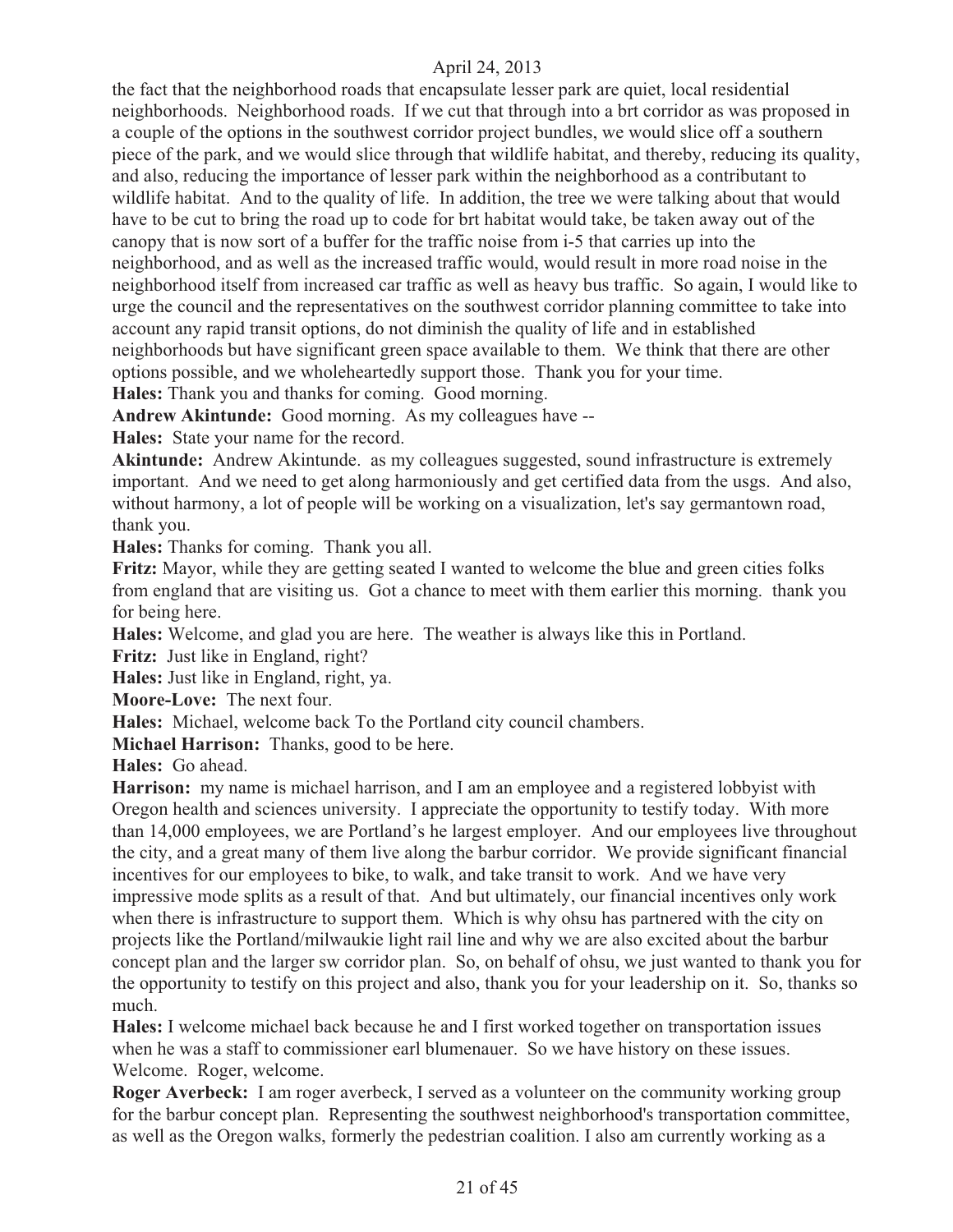volunteer helping to update the comp plan on the infrastructure equity peg so I appreciate the previous discussion, and I have four daughters and so I am very concerned about equity, and they are terrified to ride their bike on barbur or to try to cross barbur, as students at pcc. The comments that i'm making today are mine and they don't represent any specific organization or committee. The barbur concept plan recommends establishment of safe and comfortable conditions for active transportation. I support that goal. To achieve this, the city and its partners, and I will call out odot specifically, really must work to fund and implement more marked crosswalks with appropriate signs and signals, complete the sidewalk and bike lane gaps, and improve the transit stops and the connections to them, we need to implement vehicle traffic combing using engineered boulevard treatments. We need to improved access management for driveways and mediums. I firmly believe that an emerging high capacity transit corridor must increasingly become multi-modally oriented before the hct is implemented. Building the transit ridership, the pedestrian and bicycle use in the corridor now is an essential first step in creating a successful hct project that would demonstrate the future corridor transformation and will build local support now for the larger changes coming. So, once the concept plan is approved, to implement the community's vision and the city's goals, and to provide a basic standard of service, which all city residents deserve, I encourage you to please become actively engaged at the regional table to pursue funding for these essential, safety, improvements sooner rather than later, and please direct your city staff to prioritize their time in working on the grant applications needed to procure the funding for safety improvements and aid in that mode shift to active transportation sooner rather than later, and please support further planning and study of the west Portland crossroads area, which will likely require innovative and major changes in traffic circulars. Thank you for the opportunity to speak to you today. **Hales:** Thank you. Welcome.

**Marianne Fitzgerald:** Good morning. My name is marianne fitzgerald and I am the president of southwest neighborhoods coalition of 17 neighborhood associations, and three business associations, in southwest Portland. I would like to thank commissioner Fish for his comments on housing, and commissioner Fritz for her comments about the corridor. Sweeny is pleased to be here, as you consider adoption of the barbur concept plan. This plan picks up where the southwest community plan left off over 13 years ago when our community could not agree on a vision for barbur. It's the first step toward identifying improvements that are badly needed for a major thoroughfare whose infrastructure has not changed much since 1950 along most of its lane. The staff presentation highlighted some of the existing conditions, but I would like to point out a few more things. Barbur is a high crash corridor with serious safety concerns. Barbur has two of the four low income housing projects owned by home forward and southwest Portland. And a number of affordable housing units within a quarter mile of frequent transit service, but lacks sidewalks to get residents from affordable housing units to the nearest bus stop. And ash creek commons, near where I live, the people must walk in the streets to get to the bus stop on barbur because there are no sidewalks and the cars are parked on the shoulders. And barbur has a town center with all the amenities of a town center, except sidewalks and bike paths. And barbur has well used frequent transit service, but according to metro, it has the most potential to increase ridership of anywhere in the region, and commissioner Fritz mentioned the metro high capacity transit study which ranked barbur higher than powell in that study. I disagree with chair baugh recommendations not to invest in The corridor. back in 2011, the city council debated projects that would receive regional transportation funding, and I would like to remind that council, commissioner Fritz, that council adopted resolution 36876 with amendments from commissioner Fish, to fund the barbur demonstration project. And that project has not been funded yet, it is currently competing with six other city of Portland projects, and we're hoping that the city finally prioritizes this project and gets that needed funding now. We are very engaged in the metro southwest corridor process, we're having an open house tomorrow night, and we know that funding is limited so we're working to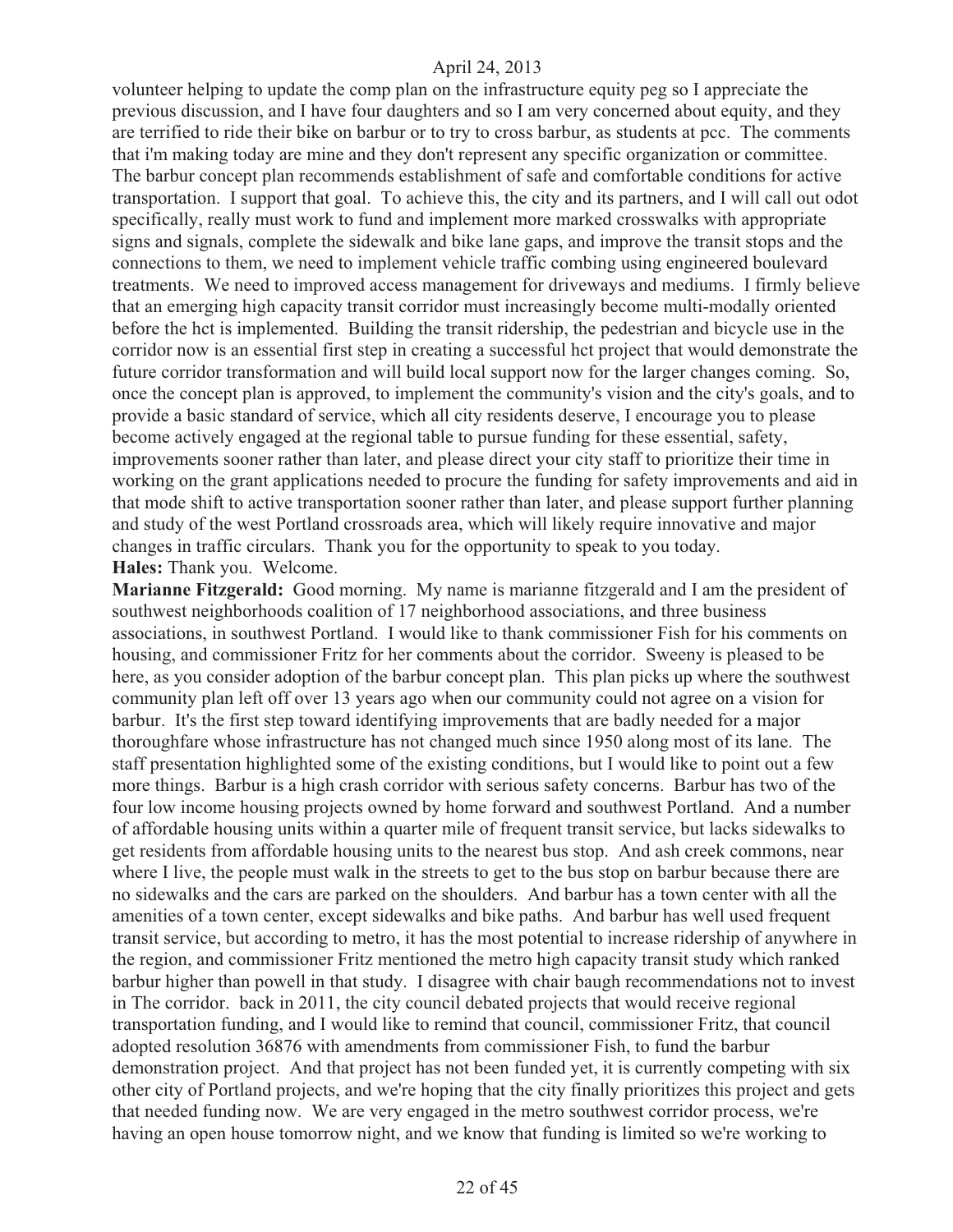involve our citizens and involve our community to prioritize, the needed projects in the corridor. We recognize the regional significance of the corridor and want to reduce the reliance on the automobile. And help increase transit use and improve the livability in our neighborhoods with or without high capacity transit. So, in conclusion, sweeny supports the development of the barbur concept plan, which will inform the southwest corridor planning process for land use and high capacity transit investments in the region. we urge the city council to fund needed public infrastructure improvements such as the barbur demo project, and we ask you to work with us and allow west Portland to realize its potential as a town center in more than just name. and we ask you to make the public investments that will attract the private investments and allow southwest barbur to realize its potential as a place to live, shop and play. Thank you.

### **Hales:** Thank you.

**John Gibbon:** my name is john gibbon. My resident address is 9822 southwest quail post road, which is in the marquam neighborhood. My business address is 13425 southwest 72nd avenue, which is in tigard. And that means that i eat and sleep and work in the southwest corridor. I am a member of the public utility review board. I am the land use chair for southwest Portland. I am on a residential peg. And the first time I talked to this august body was in 1976 when the people on this board were named mildred and connie and charles and neil and frank. and I have been actively involved in planning and work in the Portland area for every year since then. In the early 1980s, I was on committee called the southwest corridor committee that worked darn hard to try to get this work done then. Because we recognized that the southwest corridor was an important adjunct to the sunset corridor, and that we needed to make the effort to get planning done for the, all the jurisdictions along i-5, as far as Wilsonville. unfortunately, at that time, the city of Portland, lake oswego, tended to have other visions for those areas, and we didn't carry through. It hasn't hurt the corridor. There is 200,000 jobs according to metro in what is now defined as the corridor. But I've have to agree with commissioner fritz, that the city of portland should not hesitate making this commitment because the history of this situation suggests that if we don't work with these communities, I'm really afraid that the success we have in terms of economics in the sw neighborhoods will be lost because we are really getting to the margin in terms of transportation and transit in the entire corridor. The streets that I work on are woefully underserved by transit, and it just doesn't work that way. But we've got a ton of planning to do because I will tell you, and this is a little joke that the -- I got -- this is my award for going to all 15 or whatever number of meetings that I went to on the corridor concept planning situation. We're not doing any infrastructure planning for stormwater at this stage in this process. We need to do that. It's going to be an incredible challenge. I think what we're going to find in the southwest corridor is that the stormwater issue is one of those things where we're going to have connections to Washington county, because we're both -- all of the other jurisdictions that are involved in it were all -- what a perb member understands as an ms-4 area, and we've got to deal with it in that way. We're going to have to make substantial changes in southwest Portland in that regard. And the last thing I would say is it's critically important we continue this process only because the -- the transit solutions that we come up with in the southwest corridor, I submit to you, as commissioner Fritz pointed out, that transit solutions that we have to find for this suburban area of southwest Portland and into Washington county are, I suspect, by and large the same transit solutions that we're going to have to find for the east Portland areas. Not totally the same, but I suspect that one conversation will form the other. And I'd suggest, and i'm always trying to build bridges to clackistan if you will, that the people working in the neighborhoods south of my neighborhood, Portland south of i-5, and 99-w, concerned about the same transit issues, and to some extent they're rightly proud of the suburban transit solutions that they've begun to develop in wilsonville, west linn, and we formulate the conversation, and get them back into a full dialogue across the region. And this process will facilitate that.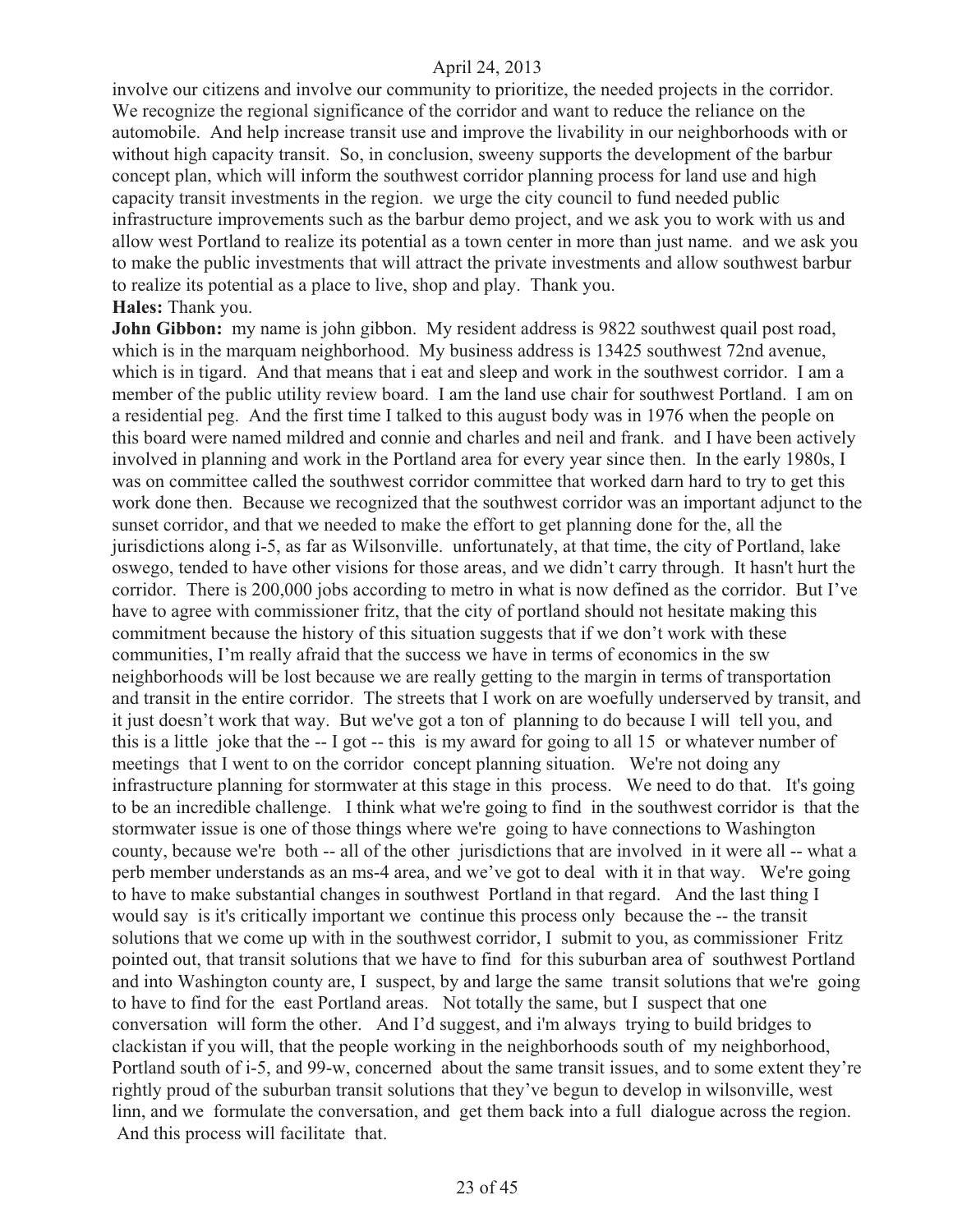**Hales:** Thank you. Thank you for all of your service. Thank you all.

**Moore-Love:** Last two signed up are jim gardner and don baack.

**Hales:** If we counted the volunteer hours on the people who testified on this item, it would be a big number.

**Jim Gardner:** Jim gardner, 2930 southwest second avenue, 97201. Mr. Mayor and council members, I appreciate the opportunity to come and chat with you today about the barbur concept plan. I served on the committee working group that worked with the city to develop this plan. Over the years, I have done some thinking, I have been involved in an awful lot of planning processes. All of the way from my individual neighborhood plan years ago, to helping metro develop region 20/40 growth concept back in the mid-90s. And with a planning process like that, it's easy and fairly kind of formulaic to have a public involvement component. It is easy to go through those motions, hold events, listen to people, nod and say thank you for your input. But what is hard is to have what you hear from those community members actually result in substantive changes to the final product. One thing that I was impressed by in the barbur concept plan was public involvement and input was real. I saw in several ways where what the planner heard from the community working group, from people to came to the events, actually colored and changed and directly influenced what led into the plan. One specific example, in my neighborhood in the lair hill area. The initial draft of this plan that identified a number of, I think seven focus areas for further and more detailed examination, had a focus area in northern lair hill, barbur boulevard at gibbs st, directly under the tram, in other words. The rationale, was that this spot was in some way a transit hub because the tram passed overhead. My neighborhood did not think that was an appropriate place for a focus area, because potentially what we're talking about is a focus area is a potential location for a station. There was nothing there, and development that would naturally have to happen around the station would have severely impacted the south Portland national historic district and the residential area that surrounds that spot. We suggested instead a shift to what is identified as the kelly focus area, still in the northern part of lair hill but we felt more appropriate for the potential redevelopment. The staff made that change and that actually became what you see in the plan. This is just one example. There were several others throughout the corridor where what was heard actually influenced the plan itself. Again, it I would like to encourage your support for this plan and essentially thank and congratulate the bureau and the planners who worked on it to being so receptive to the community's wishes. **Hales:** Thanks, jim.

**Don Baack:** Mayor hales and commissioners. I'm don baack, I live in Hillsdale. I've got five points I want to make. Five points being active transportation, talk about the bridges, relook at the bus system, noise, and i-5 on ramp. I, too, like jim, I think this is one of the better, best maybe project that I have been involved in and I have been in more than I would like to count. They have done a great job in responding to the community and looked at all the issues, and I think put together a good report. My comments here are, basically to supplement this because I think, to some degree we've missed and let projects fall through the cracks. Take for example active transportation, we've talked about that a bit but barbur is the spine for active transportation. Terwilliger feeds into it, boones ferry feeds into it. capitol highway, Multnomah boulevard, the red electric trail, and for all coming into Portland and metro's done some modeling -- I don't know the exact results of this, but I'm told that the numbers are akin of what's coming across the hawthorne bridge, or whichever the bridge is that has all the traffic on it. huge, huge amount of potential. If we get a safe, people friendly way of getting into the city. by bicycle and path. So i don't want to wait until the state of Oregon in 25 years decides to finally do something. I want you guys to really push to say let's get something going here. And if that means street diet for 20 years, and then we build a bridge, fine. But, letting something that is out 25 years, to say oh, we are going to have a problem in 25 years, we can't do anything, that is nonsense and that is basically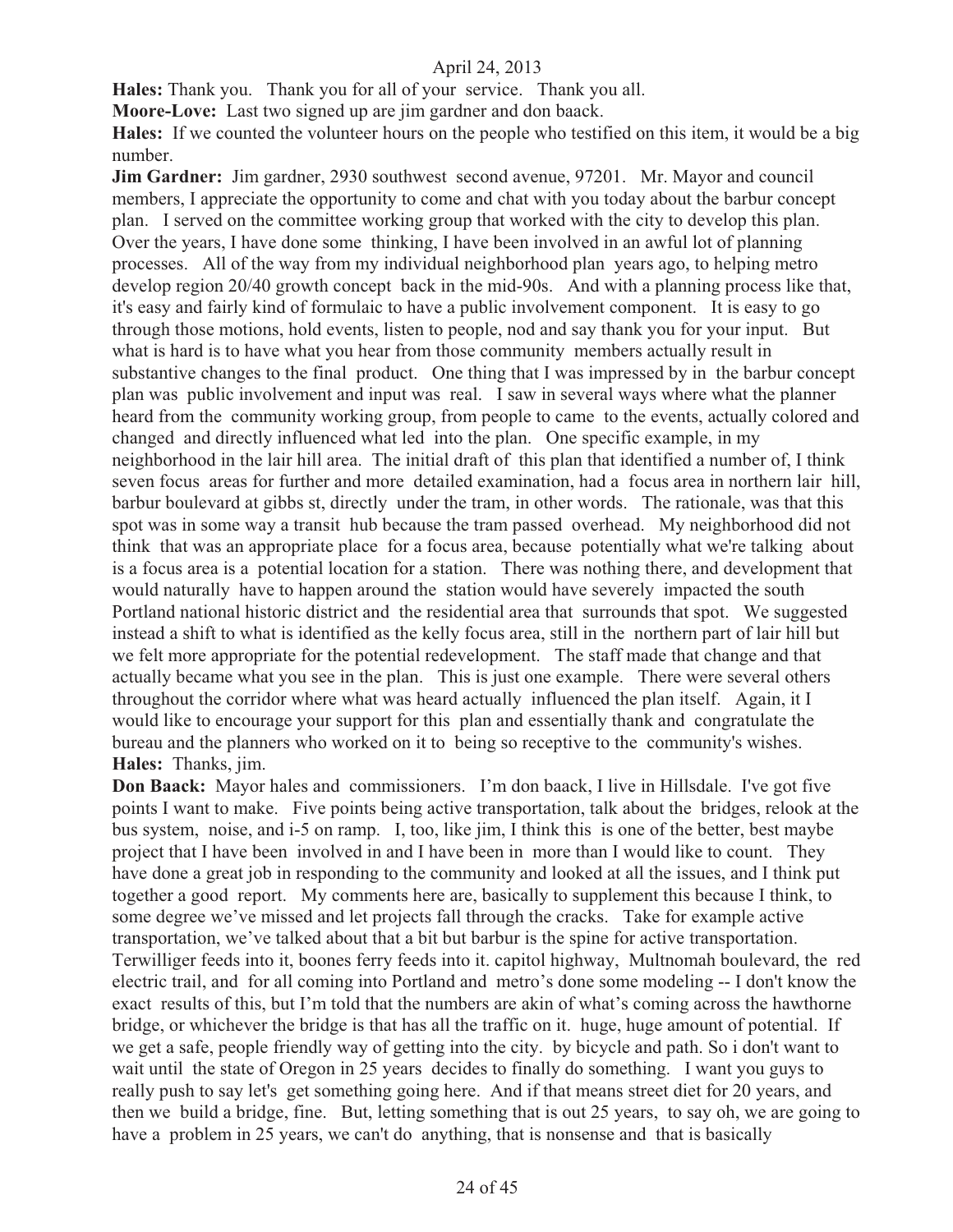bureaucratically avoiding the problem. So, I really want to see that happening. I really like bridges, bridges have been studiously avoided, particularly the in seismic repair of two bridges on barbur. Multnomah boulevard, which comes under barbur, and i-5. I don't know the details of these seismic things. If we have those bridges drop, any businesses along there will be dead in the water in terms of a future for a long, long time. Let's get them fixed before we try to get a lot of investment along barbur. there is other bridges on capitol highway that need that same attention, and we need to fix those and put them on our list. I think they have been studiously avoided getting on the transportation planning list. Third thing is looking at our bus system. We have studiously reduced bus service in sw. metro recently did a survey of boat access, and pedestrian mode in 1994, was 11%. That meant someone walked to the bus, went to their grocery store, wherever they went, and in 1911, another survey, it was  $6\%$ . Now, I would attribute that a lot of that is to reduced bus service. There is probably a lot of other good reasons, but that one where I can put my hands on and say hey, I know for a fact, when you run one, two buses a day, rush hour morning or evening or don't have any all -- you reduce people's willingness to walk to any place and they've got to drive. It also affects the ability for lower incomes to live in their communities because they have got to have this transportation, if they don't have it they don't -- the third point is noise. The noise -- there is something in the report about noise. I really appreciate that. But noise abatement, when it comes to high capacity transit and looking on what is going on with i-5, we have not addressed noise coming off of i-5 anywhere along the corridor, other than haines and south. That needs to be brought into the discussion and kept on the title. Live ability of the areas, no matter income level, anybody, if noise is the problem, it affects their daily lives and really affects everything else. You could also put on that the air pollution. We're all in that whole area, very high air pollution concentration area. We need to worry about that. I-5 on ramp, 1999, I was on the barbur street scape plan and we worked really hard on that. It became clear that point that 50% of the traffic on barbur was going on to i-5 at capitol highway. So at that time we proposed this on ramp that is now gaining traction at southwest 26. The pancake house is what I'm talking about. Somewhere in that area going on to i-5, maybe with a reduced, reduction or take of an onramp some other place, but southbound we have an on ramp at -- up in the north area, which is, you know Bancroft I believe -- we have another on capitol highway. We have five of them coming in northbound, but we don't have any going southbound. It is time to do that. This will help the livability of barbur. Thank you very much.

**Hales:** Thanks Don. Thank you all.

**Novick:** Can I ask you a favor? Would you mind dropping by my office, and making an appointment to talk about problem vegetation along the way.

**Baack:** I sent your scheduler a note on it and i will. I will do so. Thank you. **Novick:** Thanks.

**Hales:** thanks. Anyone else like to testify on this item? It is time for a council vote on the resolution.

**Fish:** Mayor, before we take up the resolution, can I offer a friendly amendment or just a legislative history?

**Hales:** ok, great.

Fish: I talked with joe zehnder just to work this out. At page 49 of the excellent report before us, there is a reference to, on the left hand column, pursuing policy zoning changes to achieve the project goals. Just as in our discussion a couple of weeks ago about development and parking, and where we had a robust discussion and debate about voluntary mechanisms that we can incorporate into our zoning codes to leverage some of the community benefits we want, which includes distribution of affordable housing, I think this is a place holder in this report where it says exploring new or existing tools for this purpose. And the context for this is legislature has for this session tabled any further consideration of lifting the preemption of exclusionary zoning. We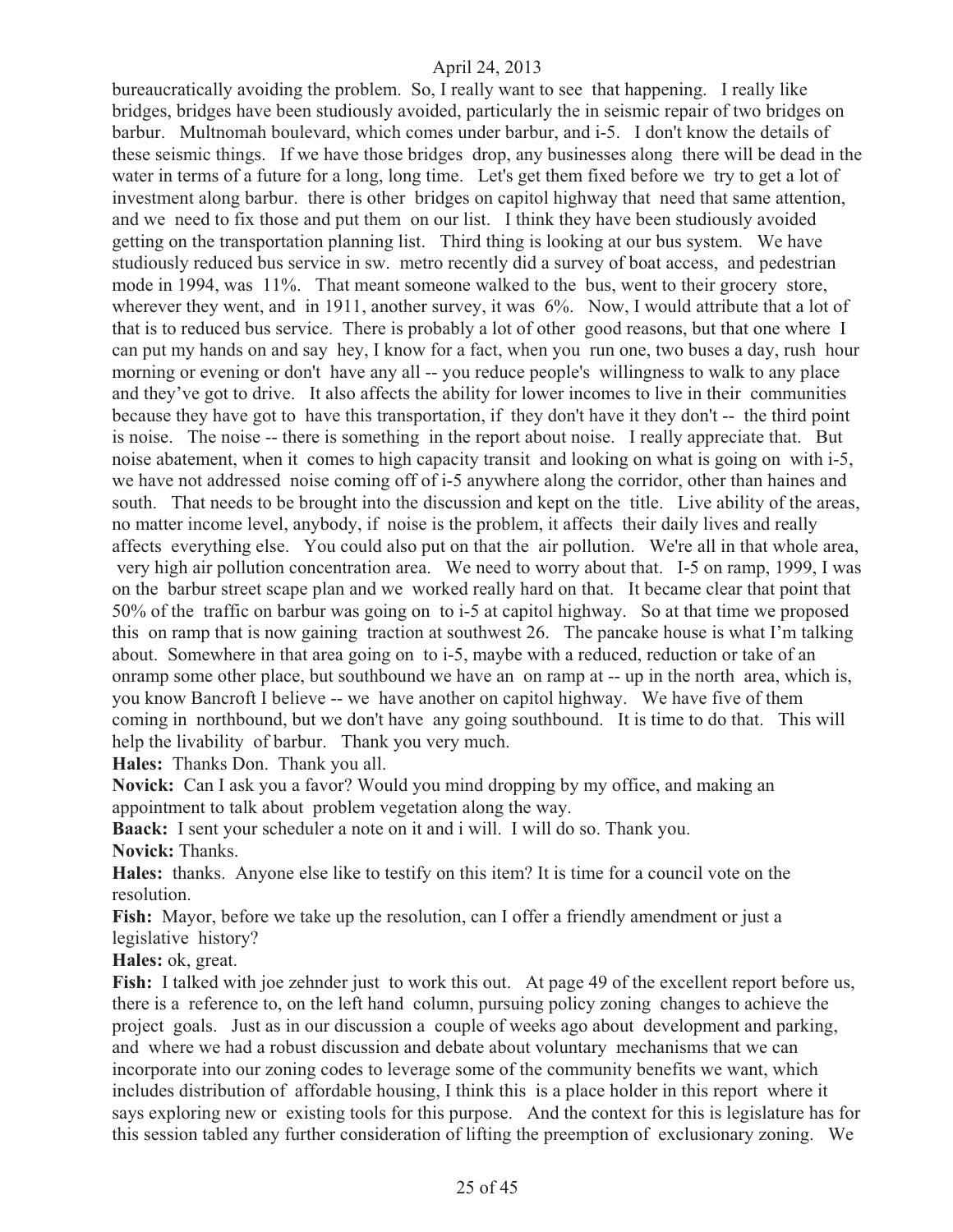are preempted as a jurisdiction from requiring developers to set aside a certain number of affordable units. this is not an urban renewal district so, so we do not have tiff as a tool. While I appreciate the comprehensive list of tools that are listed on page 50, that are in our tool kit for leveraging affordable housing generally in the city, many of them are either not applicable to this area or tapped out. So, it begs the question, if we can't mandate through inclusionary zoning a certain proportion of affordable housing and if developers choose not to take advantage of our tax abatement programs, is there a new tool, an additional tool that uses the zoning code to leverage a public benefit. We salted our discussion a couple of weeks ago with that. and I would just ask as part of the legislative history when bps comes backs to us at the next step, that they be requested to come back with some very specific recommendations of how we might accomplish or meet our affordable housing goals through changes in the zoning code.

**Hales:** Thank you for that statement. Any discussion or dissent -- I think that is the sense of the council, that this particular provision that says explore new and existing tools to achieve the intensity of development, etc., is intended to sweep in this concern about our affordable housing goals and as well as our density goals.

Fish: And I guess the other piece of it, mayor, since we don't currently have clear goals for the area or numerical goals or even aspirational, that conversation, coupled with setting some hard numbers, there is nothing like a hard number to focus the attention. Allow us to capitalize on this unique opportunity to solve some affordable housing in new transit-oriented development. **Hales:** Further discussion. Roll call on the Resolution.

**Fish:** Thank you to the team at bps for an excellent concept plan and presentation and to our friends, the two commissioners who joined us today and all of the public, members of the public for testifying and for marianne for reminding us that we have unfinished business around the amendment that we adopted a couple of years ago. I appreciate you reminding us. Yesterday I left this building to go to opb and missed my favorite turnoff and took barbur the whole way. So I was almost like channeling, preparing for this hearing. And so i'm one of the few members of this council that does not live in southwest Portland. We now have a quorum of the council, majority of the council lives in southwest Portland which I think is historic. But there is an enormous opportunity here. And I appreciate the vision that is set forth in this plan and I also, frankly, since one of our jobs is to be referees, when members of the public testify that the public process was robust, inclusive, and done right, it really is one of the greatest compliments that you can give to a bureau in this building, and it gives us confidence that we're on the right path. Thank you to everybody for your good work to this point and i'm pleased to vote aye. **Saltzman:** Well, this is a great concept plan. Very pleased to support it and I also, yeah, I am not afraid to say outright that I believe the ultimate solution, this is a high priority corridor, next highest priority corridor for high capacity transit, as trimet and metro have both agreed. It is tremendously underutilized, and one advantage barbur has over any other competing corridor is the tremendous, both unused right of way -- I mean, there is plenty of right of way to do light rail down barbur or i-5, but also the redevelopment potential. It is, I think as somebody said, it still looks -- you can drive down barbur from fred meyer on south and you can still see the old historic highway that used to be i-5. Many of the same architecture remains, many of the, in my opinion shabby, dilapidated office buildings still remain. There is tremendous room for density increases along the barbur corridor, that will support light rail, that will attract the private investment that is necessary to make that area revitalized. And also to tap into the tremendous ridership potential that already exists in the barbur corridor that presently lacks any kind of high-capacity service into Portland, other than buses. And I think we all know, it's automatic people will ride a train when they won't ride a bus. Steal from Amtrak, there's something about a train. So, it's -- that is where we ought to be looking and I realize some of our compatriot jurisdictions to the south may have strong feelings to the contrary but I think we can work through the issues and ultimately do what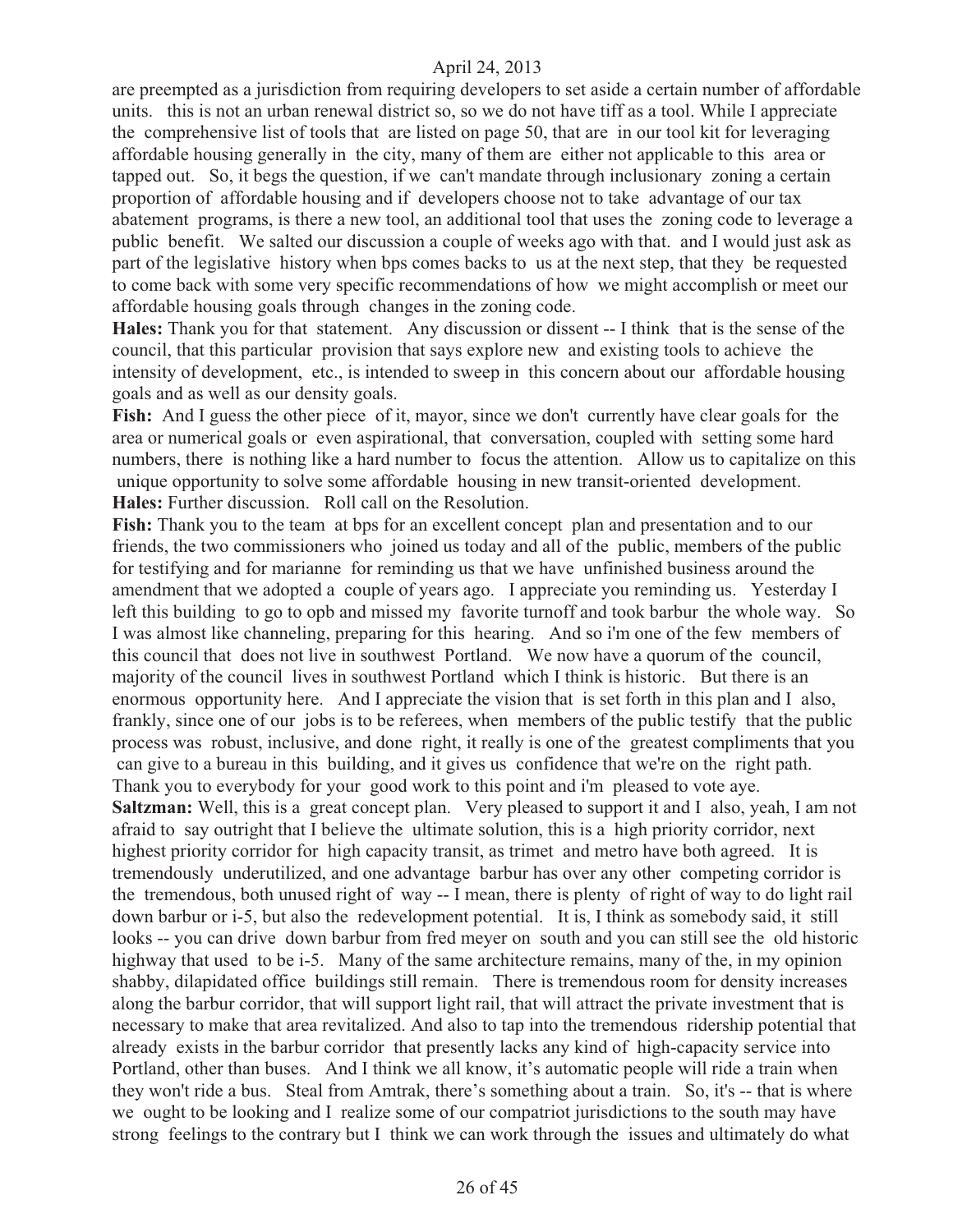is best for all of the people who are presently served by constrained transit service and constrained traffic service. Land use can be much higher utilized. That is what my vote is. Keep this our number one priority. Let's ultimately make this a light-rail corridor. I want to commend everybody who did good work on this citizen process and i'm sorry if I am jumping to the end too quick. I wanted to get these thoughts out now and I can always be patient afterwards. Aye. **Novick:** This has been a delightful discussion this morning, and I appreciate the work of the commission and staff and the citizens involved. And I've really learned a lot from my colleagues comments this morning as well. So thank you very much. Pleased to vote aye. **Fritz:** Folks in the southwest have not over the past 20 years sometimes come into council saying the public process was robust and responsive, so I very much appreciate that this has been the case with this project, and indeed for the diligence of folks like john gibbon for instance in 1976, participating and advocating and waiting for the right thing to happen. Appreciate the staff's work on this. They have definitely gone above and beyond and we thought some of the things that as was stated or pointed out that were not necessarily what the community now wants. I'm particularly delighted to hear the support for the west Portland town center. And since I won't be on the council when a lot of these improvements are implemented, I want to put into the legislative record so that I can come back as a completely white-haired elderly lady to say that my legislative hope is that even west of the west Portland town center, north of barbur, that there is opportunities for upzoning and for increased in density. So while I agree with the current areas focused in the concept plan I think there is enormous potential for the entire stretch to be a series of nodes of residential and high density commercial and office uses. It is an arterial that joins us to our partner jurisdictions to the south. There are needs in king city and Tigard and sherwood and all those points west and south that we must be considering as the center of the hub in this particular case. And also reflecting that the regional facility for the confederated tribes of the grand ronde is on barbur and that nicely ties in the heritage that we are all newcomers to this space in some folks estimation and that we need to respect the arterial river which is barbur. When I went to the planning commission hearing on this, mostly because I was interested in the discussion of west haden island that came after that. and was pleased to hear the planning commissioners recognizing the council's commitment to equity, bringing up the issue of what about powell versus barbur. As I said earlier, it is not a case of either/or. I refuse to divide up the spoils in that manner. We need to make sure that every area of the city has walkable, safe transportation and connects it with land use. What's particularly delightful about this project is the connection with the southwest corridor plan, I appreciate from malou cusuv from metro being here. Looking at it as a land use process rather than just transportation, looking at the green spaces, as was mentioned, looking at the storm water facilities. Thanks to the folks from haines street for coming in, you're a good example of being proactive rather than reactive. Sure, that's in the concept plan but you are coming in now to make sure that the council has heard there are these significant issues with a potential for using the street in a more intensive manner and that is very helpful. So I appreciate that. there are five concepts on the table, and I think there'll be pros and cons to each of them. Stay engaged. Although be warned that getting engaged on the local land use issue in deep sw Portland was how I got started, and look where I am now. Look where john and Marianne still are too. People get engaged in Portland because participatory democracy matters and it works. I appreciate the five members of this council being responsive to that. And thank you very much for this great plan. Aye.

**Hales:** I want to connect my comments to some of what you heard here from my colleagues. We have been at this for a long time. Not just in southwest, through the multiple planning processes that have been talked about here, and many of these folks have participated in. We have been at it for awhile as a region. And that map that maureen showed, where the sequence of the big corridors that we worked on together, lit up one after another, illustrates that more than 30 years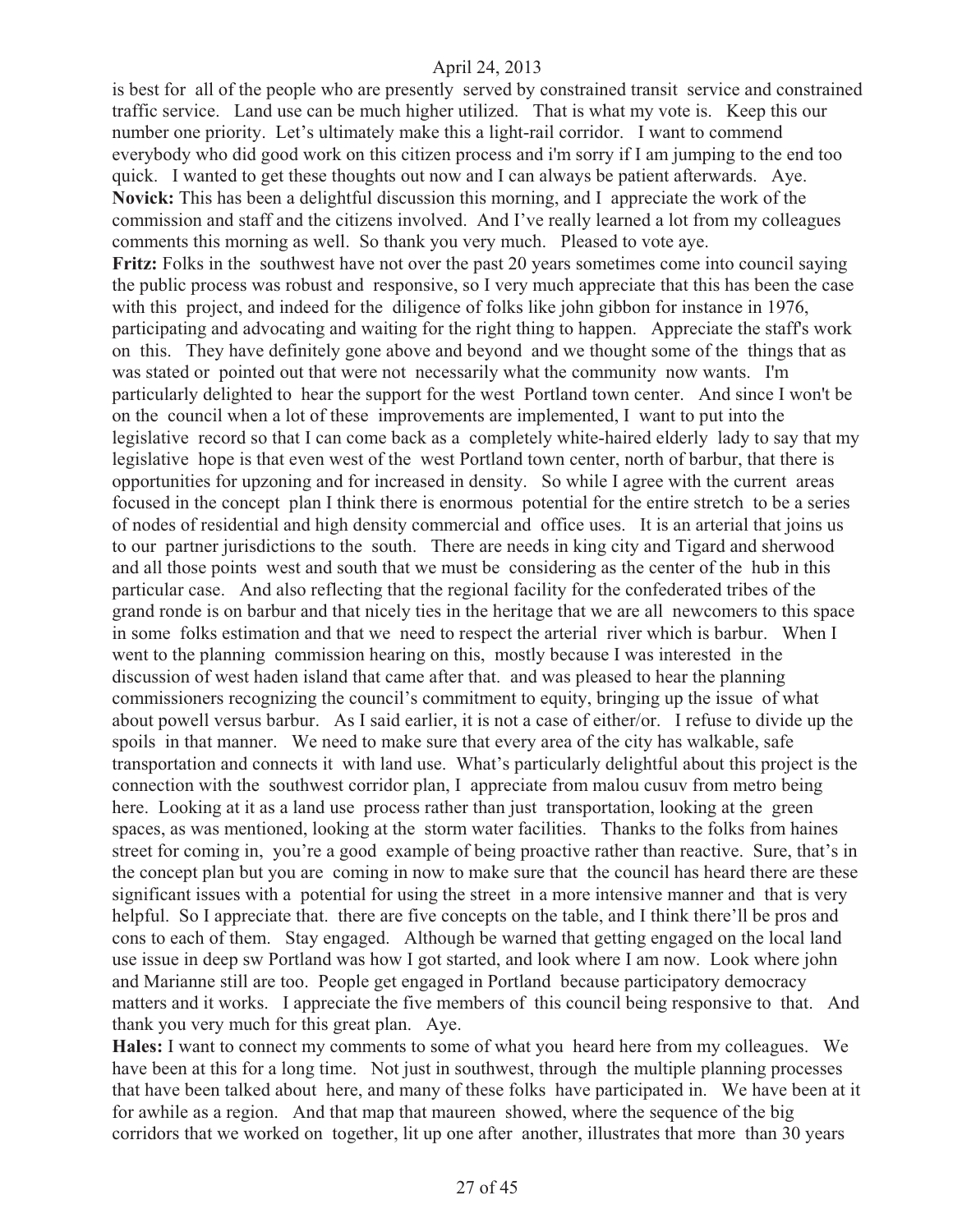of collaboration between the region and the city. And we are the best at this. There is no point at being coy about it. We are the best in the country at doing this. And that's why when we are careful and thoughtful and thorough, when you do these kind of planning processes and chew up the project for the federal government to fund, they have done it every time. We have an unbroken track record of good planning, followed by successful projects that carry a lot of passengers and change places. The rest of the country isn't like this. They have fits and starts and running into brick walls and worse -- and thus to the comments about being bold when we get to the point of decision, they have fallen short in a few cases. And so that is why it is really important that we do this thorough, and open, inclusive process, that we get it right in terms of public participation and the concept and that when we get to that decision about this is the mode and this is how it will work and this is how it will change the place, we have to be bold enough to change the zoning map to make it work. We have to be bold enough to pick the right mode choice. And then carry it forward. And we, again, have had a history as a region of doing that. One of my favorite transit stories is when we were planning the west side line. Mayor shirley huffman from hillsboro insisted that we get light rail all of the way to hillsboro. And make the commitments with her council and her community to change the place and fit it to the plan and help fund the project. And that's the kind of boldness that will ultimately be necessary on this corridor, and on powell, and anywhere else. I think these comments were very appropriate. That we do need to be inclusive, and thoughtful but also know there comes a moment of decision, and hopefully most people will agree with it, but where we have to go ahead and do the right thing and make it work. Portland so far has an unbroken record of getting it right. This is a great example. Thank you all for the good work and look forward to that record moving on to a successful project here. Aye. Thank you all. Okay. Ready for the next item. **Item 363.**

# **Hales:** Commissioner Saltzman.

**Saltzman:** Thank you mayor. It's a pleasure today to introduce this annual presentation from Travel Portland, on their successes and positive impact to Portland and the region over the past year. As we know, Travel Portland is a premier destination marketing organization and we owe much of our tourism and convention growth to travel Portland's programs and campaigns, some of which we will hear today. Including I believe our counter-offensive campaign to the two days in seattle. And the successes continue to pile up. With council's approval last year of both the refocus downtown marketing initiative, coupled with the creation of the tourism improvement district, the hotels are being used more than ever before, particularly during that slump period of january through march. And revenues have not looked this good in years. Executive director jeff miller, is here to lead our presentation, as well as erik paul, general manager of the marriott courtyard downtown, who will provide us a firsthand example of what increased tourism means for his employees, and I also want to recognize our board chair, Sabrina rockovitz, who is just finishing up her tenure, a very successful tenure, one that saw the inception of the tourism improvement district. And she has been a great leader as travel Portland's chair and I want to thank her for that as well and I will turn it over to jeff to take it away.

**Sabrina Rockovitz:** just quickly here. Mayor hales and council members, we really appreciate this opportunity to share the results. It has been a fantastic year and we're also very excited about the future. Thank you for your time.

## **Hales:** Thank you.

**Jeff Miller:** I'm going to ask eric to tell the story, we were talking a few weeks ago. And the story of the jobs, kind of briefly set the stage for what tourism is all about.

**Eric Paul:** Definitely. First quarter was a great quarter for us. I have about 150 employees, 90% of them are full-time and the other part-time and that really makes up of housekeepers, engineering, restaurant, back of the house kitchen, front office, valet, and some other departments.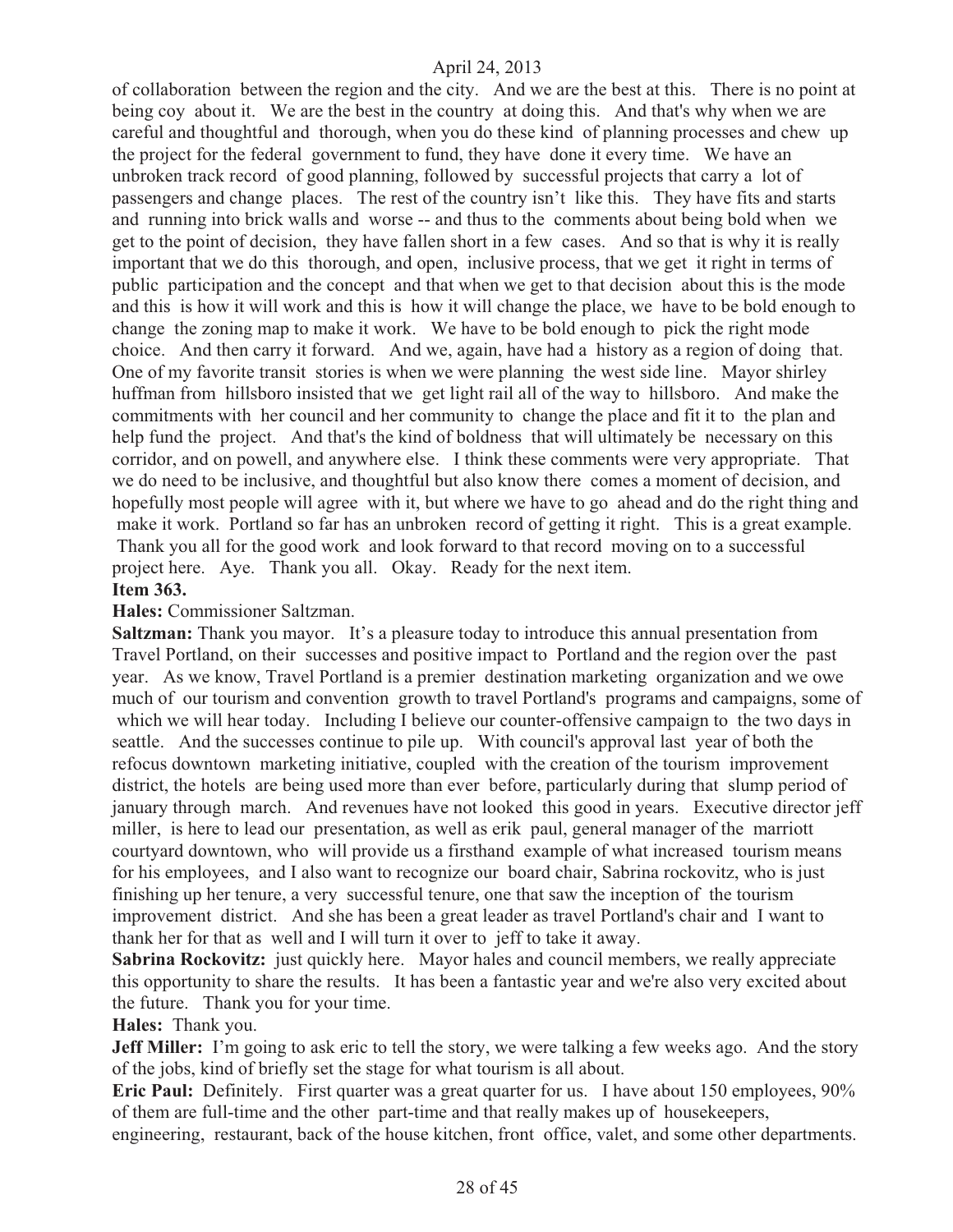Typically in our industry, what happens this time of the year, occupancy dips, and we have to reduce the hours of our associates full-time and part-time. A couple of the months, one of our fulltime associates could go down from three to two days or our part-time associates. This year was a different story for her. Pleased to say that 100% of our associates worked full-time and part-time associates work part-time. It had a huge impact on them financially. As much as they think they're prepared for it every year when they face this, they're really not. They all support families. I would say the majority of my employees support families at home and this year was a little bit different. I guess all of our managers in our hotel are a little overwhelmed by the response by our associates who came to us and appreciated this year being different for them and how much of an impact that it had. So I just wanted to share that story and thank everything that we're doing. **Miller:** Terrific, I will take it from here. We're going to talk about the business of tourism and those jobs and I'm going to go through some of these very quickly. These are a few indicators from Dean Runyan who does also travel Oregon's economic impacts. You can see room demand is up very nicely. And if you look down, employment is also up. We love having those numbers. This is not going to be a presentation of numbers but I do want to set the stage and give you some context. You can see in 2012, we had over \$4 billion worth of spending and tourism. This is in the three-county region. Earnings is up. Employment is up to 30,000 jobs and most significantly tax are up. That is a good story for us to be able to tell. Of the numbers, 22% of this is food service. So it's the largest slice of the pie when you look at this vending. How did we do? For the future, we have over 287,000 room nights on the books into 2021, and the convention business. That is a huge economic impact, \$155 million. And you can see the Occ really benefits with revenue. This is a video that we did. [inaudible] When we do client events, these are meeting planners in chicago. We try to take a little of Portland with us. And as you can see we took jen lewis who was food and wines 2012, one of their chefs last year, and we really get an interactive memorable experience and they remember Portland when they are making those decisions. We try to employ a lot of tactics as we do this. Pr is a huge portion of what we do. You can see last year our ad value was over \$18 million, and people -- over 675 million circulation. Big, big numbers. It is something that we rely on. We don't always have the advertising dollars to do what we would like to do. You have a food and wine in front of you, and while our pr team didn't work specifically on that, you can see the division street restaurants are featured. We're always out there pitching to the press, the media in new york and other places. In this issue, they went directly to jen lewis, because she was one of the best new chefs. she gave -- sort of her list of restaurants. That is why we use people like jen lewis, because they have real creditability in these markets. This is a story that we came up with, the team came up with a new streetcar on the east side, they came up with ideas of what tourists could do if they rode the streetcar over there. Pitched it to Via magazine, which is AAA's regional publication. All of the sudden we have an article about great things to do on the east side of the river for tourists. We are also giving the east side loop, the Portland streetcar award, at travel Portland award breakfast, for their promotion of their ability to do tourism on that side of the river. We are excited about the east side and potential there, too. You remember that the tid fund started to being collected in hotels of 50 rooms or more in october. And our first goal is to really drive business in that November/December time period and January through March time period when the hotels really do have the need. As you heard earlier, that did work this year. The hoteliers who pay that fee, really manage the funds and they have been helpful with us in directing these programs. So when we started this, we went to seattle, vancouver, b.c., and san francisco, and did focus groups. And we asked, what do you think about Portland in the winter? Would you come here? The san fransicans said, you know, we have a lot of different options, but we are going to go south. We love Portland but probably not your first market. Seattle and Vancouver, BC said, it rains here, we love Portland for the weekend, give us an excuse \ to come down. We came up with the Portland passport. And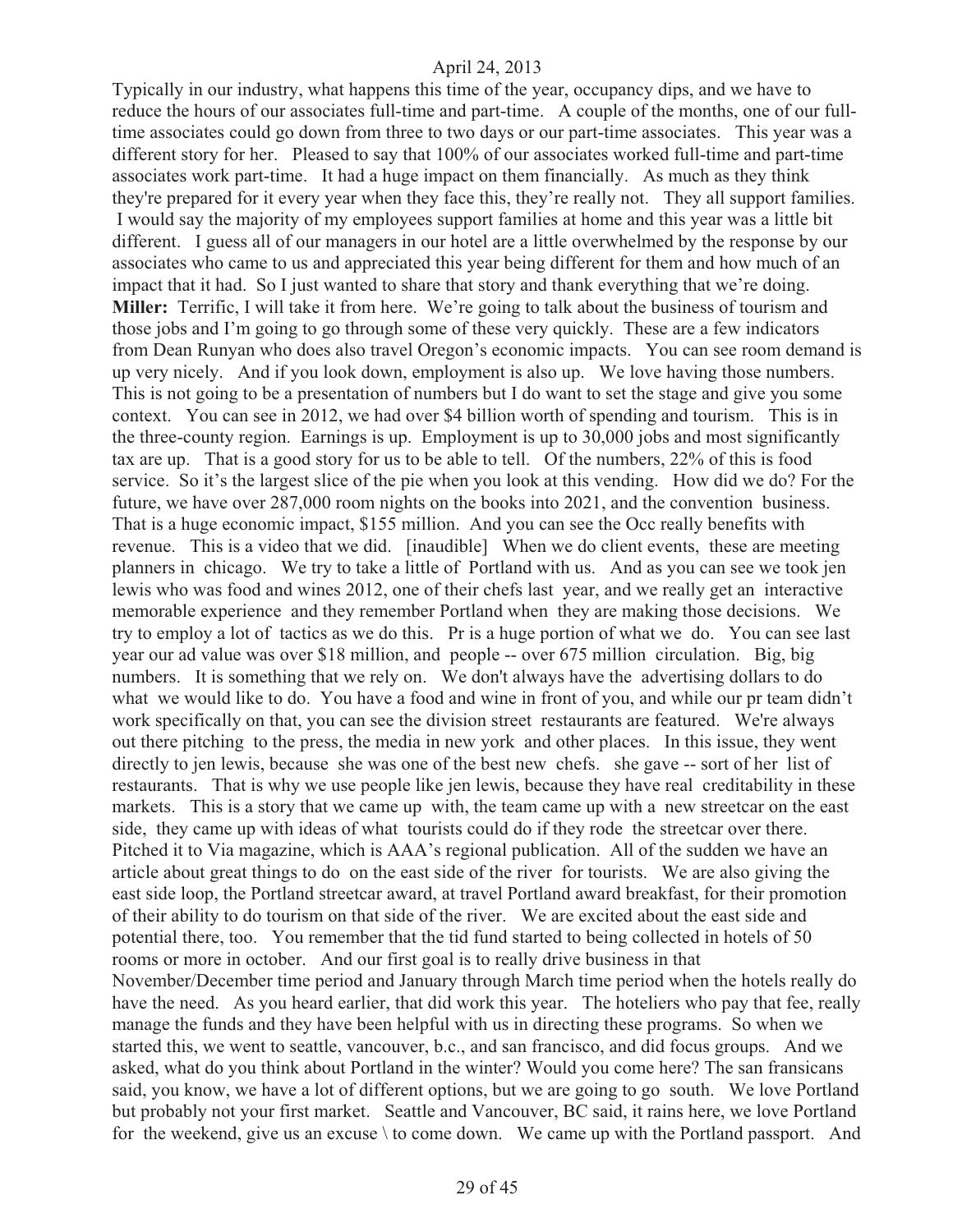you can see it touches every part of the city. There is a foodie experience. We had eight businesses that participated. We didn't redeem a ton of these, the press loved this. Number one redemption was the Portland cream donut, at Voodoo donuts. A brunch box at food cart was number two. And Olympic provisions, which was the most expensive, for either a salami, or chocolate salami was number three. So it realy did get folks out into every part of the city to enjoy this. We have expanded our presence with expedia this year and you can see the numbers at the bottom, 36,000 room nights. As we do the advertising, and I will show you one in a moment. We really drive to travelPortland.com but really what our job is to drive the experience, the desire to come to Portland. We don't care where they book. In this instance, expedia was a great partner of ours and did a terrific job of booking those room nights. The next two advertisements were done by wyden and kennedy and it was generous of travel Oregon who had some assets to allow us to leverage those and use those. We ran these in seattle, and in places like biggest loser, modern family and grimm. And in Vancouver, BC, we were on bones, 60 minutes, private practice and a few others. This is one of the advertisements. [inaudible] wyden and kennedy did a very nice job with these. We were very pleased. And these numbers were actually first quarter, we had the extra revenue number came in yesterday. You can see we had a 6.3% increase, out of the tiv hotels. And that is just what we could count in our reports. And more importantly, when you look at that, what that quarterly increase meant -- extra \$4.8 million worth of revenue, again what we can count. The city's tax collections, \$240,000 extra are just in one quarter. We anticipate that will grow over the course of time. You can see the total tax collections, 12.5% in the city of Portland, are over \$600,000 additional to the amount that was already collected. So, very, very nice increases and our job really is to drive that business and so that the tax collections are made. Here is the other advertisement that we did. [We didn't invent the food cart in Portland, we're just perfecting it. So come visit this weekend or soon or whenever. It's totally up to you.] What we heard in both seattle and vancouver was that food carts are big, beer was very, very big, and certainly the tax-free shopping were top of mind for those folks. We wanted to try to stay true to what they were interested in. Social media, online banners are very important. You can see here we used an online banner on – kamal tours Portlandia, with a lot of, over 20 million impressions. Wyden also produced also with us, over 25 short spots that we pushed out on to many social media channels and they really did have huge viewing. Alexander barrett, the stars of these. He wrote a book called "this is Portland, 13 essays about the city you've heard you should like." Here is one of the videos. **[**Oh, hi, i'm alexander barrett and i'm going to tell you about one of Portland's greatest features. No sales tax. If you bought a \$1,000 computer in seattle, you would have to pay 9.5% sales tax. But if you bought that computer in Portland, and imagined you bought it in seattle, then you would have enough money left over to buy seven boxes of camp fire -- or you could just go to the bank get 9,500 pennies and roll around in them like you're some kind of eccentric millionaire. Some might prefer the pizza.] A little quirky but they got tons of great press also. From tripster, they said you now need a passport to visit Portland but it's not because portlandia is actually a foreign country, it's because they have some cool freebies to give you. We had over 31 clips, la times, usa today, seattle, 75 million circulation there. So, this was a very successful campaign. Our web site had 48% more visits in that time period which was exactly what we wanted in it to drive that inspiration. And this is another of the alexander barrett videos, and frankly, this is the quirkiest, most Portland one and I think you will get it. [Oh, hi. I'm alexander barrett. And I have a confession to make. Portland is a city of beards and sadly, I cannot grow one. But I get by with a series of artificial beard pieces. Let me take you through them now. This is the utilitarian. Model i'm wearing right now. More of an everyday beard, going to the office, driving around. The southern general, I usually wear this on formal occasions, fundraisers, what have you. This is the indie rocker. Sometimes I strap a guitar case on my back. The yankee gentlemen, perfect for first dates and job interviews. The optimist, feel-good beard great for friday nights and weekends.]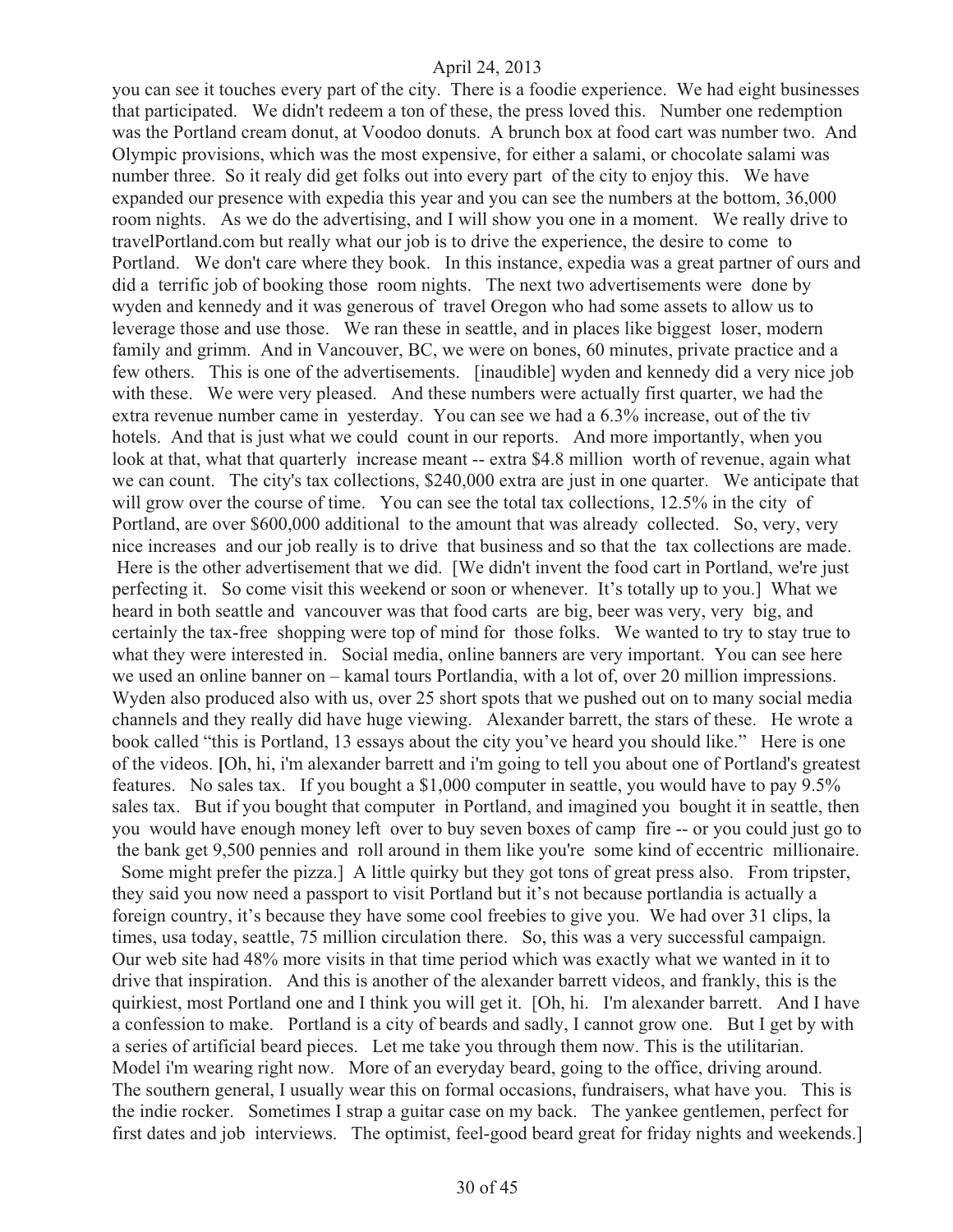And there are 25 of these on the youtube channel, and the response has been really phenomenal to those. And when you look to the future, travel Oregon does their bounty campaign september, october. They do an outdoor campaign, april, may, Portland obviously is a piece of. So we have the ability to buy more of the Portland part of the message there and come back in the november, january, february, march time period with a more retail message and drive those people to come spend, shop, and stay in our hotels. International tourism is the number one u.s. Export, and we're uniquely placed with the direct service to amsterdam and to Tokyo. We're the smallest u.s. City with that service. It's really key that we work in those international markets and do a lot of that branding. We were lucky recently to have Governor Kitzhaber go with us to amsterdam for that celebration of the 5 year anniversary. But then on to itb in berlin which is the largest tourism trade show. 26 buildings of cities selling themselves to tour operators. I have a short video on that. [ --- [inaudible] More green type destination. [inaudible] It is really interesting over the years, coming to the show -- the product managers and the travel operators here do a remarkable job with their clients in selling and promoting the northwest and Oregon. And when we meet with them, they have a vested interest in what we have to offer. This year, the governor of the state of Oregon -- [inaudible] -- It's great to have the opportunity to work with our travel partners, travel Oregon, travel Portland. Strengthens our message and leverage our dollars -- ] It is great to have the governor come with us. He did a terrific job of promoting Oregon to the world when he was there.

We don't get those opportunities as often as we would like. You will know this is pr that we have done internationally. Haystack rock and it says pretty Portland. Foreign visitors really do understand that Portland is a gateway city but they want to see all there is to see in the state. It is very important that we in Portland be great neighbors and great partners with folks like laura in newport and throughout the state. And we were lucky while we were in amsterdam to travel to Utrecht which is Portland's newest friendship city. we worked with noah segal and the mayor's office and we met there with their city tourism folks. We met with the university and with tourism Utrecht and really talked about what are our shared values, how can we help each other out and we explored ways to do that and I think we will. this is a picture of us with Danielle Verenz who is the tourism advisor for the city of Utrecht. We really use those sister city relationships. Downtown marketing initiative. This is another hat we wear at travel Portland. A great public/private partnership it's worked very well, paid for by parking revenues, generated in the central city. and I want to thank the city council for passing the downtown market initiative contract for the next four years. We are excited about that. the beauty of this program is that we are able to leverage travel Portland dollars to leverage the messages outside the city, but within the city, it's really to make sure that the central city downtown is vibrant and well visited. And it is all about businesses. One of things we did last year was created the logo and planning for the pioneer district, got those signs up, which really, I think defines that regional core and in september we had fashions night out, which was the kickoff to the fall retail season. Retailers love that one. They really go crazy to be a part of that. During the feast, during the food festival, we came up with appetizing Oregon, and to drive those people downtown into restaurants and really connect that food message that we do so well here in Portland. Obviously the holiday campaign is the largest thing we do. It was an exciting year this year with that. We had over 25% increase in our page views on the web site. This is some of the advertising and banner ads that we did. Online engagement, pinterest and pin it to win it. and the last video that we have is an advertisement that we did for the holiday campaign. [Once upon a holiday, lived a fairy who didn't believe in magic. To dispel doubts, her mother took her to an enchanted land. Even the air filled with song, and everywhere the girl went, lights chased her. From that day forward, the fairy believed in the magic of the season lives inside her still.] Holiday for me is all about tugging on the heart strings, and I think the agency who did those did a really nice job. We try to re-enforce the retail message. Come downtown and shop, not only just enjoy yourself here but come down and shop and frequent those businesses. As we move into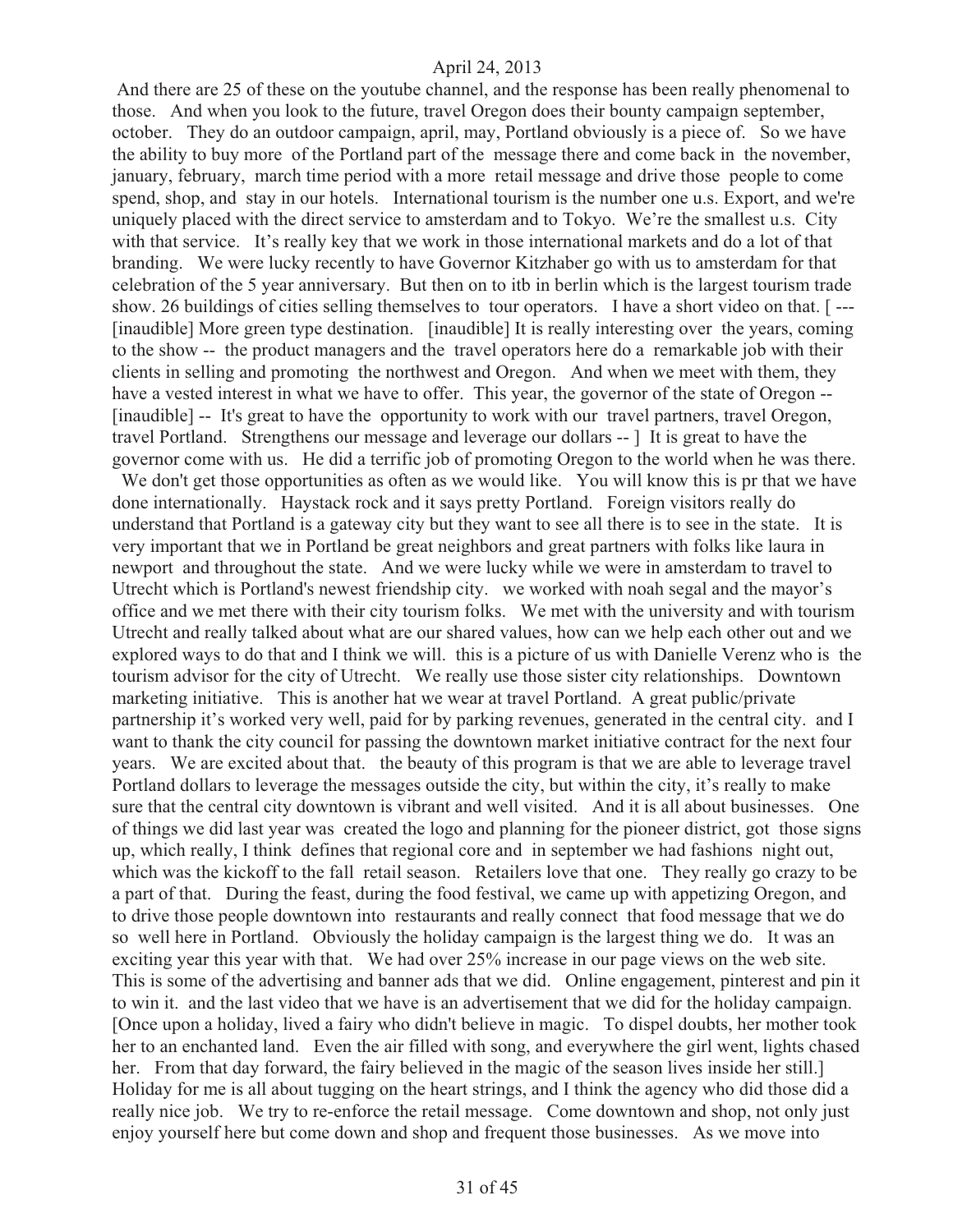february and march, we had the lights dinner downtown campaign, which was an evolution of the winter arts campaign. Clearly those arts groups rely on us and certainly the dining piece of that. we just finished April, spring into color. It's the spring retail kick off. Retailers tell us they're having a very, very good spring. We always like to hear that. And then we are getting ready to start june dining month very soon. The fourth year of that. It is a very Portland downtown central city centric program but all restaurants can participate. We started four years ago with 48 restaurants, we're now up to 75. It's certainly a campaign that those folks rely on. \$29 for three courses this year, and it is a really terrific campaign. I guess lastly I would thank my board of directors and some staff here today. I have great support from them and direction. The staff does an amazing job. And I get to show the fun stuff. Thank you for letting us come and talk about what we do for the city and the businesses in the city and we appreciate all of your help in that. **Hales:** Thanks. Questions? Thank you very much.

**Miller:** Great, thanks.

**Hales:** Anyone else here to testify on this item? If not, before we vote, I have a proclamation. So, I'd like to read that. It says, whereas travel matters to the nation's economic prosperity and its image abroad to business wealth and to individual travelers. whereas travel to and within the united states provides significant economic benefits for the nations generating \$2.0 trillion in economic output in 2012, \$855 billion spent directly by travelers that spurred an additional \$1.1 trillion in other industries and where as travel is among the largest private sector employers in the united states, supporting 14.6 million jobs. including 7.7 million directly in the industry and 6.9 million in other industries. Whereas travelers spending directly generated tax revenues of 129 billion dollars for federal, state and local governments, funds used to support essential services. and whereas the Portland region accounts for \$4 billion in travel generated spending, tax receipts, employment, payroll and 30,100 jobs in the industry. And whereas international travel to the united states is the largest single export industry. Greater than the export of business services, machineries, computers and electronic products, motor vehicles and agriculture. in 2012, travel generated \$168 billion in exports, generating \$50 billion in balance of travel trade surplus for the united states. And whereas meetings, events, and incentive travel are core business functions that help companies strengthen their performance, averaging a return on investment of \$12.50 in profit, \$3.80 in revenue for every dollar spent on corporate travel. And whereas leisure travel, which accounts for more than three quarters of all trips taken in the united states, spurs countless benefits to travelers, creativity, awareness, education, productivity, relationships and wellness. and whereas travel is a catalyst that moves the nation's economy forward, now therefore, I charlie hales, mayor of the city of Portland Oregon, the city of roses, do hereby proclaim may 4th through may 12th to be national tourism and travel week in Portland and encourage all residents to observe this week.

**Fish:** Here, here.

**Hales:** Thank you all. Let' take a roll call on the resolution.

**Saltzman:** it's a presentation --

**Hales:** I thought there was a resolution attached.

**Saltzman:** No.

**Hales:** There is not. Thank you very much.

**Saltzman:** I just want to say something since we're not voting, I just want to really say that the hoteliers by taxing themselves to form the tourism improvement district have really shown the results that we really can attract people to Portland in those december, november, january, february, march months. A lot of us probably were skeptics about that. But thanks to the great, careful market research done by wyden and kennedy and all of the people at travel Portland, the successful campaigns which you saw tidbits of and the focus on vancouver, bc and, seattle. Putting san francisco aside for a moment. We will get them sometime. Really focusing where we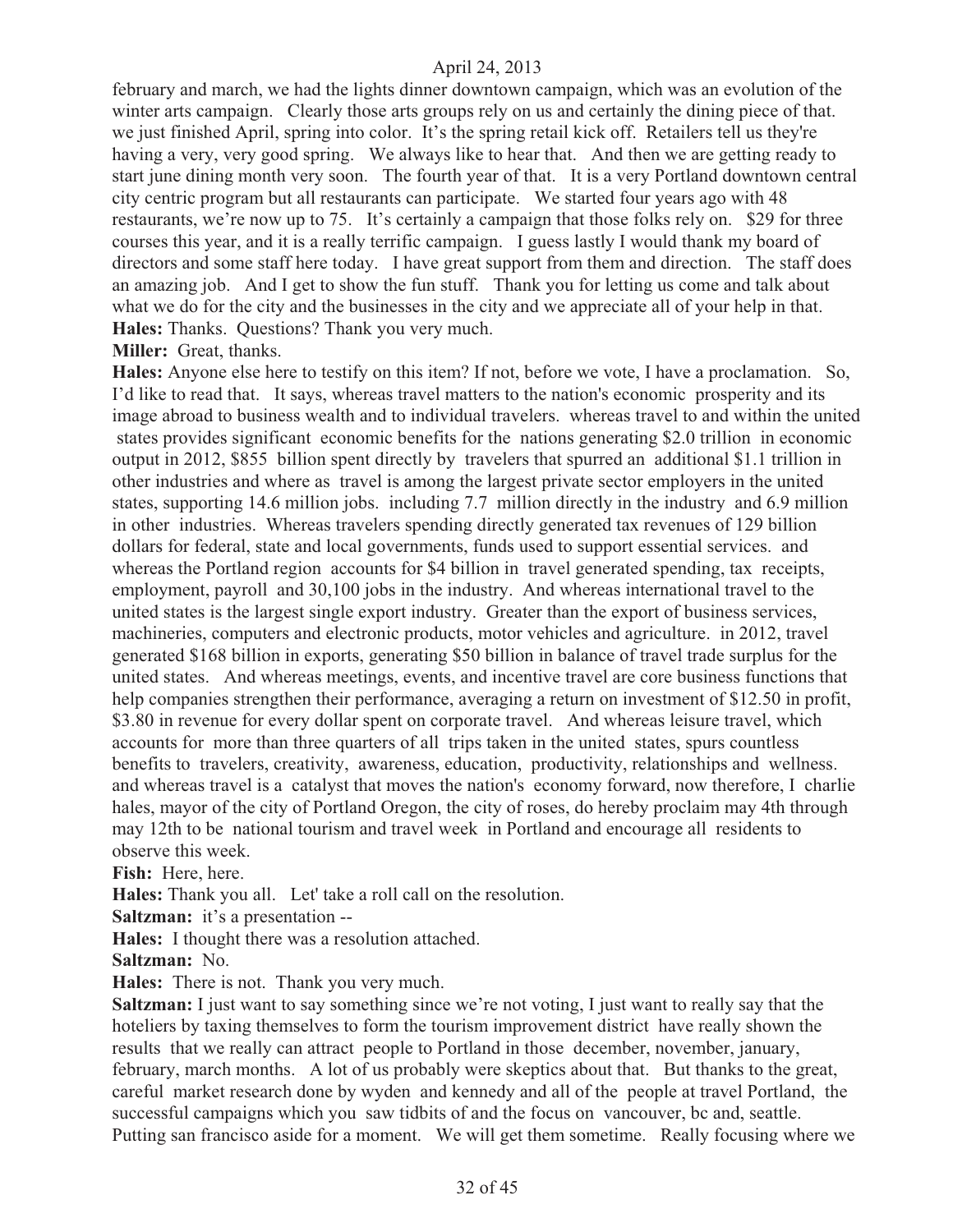can do that. The bang for the buck really showed. Erik paul's putting it into context that increased travel, staying in hotels in those months means more full-time employment for its employees. That is an important thing for all of us up here on this day. Thank you very much for that.

**Hales:** Thanks commissioner.

Fritz: if I might comment also. There are few 8:00 a.m. quarterly meetings that I agree to do, and there is, just the visited the development fund board that I actively look forward to and thank you for your leadership and commissioner --- councilor craddick from the metro council who is a good partner on that. This is very important. This is job and money. It is not just fun and games although you make it fun. I appreciate that. I echo Commissioner Saltzman's comments, that this is an important part of our economy. Visitors who come and spend a lot of money and then go away again.

**Hales:** I remember a governor said something like that.

**Fritz:** something like that, yes. And they can get from the airport on our wonderful light rail system and we've been able to figure out with trimet about making sure that conventioneers can still use their convention passes to travel on trimet which is a good investment. Because people do come and I hope that we will be able to ever expand our convention capacity by providing more hotel rooms for them and facilities so that we can make sure that all of our hotels, citywide and region- wide stay busy year round. Thank you very much for your work.

**Novick:** And I want to add my thanks to jeff and his team, to our partners on the board, our hoteliers. I'm very proud of our city and you bring distinction to our city. And I met with a number of hoteliers the other day and I -- councilor Craddick you'll appreciate this, I observed it. it's my impression since we go to a lot of lunches and dinners together in hotels, that there has been an upgrade in the quality of the food and particularly the healthy options, the healthy alternatives. So we appreciate that. Thanks for all of your good work.

**Hales:** Councilor Craddick, any comments before we close?

**Shirley Craddick, Metro Councilor District 1:** Thank you. Just to say thank you for all you do to help. Metro is the owner and operator of several venues, the Oregon convention center, the Oregon zoo, operator of the performing arts facility and the expo. Thank you for all that you do to help us promote tourism in the metro region and particularly to the hoteliers themselves. Like you said, for taxing themselves and be able to make this happen. We really look forward as we move forward, headquarter hotel plans and hopefully get your support for that and even bring more tourists to the region. Thank you very much for your support and being a partner in all of this. **Hales:** Thank you. Same to you. Thank you all. Great report. Great results.

**Novick:** Mr. Mayor, I just wanted to add, jeff, that the ads that wyden and kennedy produced from other things are a reminder of the importance of our fake beard industry. Which we all support. **Hales:** There is an economic impact. Great, thank you all. We have some second reading items that we ought to get to before we lose a quorum entirely. So let's see. Which are they? 378, 379. Let's take up 378, please.

**Fish:** Commissioner Fritz, I believe we have an amendment on eight.

**Fritz:** Why don't you remind me of what that is.

**Fish:** My understanding is that your staff and my staff have agreed to slap an emergency clause on this and I would move to put the emergency clause --

**Moore-Love:** I haven't read the title yet.

**Fish:** Oh, excuse me.

## **Item 378.**

**Fritz:** Thank you, commissioner Fish. We had a robust discussion last week and a lot of testimony about this property. Universal support for purchasing the property, some concern about whether we could save the historic house on the property. I met with director mike abbaté and have heard from others. Before we voted, I, we got a message late yesterday from the friends of terwilliger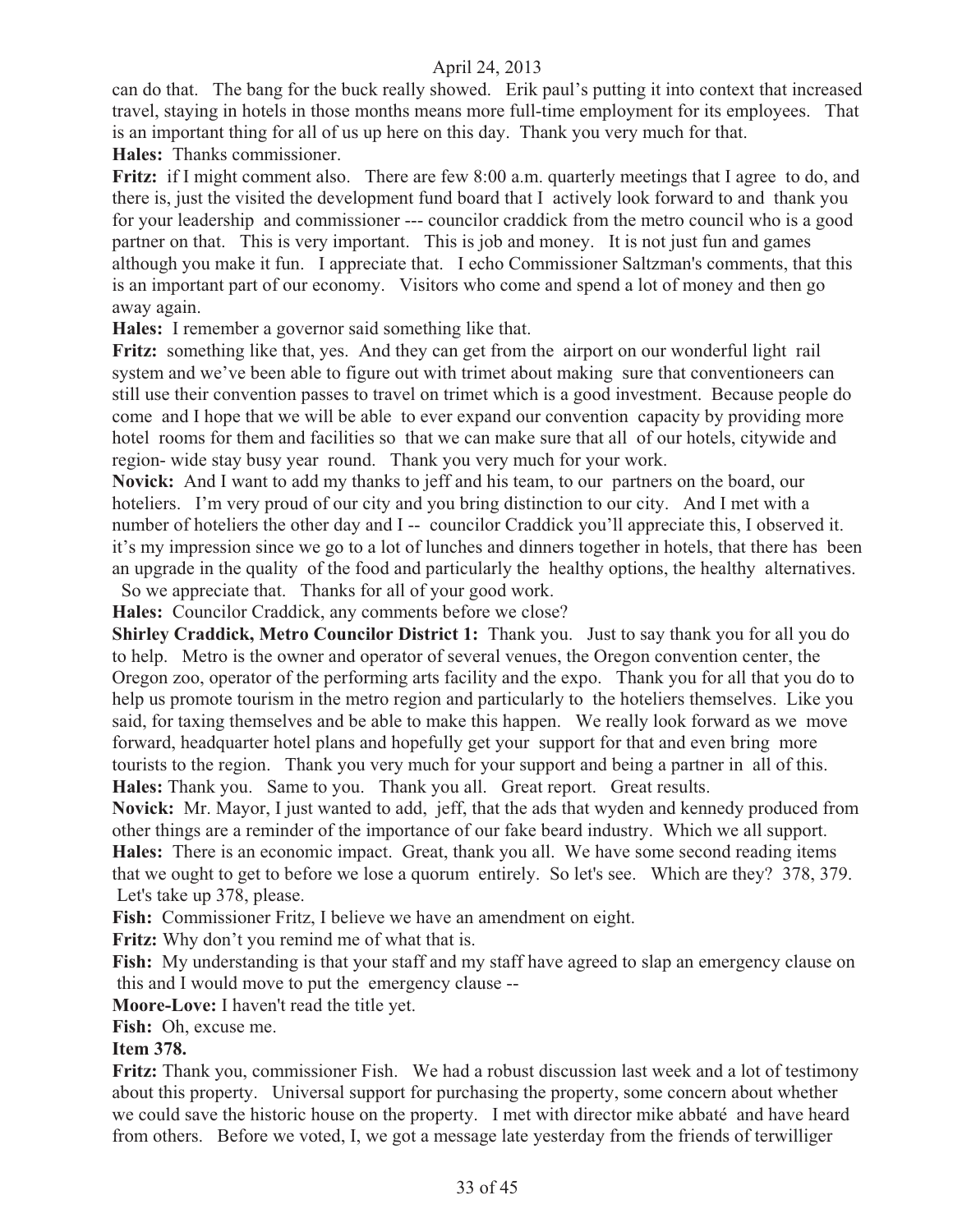saying that they are now hoping to save the house. But in discussions with various staff, it sounds like that can't happen in the time frame that's needed in order to close the deal. There is some potential for losing the purchase of the property should we delay the sale. And so I wanted, first of all, to ask my colleagues if anybody else is inclined to delay? And so hearing none, i'm -- even though I last week did express some interest in looking into it, I have had the extra week, which I appreciate and so I move to add the emergency clause.

**Fish:** Second.

**Hales:** Vote on the admission of the emergency clause.

**Fish:** Aye. **Saltzman:** Aye. **Novick:** Aye. **Fritz:** Aye.

**Hales:** Aye, approved. Vote on the items please.

**Fish:** This is a happy day. An opportunity that has been discussed and stated for a long time and I want to begin thanking the residents of southwest Portland, particularly friends of terwilliger, who were such stalwart advocates for making this happen. Mike houck's not here today, but I would be remiss if I did not give a shout out to john charles olmstead because every time we do something like this, we are reminded that this guy over 100 years ago saw the future before we did and he actually had this vision for a wildlife corridor and sight lines that ran on the west side from what is now forest park all of the way to tryon creek. It was either last year or the year before -- last year, we had the chance to fill in an important piece of this with the working with our friends at metro to acquire riverview cemetery, a significant chunk to fill in that wildlife corridor. This is another important piece. And so thanks to john charles olmstead, thanks to the stalwart support of the community. And also I want to do a shout out, mayor, for a tool we use to acquire these kinds of parcels and that's called systems development charges. And it's -- thanks to the more robust development that we're seeing, we're generating sdc's, which then can be used to acquire legacy parcels like this. And I also want to thank the crack team at parks for putting this together. This is a good win for everybody. Aye.

**Saltzman:** the acquisition of this property is a real asset for the terwilliger parkway and I want to thank not only parks, but most importantly, friends of terwilliger. I was astounded last week by the story that jay mauer told us that somebody was out walking around and noticed the for sale sign up on this key piece of property, with tremendous viewpoints, and to get right on that and for parks to be right there in tow with the money to make it happen and trust of public lands to sort of provide the glue that makes all of these complicated deals work so well, it was a real testament to all parties and this is something, this acquisition is something that we will look back on as being one of our proudest moments. I can't wait to get up into that piece of property and see the tremendous views that it has. This is a good addition for the public. Pleased to vote aye. **Novick:** I have to say that I am a little appalled that commissioner Fish is so shamously pandering to the pro systems development charges crowd but having said that, I will vote aye. **Fritz:** Thank you for the additional week for discussion and indeed for the community advocates who worked long and hard for that. and indeed it was one of the friends of terwilliger supporters, several of them that alerted parks of the property being for sale which is the second time in the last few months that parks has been particularly nimble. responding to citizens when for sale signs going up and being able with assistance development charges which are reasonable and appropriate and used for the proper purposes, being able to purchase key properties. So although there has been controversy about the -- whether or not we can keep the house and I am always sad when we lose historic buildings, I think nobody disagrees that this is a hugely important piece of property and that we should not jeopardize the potential purchase for the maybe as to whether the house could be saved. With that, I vote aye.

**Hales:** This is a great piece of work. Bravo to parks and the friends of terwilliger and that amazing organization trust for public land comes in as a key partner to make these kinds of things happen. The other thing I was really struck b in the discussion last week and in the presentation was there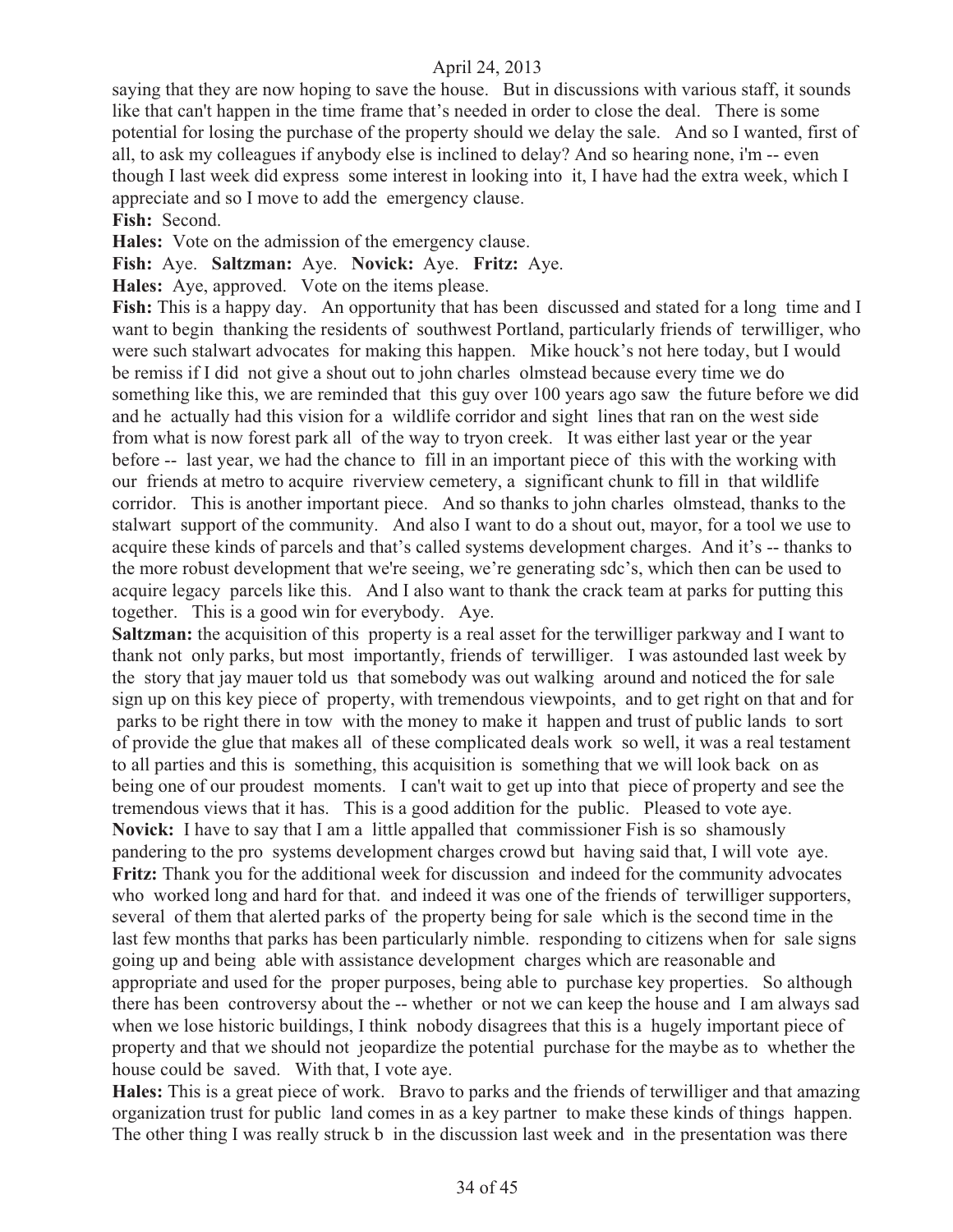were still operating off of this great 110-year-old parks plan. And that people -- when the bureau have it at their desk -- oh, yeah, here is one more that we're supposed to have done by now. And eventually we get around to them in one way or another. And I don't know if there is any other city that is still actively managing a plan document that is that old and not just treasuring it as an artifact but making real changes in the fabric of city with it. but I think that it is cool that that is the case about Portland. Another thing I was struck by in the presentation last week, I have been around parks issues for awhile now. I don't recall another discussion in which emanuel meesh's name came up as often as it did here last time. I think he is the unsung hero of the Portland parks system and I hope one of the things we do in the next few years is find something to name after emanuel meesh. The guy who have had more impact on the Portland parks system than any of us. And than most other people as well. And who has not yet gotten the proper recognition. Ya, he has kind of a strange and hard to pronounce name, but tough. He has done a wonderful thing for our city. If you look at Laurelhurst park, or mt. tabor park, or sellwood park -- or a lot of other places where he turned the olmstead plan into real places, we owe it to this guy. Thanks you for all of your good work, I'm very pleased to see this wonderful improvement to a great parks system. -- aye. Great. Thank you. Now, 379, please.

#### **Item 379.**

#### **Fish:** Aye. **Saltzman:** Aye. **Novick:** Aye. **Fritz:** Aye.

**Hales:** I'm sure we will do an excellent job managing this project. this is the authority we need to move forward. Aye. Let's take up 376.

#### **Item 376.**

**Marni Glick:** Good morning, my name is marni glick, bureau of transportation. Almost a year ago, city council adopted the central east side parking management plan. The plan was intended as way to address parking and transportation issues on the central east side. The plan called for a number of things, one of which was to create a tma, transportation management association for the central east side. the ceic stepped right up and formed the transportation and parking advisory sub committee of the ceic to function as their tma. They have been an active committee and meeting regularly to implement the parking management plan. Also, since stakeholders recognized that the central east side meter district would not generate any net meter revenue for several years, the plan called for adding a surcharge to the base cost of the area parking permit, in the central east side, as a way to fund transportation and parking management services. Ordinance before you authorizes a surcharge and ceic in consultation with the city's recommending a \$10 increase for permits for this year. We estimate depending on the number of permits sold, to generate between \$50 and \$60,000. Members of the central east side industrial council board have been great partners, they have been committed to making the plan successful. We had several members but now we have one, peter stark is a board member and also serves as the executive director of the transportation planning and advisory committee.

**Peter Stark:** Thank you marni. And thank you mayor and commissioners and i'm pleased to be here. I do need to correct marni, I did give up my board position so I could become the executive director of this committee. And marni actually covered many of the the things I was going to talk about. So let me just tell you that we have here a unique opportunity. This is a district that has been very active, as i'm sure you realize. We also have seen a considerable amount of development of late. We have also seen a number of concerns coming from many of the businesses about the ability to park their employees, the ability to continue to do business. Both transportation and parking needs are really critical. About 10 years ago, when I was the president of the central east side district council I recognized that we need to have something like a tma to help us go through this transition that we're now going through. The tma is critical. This surcharge is really just a way for the committee to continue to function until such time that we start to grow and maybe look at some other metering resources to actually implement some real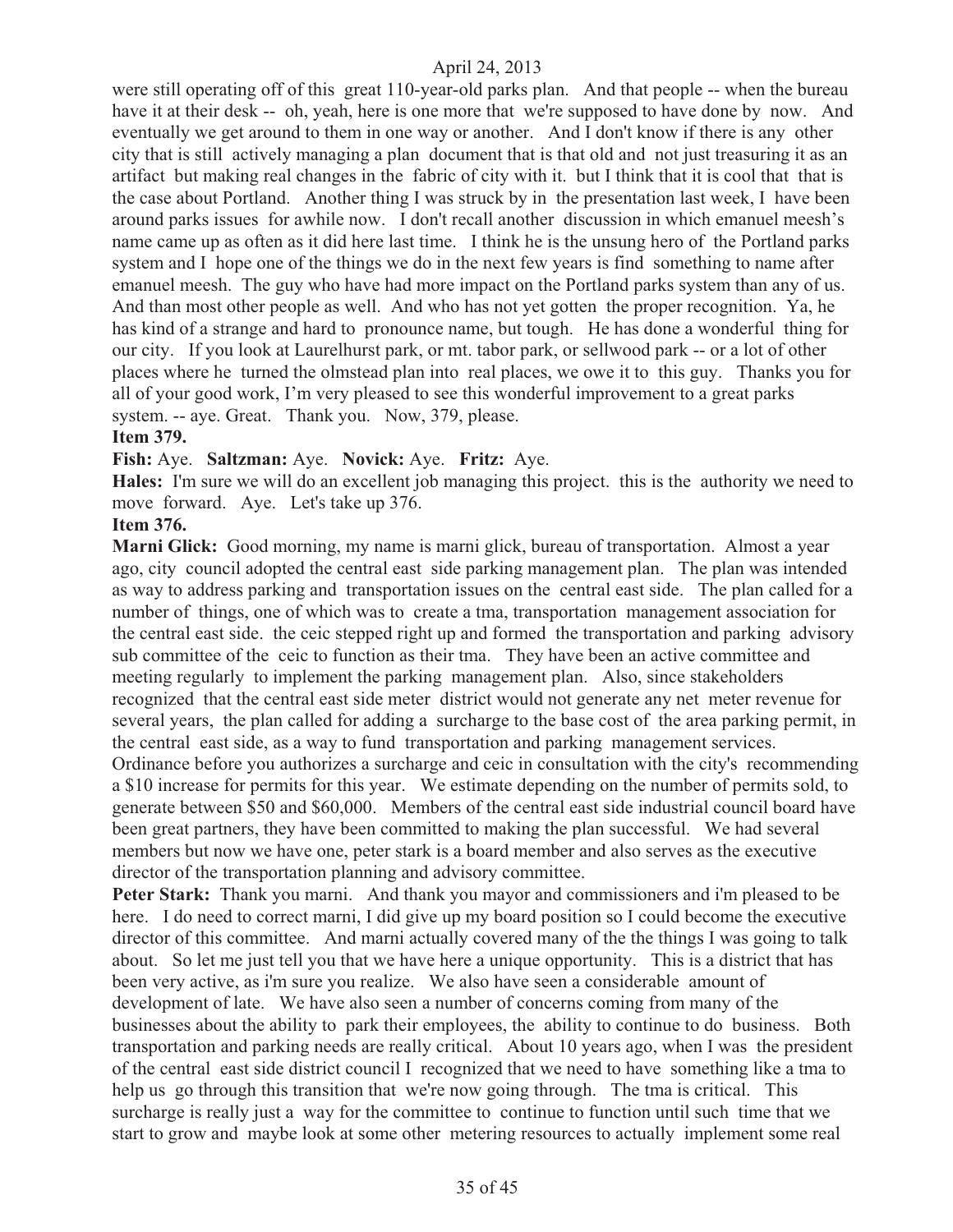plans. So we see this as sort of an interim to allow us to continue to do what we are doing. At last night's transportation parking advisory committee meeting, we had about I think 20 people that attended. We have at least 15 that attend regularly. This is a very active, high participation by members of the community and the neighborhoods to see this thing be successful. So, this is actually rather critical, which is why I wanted to be here. Juliana lukasik, our president could not be present. She had a lunch engagement. She was here until about 11:00. This is very important for us. We hope that you support this ordinance.

**Hales:** Thanks, peter. Questions, for marni or peter?

**Fritz:** Just for the benefit of the public, the -- what does, marni what does the \$60 permit fee pay for?

**Glick:** \$60 permit fee pays for basic administration of the area parking permit program. We have I think 10, 11 districts in the area, includes meetings enforcement, cost of the permit, all of the services associated with providing area parking permit program. It is a cost of service model, so there is no extra revenues generated through the app program.

**Fritz:** Thank you. And the revenue from the meter, what is that going to?

**Glick:** Meter revenue goes to gtr, general transportation revenue. And it is used to support transportation services.

**Fritz:** And it is my understanding, that right now there isn't any net revenue, because it is paying for the meters so that is why the transportation committee is suggesting this \$10 surcharge. **Glick:** We only installed a few of the pay stations, recommended in the plan, probably about 25% of the metered spaces, to ultimately be metered actually have a meter. So, there is a small amount of revenue being generated, but that is going toward operating machines, maintenance.

**Fritz:** Thank you. I appreciate the outreach and the cohesion at the central east side industrial council. You have a remarkable area and I think you work very hard to work with all of the businesses. There are so few residents in the area that that is possible and worthwhile. I am going to support this surcharge. I would caution that this is not something that could be easily replicated in other areas of the city in terms of adding funding for the transportation management associations that may be in other areas. We need to be very careful about how we ask people to pay for the use of the public realm and to make sure that the revenue that derived from that goes to the appropriate purpose, as you said, enforcement, administration for the permit and then going to the transportation committee on the central east side on this one. That is another step forward in this particular case. I will want more discussion before we think about expanding this in other areas of the city. Thank you for being here.

**Stark:** Thank you.

**Hales:** Any other questions?

**Novick:** yeah, I'm curious, how much money over the course of a year do you think the \$10 surcharge will raise and what exactly will it be spent on?

**Glick:** So, every person who purchases a permit, would be charged an extra \$10. We have sold about 6,000 permits in zone g. We don't know how many permits we will sell given that the price will be higher. \$10 per permit will be set aside and still to be developed is a memoranda of understanding with the tma which we will -- the city will work with the tma to specifically identify the projects and services that we would want the contract with them to provide in that area.

**Novick:** What kind of projects and services are contemplated?

**Stark:** First of all, the committee itself requires someone to manage the process. And there are a series of items that the tpac would like to pursue, including purchasing some consulting time. To work with these committees to make sure that we're on the right track and there are -- I could list experts that we're thinking about hiring some experts to do that. I should point out too, there really would be limited funding. We are going to reach a point where we will not be able to sell more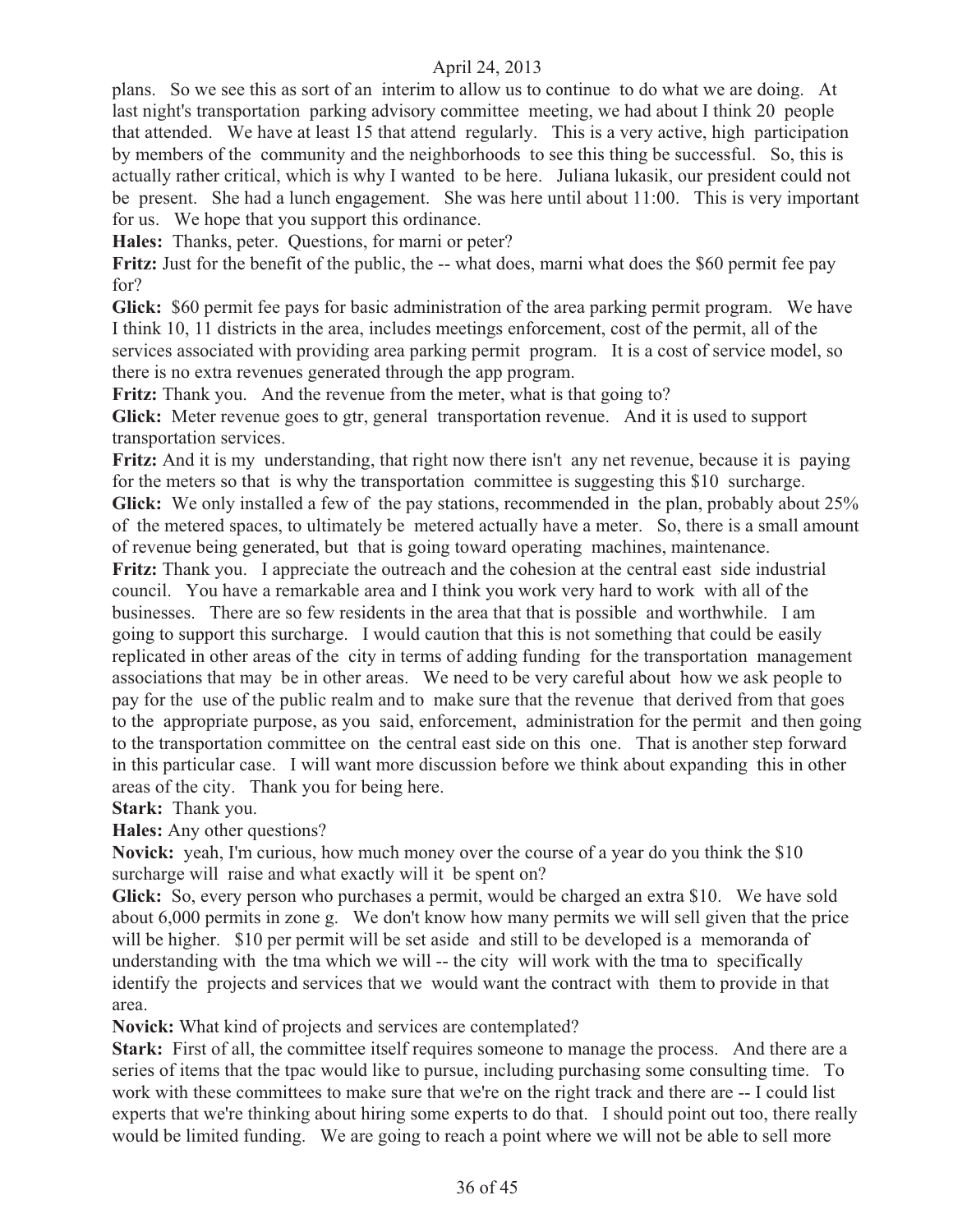permits than actually parking available. Part of the charge of the t-pack -- that is an acronym for the committee, manage a number of permits that we're able to put back into the system. At the same time, because not everyone will have parking, we have got to come up with solutions to better manage the parking system, which might include modifying how cars are parked or creating programs to encourage employers to purchase trimet passes. And eventually, if we have metering money, the hope is to actually use those funds to offset some of those costs back to the businesses. But to get there, this committee needs a little bit of seed money just to keep us going. And the \$60,000 a year we see as just enough to buy maybe some consulting time. Keep the committee on track, and as marni pointed out, all of the expenses would go through the scrutiny of the mou and pbot. It is not just give us money. It is a request and we're paid on those requests and its review. **Novick:** I don't mean to belabor this. What kind of consulting services that you would need to buy that would be above and beyond the expertise that the bureau of transportation can provide to you?

**Stark:** Right now we're discussing how to expand the metered area. As you can imagine it is a very difficult, complex, touchy subject for many businesses. And at the meeting last night, it became clear that there is a benefit of having meters in some locations, and there can be a detriment. And we know that there is an intent to expand the meters sometime this summer. We just had a discussion out in the hall. We have to get a better handle on precisely where the meters should be placed, how they would best benefit the commercial end retailers that need them and where they shouldn't be located where they might impact adjacent industrial users that just need employee parking. We were looking at possibly using somebody like a rick williams, who is a nationally recognized expert in dealing with parking management. I'm not saying that rick would be the person. But somebody like that. And we would use the funds to acquire some of his time to help our committee go through this process.

**Glick:** Could I add some of the services that loy tma they have done turnover and parking studies, occupancy studies on street and off street. They have built bike racks. They have had discussions about subsidizing transit passes for employees in the area. So, it can be a variety of things that they could spend the money on that would fall within parking and transportation services. **Novick:** Thank you.

**Hales:** Thank you. Other questions? Anyone else signed up to testify on this?

**Moore-Love:** I show two people. Peter stark and juliana lukasik.

**Stark:** Juliana had a luncheon engagement and i'm here. Thank you.

**Hales:** Thank you very much. Appreciate you being here. Thank you for your patience. Roll call on the emergency ordinance.

**Fish:** Aye. **Saltzman:** Aye. **Novick:** Aye.

**Fritz:** Thank you for your work and being here today. Aye.

**Hales:** Appreciate this constructive partnership between the bureau and business organization to allocate a scarce resource. It's becoming scarcer. Appreciate the partnership, thank you. Aye. **Stark:** Thank you.

**Hales:** We have one more item, which is an ordinance and a presentation from parks. **Item 377.**

**Warren Jimenez, Assistant Director, Portland Parks and Recreation:** mayor, commissioners, we will try to move efficiently through this. Appreciate your patience through this. My name is warren Jimenez, I am the assistant director of Portland parks and recreation and it is a pleasure to be here with my colleague, arlene argentina, parks and recreation manager. We will work on getting the power point going. In the meantime, I believe you have paper copy so we will continue to press forward as we move through this. We don't have any fun videos for you like travel Portland. But we have pictures of doggies. Dog owners and their pets are frequent visitors to our parks, and as a system, we're trying to manage multiple users as those users access our parks.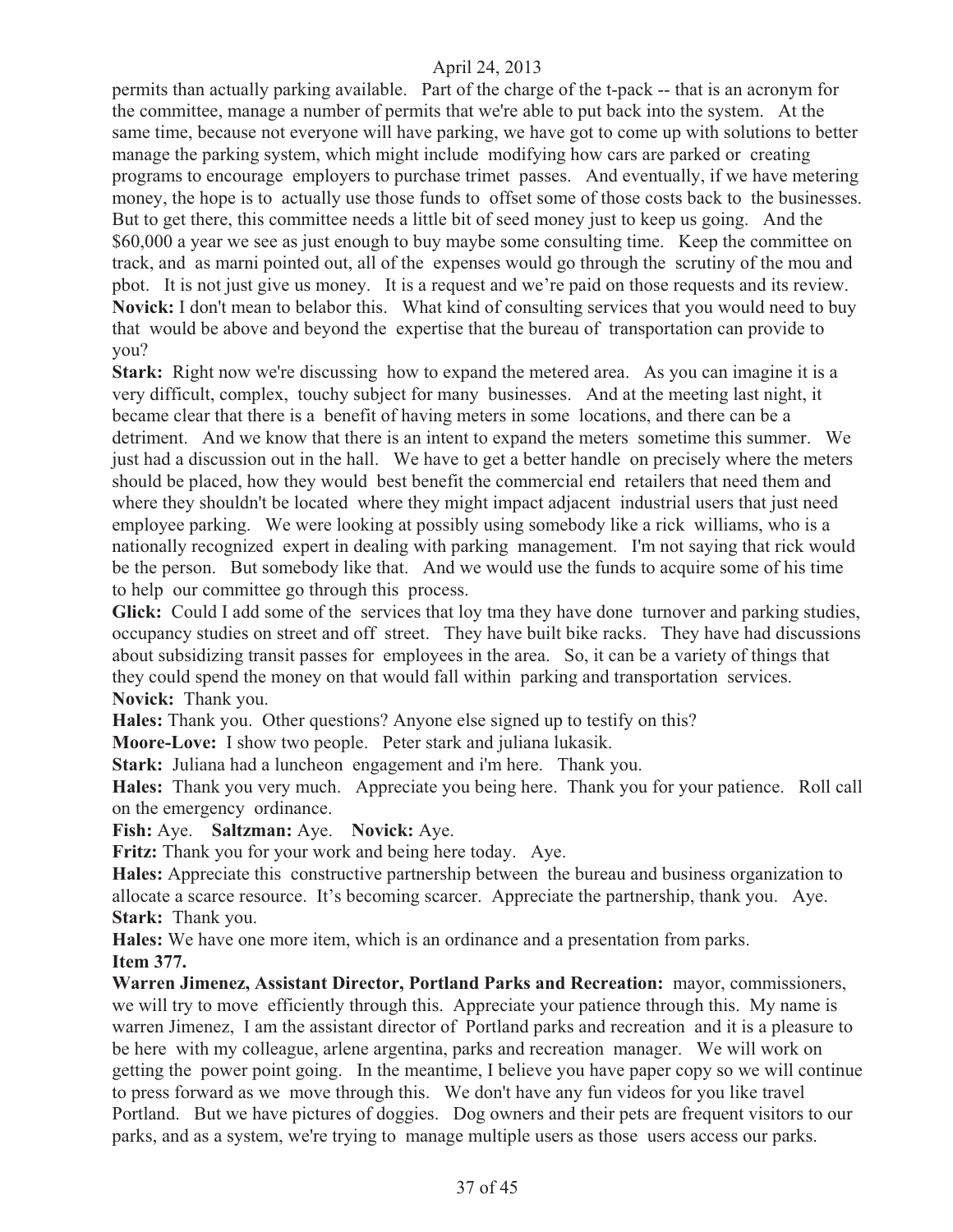With the ultimate goal of providing health, safety, and friendly user park throughout our system. We want to be sure they're enjoyable for all visitors who access our parks. In essence, what is in front of you for your consideration today is to allow park rangers another tool to be able to do enforcement of leash and scoop laws. But to provide a little history and context to this, in 1995, city council established the first off-leash area, which was established as one of the park amenities. Over the series of years, we have added to that. One of the key decisions coming out of city council actually in 2004 was to add 33 off-leash areas over the years. We have done that over the years. And in Portland consistently ranks first in the number of dog parks per capita, with 5.5 per 100,000.

**Eileen Argentina, Portland Parks and Recreation:** Just to cover a couple of points here. The disregard for leash and scoop laws has become pretty common behavior. We see more complaints about leash and scoop violations than any other type of behavior. More than 60 requests to staff in 2012, 200 complaints that came through the rangers in 2011, with a number of stakeholder groups who raised concern about the lack of enforcement, including many neighborhood associations, sports user groups, nature/wildlife groups and Portland public schools. We hear a lot from respectful dog owners who are greatly impacted by off-leash dogs approaching their pets. Changing this trend is going to require three things. On going education and engagement with owners, making sure to continue to provide top-notch services through the off-leash system and effective enforcement.

**Jimenez:** So the code change in front of you is again, additional tool for the park rangers, in essence, it would allow the commissioner in charge to enact this change. It would make a leash and scoop violations a noncriminal offense, subject to a civil penalty of \$150. It would eliminate the park exclusion or criminal charges for leash and scoop violations. Currently that is the tool that the have is only a park exclusion, which could lead to a criminal offense. This would eliminate that and move to a civil penalty going forward.

**Argentina:** We have had a fair amount of community involvement on this. A proposed code was supported by PP&R's off leash advisory group which met monthly from march 2010 to june 2012. And their role was to provide guidance to us on how to encourage compliance, make sure that the off-leash areas were functioning well and to engage in the dog community. The advisory groups term ended in 2012, and on the final two meetings, they thoroughly reviewed the education, enforcement and involvement approach to compliance and they recommended that pp  $\&$  r move forward in making the code changes before you today. Advisory group meeting notifications were sent to an email list that included dog owners, neighborhood association livability chairs, other community members who have expressed interest regarding dogs and parks. And including those who complained about a lack of enforcement. And response to the proposed change was overwhelmingly positive.

**Jimenez:** so the implementation of the change, if you approve it, in essence is that we would continue to educate and build awareness on this issue. We would also include issuing the \$150 fine. We've also developed an appeal process which we'll touch on today. And continue to maintenance and improve the off-leash dog area. On the education enforcement component, we're in essence looking at two parallel approaches. One is a standard approach, and one is an intensive approach. And I'll just quickly touch on each one of those. The standard approach would be used as a baseline throughout the entire city. It would be a first -- first contact, it would be a warning. And then on second contact, it would be issuing of the fine. The attention of the intensive approach would be for some of those more chronic, noncompliance parks. In essence what we would focus on a continuing to do an extensive, more focused, education outreach at the beginning of that. Instead of issuing a warning following the outreach period, we would be issuing the fine. **Fritz:** Do we not presuppose that it is the same people going to those parks at the same time -- what if it is a visitor not involved with all of the outreach, would you still fine on the first time?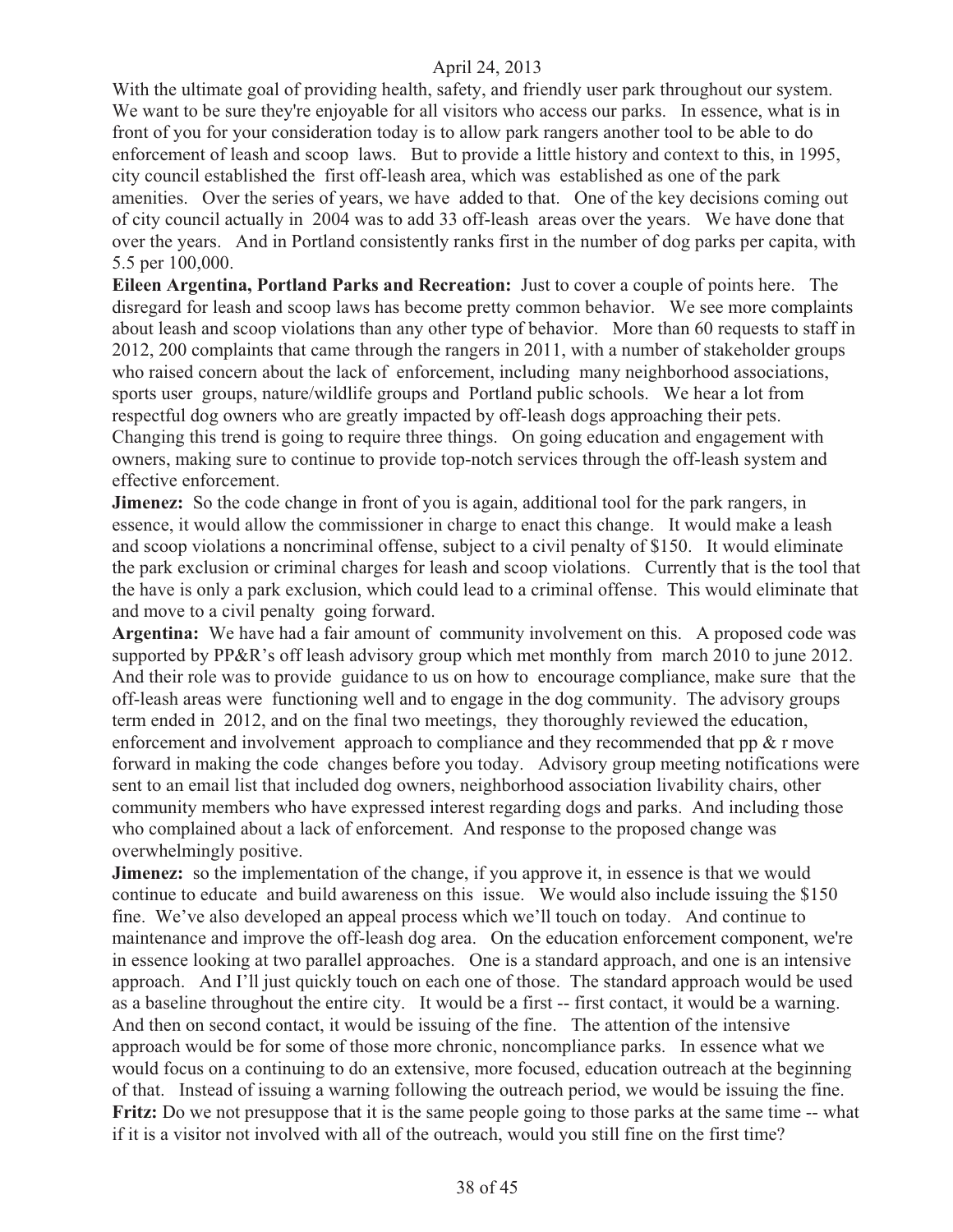**Argentina:** That would be the plan. This would be for a specific period of time. We do a lot of advance warning. All of the areas do already have signage that talk about the rules, talk about the fines, citations. So this is really just trying to intervene in areas where we have just had a huge number of conflicts.

**Fritz:** I'm just wondering why would we not do the warnings to find out if it is repeat offenders at the parks? We just had that travel Portland presentation. Somebody brings their dog, they don't notice the signs because people don't read signs and they get slapped with a \$150 ticket. It seems to me I will get an email complaining about that.

**Argentina:** I'm sure we can look at some way of tracking if there have been prior contacts and trying to make sure that we are not capturing people on this that are not really the primary problem.

**Fritz:** I would just encourage you to do for everybody first offense warnings but then after that -- **Hales:** This is an important discussion I think. So, in the scenario with the park ranger is encountering somebody who has their dog off leash, unlike a traffic stop, we can't require someone to identify themselves, but would we in that situation record the dog's tag number? How would we know it was a second contact when a different park ranger encounters that same person with their off-leash dog a week later?

**Art Hendricks, Portland Parks and Recreation:** Art Hendricks, Security manager for Portland parks and recreation. So to answer the question, on any contact that we make, we ask for people to voluntarily give us their information, their identification. We also will record identification of the dog that we have come in contact with and see, if, in fact, the dog has a license. In many instances, we are recording that information. So, to answer your question, commissioner Fritz, about the visitor, certainly that's what we instruct our rangers to do is to use their discretion and even in the intensive areas, if it is clear to us that the person, it is their first time there, they're really unaware, we would just issue the warning. Again, our focus in the intensive areas really would be to make sure that we have plenty of signage. So, I think folks entering the park in different entry points would see clearly that, you know, we were going to have rangers at the park, that they need to have their dogs on leash. So, every contact that we make we record that information. Certainly a person can refuse to give us that information. And in those instances, about 5% of our contacts. **Fritz:** How did you give them a ticket if they don't use their name?

**Hendricks:** We have a couple of different options. Depending upon how they entered their park. If we see them in a vehicle, we write the license plate down. That's one way we have tracked folks for warnings and exclusions. The other instance which we use very rarely, we can call for Portland police and compel them to, you know, the police can compel them for their identification. We don't think that's necessarily a good use of police resources, quite frankly, and we would only do that if the person we felt posed a public safety risk just by their behavior. So in those instances, they would essentially walk, and there is not a lot we could do. One other option that we would use judiciously would be to take their photograph. We could in essence not have their name but have a photograph of the person. But, again, that is not necessarily a tactic that we strongly encourage.

**Fritz:** that would help with an exclusion, but it wouldn't help with a ticket.

**Hendricks:** Right.

**Fritz:** Why are you taking away the option of exclusion? If they won't tell you their name and they walked there and they don't have a tag, you can't find out who they are, why would you not want to keep that, well, yeah, we are going to take your picture and you can't come to this park anymore?

**Hendricks:** The exclusion would be taken away solely just for the off leash. Now the situation in which you are talking about if a person refused to comply with park rules, they are now in violation of another park rule, and so that's a failure to obey. That would be an excludable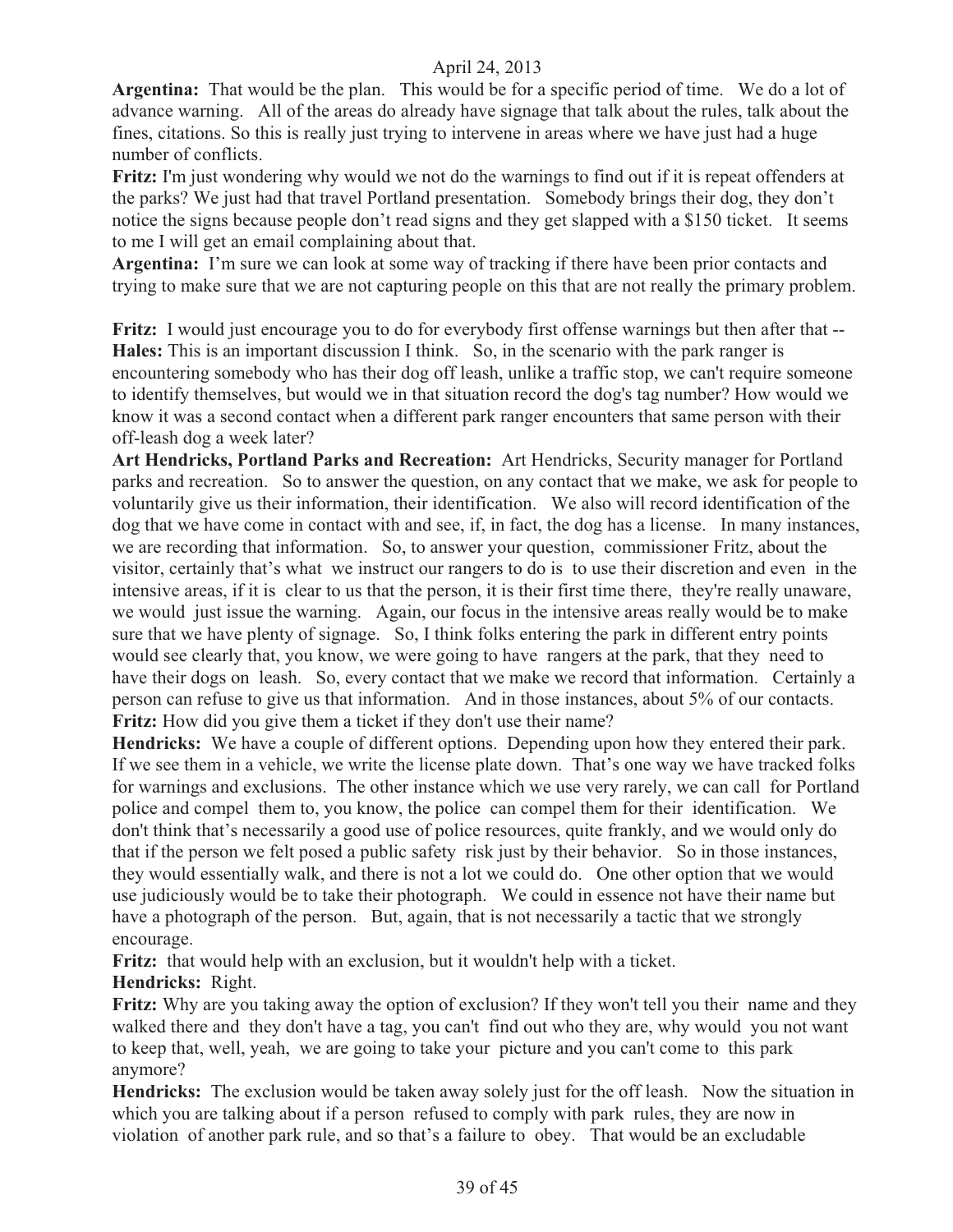offense. And that would be is what we would exclude the person for, would be, the failure to really comply with the park rules. But if it is solely an issue of them not having their dog on leash or them not picking up, our primary goal really is to educate them and get their voluntary compliance. We are not really focused as much on the punitive aspects, but we do have some parks that are chronic, we where have consistent folks not following the rules.

**Novick:** Maybe i'm missing something, but what I have heard in the last few minutes, it sounds like people who are cooperative and voluntarily give you their names will get \$150 fine and people who say, to hell with you and refuse to give you their names, will wind up walking away without a fine. That seems kind of unfair.

**Hendricks:** well, it's just the challenge that we have given the role of not only the park ranger, but this is also an issue for animal control. That there are some people who will refuse to be compliant with our role in terms of enforcing the code. So, we will make efforts to work with the police depending upon their resources and depending upon, you know, which instance we're talking about. But it is something that we frequently encounter where people will refuse to work with us around not just this issue, but other park issues.

**Novick:** I had contact about this from somebody who served on the joint city/county animal control task force, or whatever it was called, a couple of years ago, who raised a couple of concerns. One is that he is concerned about park rangers who haven't gone through dpsst training, having law enforcement authority. Another is sort of a general concern that the county, the city seeded animal control authority to the county some years ago in a general matter. The task force suggested ramping up licensing enforcement and the county using that to expand animal control enforcement. And concerns that this is abandoning that model. I had a concerned that was raised basically from my staff contacting Mike Oswald at Multnomah county animal services and he said he had not seen the ordinance until yesterday. Now actually having seen it, he isn't really opposed to it. But it seems to me that on an issue like this, where there definitely should be a close city/council relationship, I was concerned that oswald hadn't seen the ordinance before. I would like you to address the three issues.

**Jimenez:** sure, I can start with the last one. over a series of months we have been talking with Multnomah county animal control on this issue and making them aware in terms of what the proposal is and then we went ahead and sent them the ordinance. Major components and the framework of the ordinance has been clearly communicated to Multnomah animal control services. I don't know if you want to touch a little bit more about that.

**Hendricks:** We have met, not only with mike oswald but his staff and we have had a close working relationship with some of the online staff in terms of this ordinance. We have had discussions with the county for quite sometime. I would like to speak on the issue of the dpsst certification. All park rangers are Dpsst certified as a requirement for employment. We are certified by the state. And in fact we go above and beyond what the required state certification is. In addition to that, an aspect of that would be continuing to have training from Multnomah county animal control, about animal issues, because the off-leash issue and this group issue are a very small slice of the kinds of animal issues that we see impacting folks within parks. As mike oswald and I have agreed, we will continuing to work with them on various issues, dangerous dogs probably being at the very top of that list. And work closely with them. I think in terms of what you are speaking to around the 2008 report, that really looked comprehensively at animal services. And I think over the last 10 years, we worked with Multnomah county on the off-leash issue. And have just found that we think this approach is going to be more efficient and it is going to be more effective to getting the outcome that we're trying to look for. Because this problem continues to grow.

**Novick:** I mean, wouldn't it be a lot easier, however, for you to operate and to enforce this ordinance, for example, if the county did ramp up its licensing requirements and there was a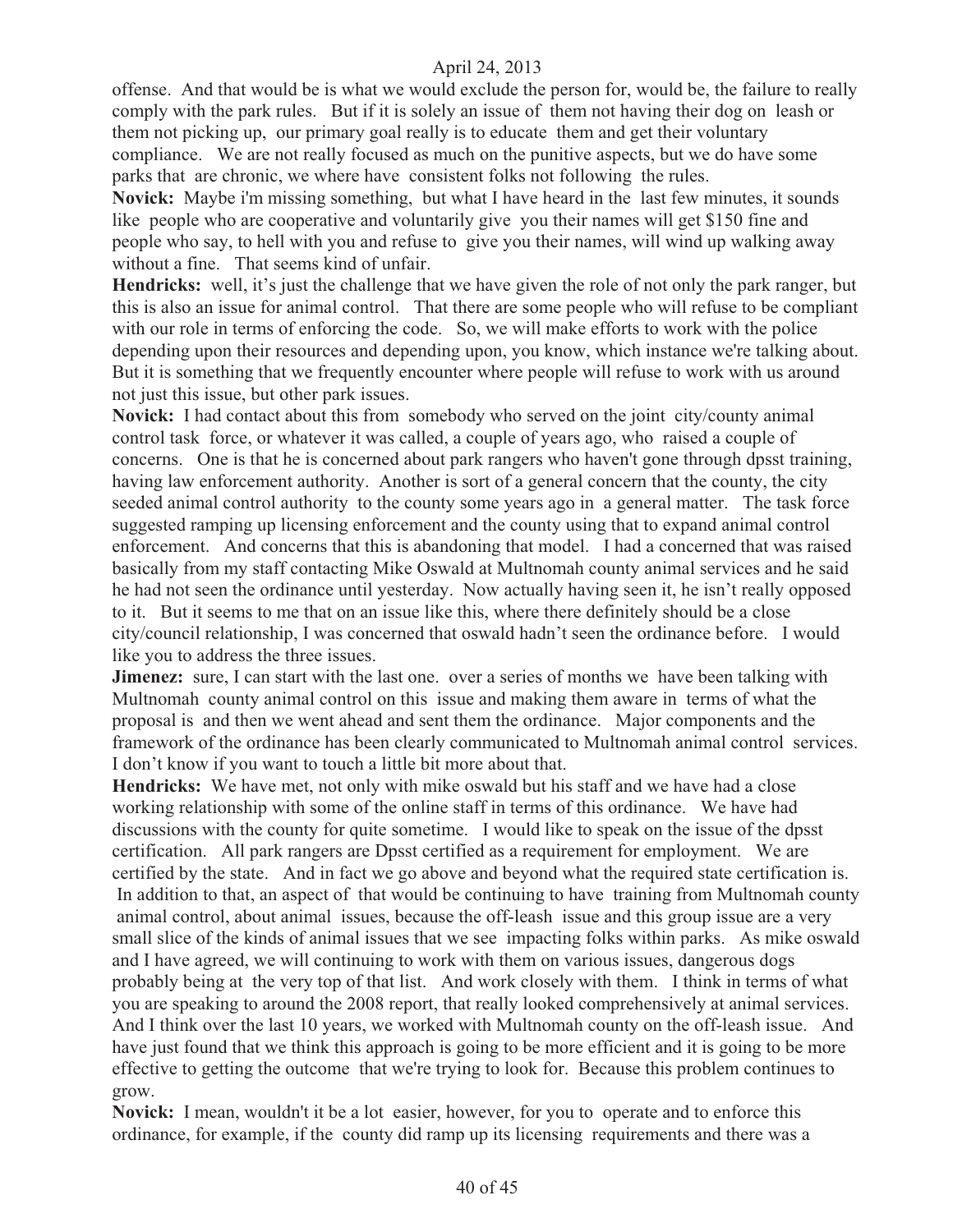concerted effort to make sure that the dogs are licensed so that you could take a picture of the license and find people that way?

**Hendricks:** Well, to that extent, we -- I do think that any effort by the county to ramp up licensing efforts and for them to have more resources, my understanding is that they have somewhere between six to eight animal control officers for the entire county. And we, in fact, over the past 10 years, have been one of the sources working partnership with them to get people to be compliant. Every time we make contact, if a folk -- if a person doesn't have their dog registered, we will forward that information on to the county and the county follows up to either, you know, cite them or ask them to register their dog. We will continue to work in partnership with the county about getting compliance from folks, but my understanding is that over the years, they have had limited resources to increase enforcement staff.

**Saltzman:** I just have one question. you mentioned taking someone's picture is like maybe a last resort. Why wouldn't you take a picture of a person or a dog if they're saying oh, I don't have my id? I think that there is something about people knowing that their picture exists that will make them a little more willing to be compliant a second time around. Use the picture -- just taking the picture with the iPhone.

**Hendricks:** Commissioner, I agree with you. I guess the picture I want to give you is that our rangers are very good at, in the vast majority of cases, to get people to comply with us. Even if they're resistant at the beginning. I think our role is primarily is to be educators and again to get them to be compliant with the rules and we will use those tactics. And when I say as a last resort there are other things we will try to do to get that person to be persuasive. If we have individuals who are being beyond obstinate and being combative, then we will rely on our partners at the police bureau to support us in terms of regaining compliance.

**Hales:** Other questions from staff?

**Novick:** Just one more. The ordinance talks about fines of up to \$150, in the presentation it seems like the assumption was you go straight from warning to exactly \$150?

**Jimenez:** Correct. That is what the current fee structure is now. So it would be a \$150 fine. **Novick:** Do you think that there might be an argument from say, a warning to \$75 to \$150 for a second offense, or something like that?

**Jimenez:** I think there is an argument. I think what we will do under that case though is we had the \$150 fine in place for 2002 and we would be losing that and having to have build more awareness around that aspect of the program.

**Hales:** This ordinance gives the commissioner in charge some discretion, but not on that, that \$150 in code?

**Jimenez:** Correct, it would be part of the code.

**Hales:** it isn't now?

**Argentina:** It is now.

**Jimenez:** Yes.

**Hales:** \$150 is in code already.

**Novick:** But this ordinance says up to, not to exceed \$150. It seems to imply that there's, I took that to mean that the commissioner in charge would have discretion to arrange a structure to includef fines less than that.

**Fritz:** That is what I read, too.

**Hendricks:** so currently, prior to last year, the fine was \$150. That is consistently what it has been since 2002 if someone had their dog off the leash, they would be given \$150 fine. Certainly how it reads, that's something that we could take a look at if council so chose.

Fritz: How many times have we imposed the \$150 fine?

**Hendricks:** Well, to clarify, what we have been -- the county is the one that imposed the fine. And at most it has been about 100 to 120 people.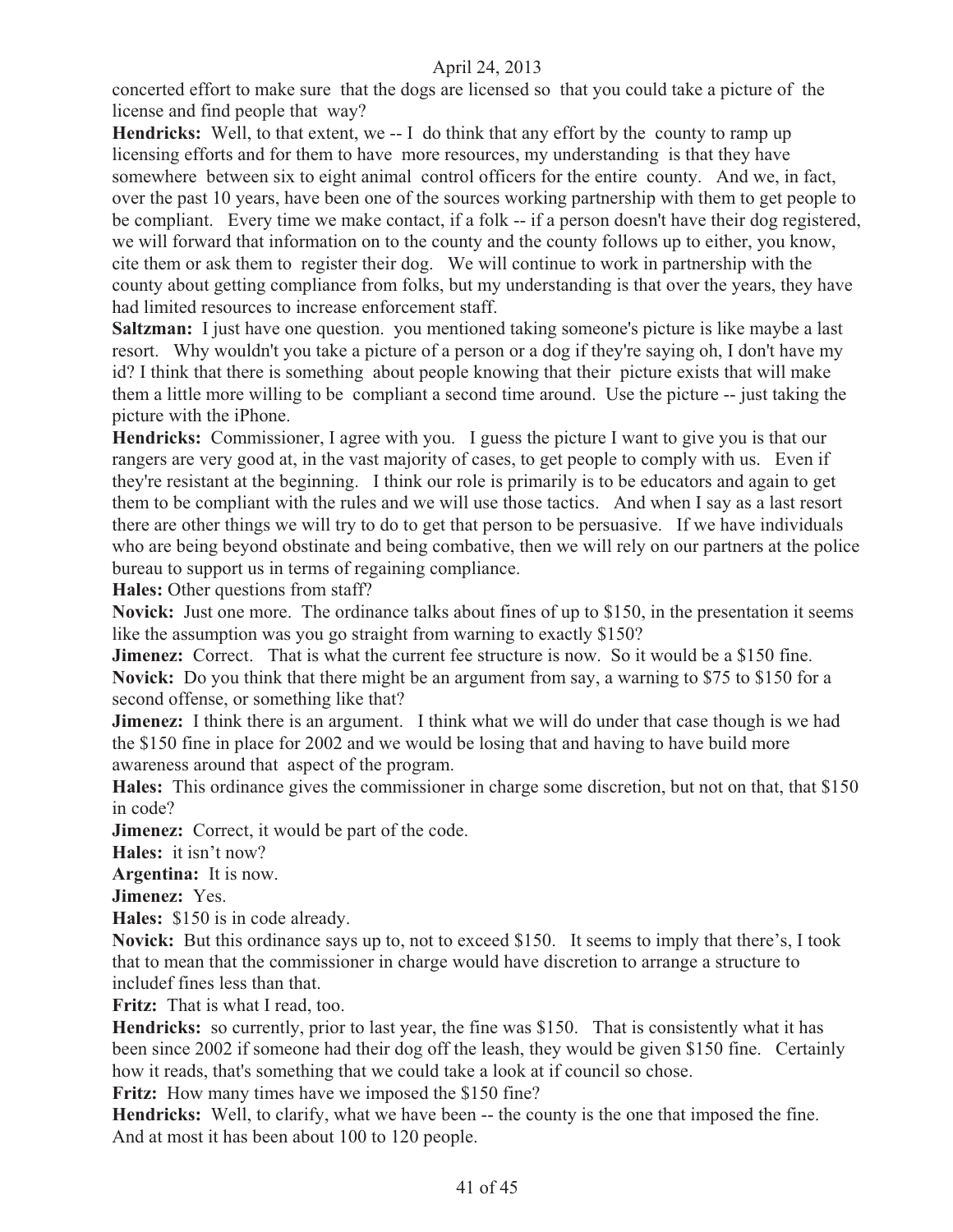Fritz: I would echo commissioner novick's comment, that it could be okay if the commissioner of parks had a more sliding scale. It seems to me that you might get better compliance if you had to fork out \$20 the first time, \$50 the second time. Maybe you would get cash on demand. Because the goal is to get folks to come into compliance. I personally have noticed a lot less, a lot fewer dog owners who are irresponsible over the last twenty five years that I've been here. So I think that we are developing a culture of, yes, that's what we do here, we pick up after our dogs. I'm not sure that the off-leash part of it, is still part, particularly in parks -- sense that it is a park so my dog gets to run around.

**Jimenez:** I just want to touch on that there is an appeal process for this. Which is part of the presentation. I know we're running short on time.

**Hales:** Interrupted your presentation, sorry Eileen. Are we there?

**Jimenez:** Yeah.

**Saltzman:** Is there perhaps a community service option where people could help pick up waste in lieu of a fine?

**Hales:** Now we are getting creative.

**Jimenez:** We haven't thought through that option. That's for sure.

**Hales:** I think we want to hear from the public. There's some folks signed up to testify. But I think you're hearing a sense of the council that there may not be anything wrong with the construction of the ordinance. it gives some discretion to the commissioner in charge, whoever that is going to be. And the bureau to, I think you're also getting a strong sense of the council that some fairly graduated approach rather than, too bad you weren't here for the educational program. We're nailing you for \$150 bucks. I think all of us are balking at that prospect. So a more graduated approach I think is allowed by the ordinance in the not to exceed language with respect to the fine give the commissioner and the bureau a chance to one, try something reasonable and two, modify based on the number of emails commissioner fritz gets or the rest of us do. So I think that's, unless I'm misstating here, I think that's a sense of the council here is that we want you to use the authority in the ordinance to develop a more graduated approach. I think we'll hear what people here think about that. but I think there is some consensus about that on the docks.

**Jimenez:** we can develop that approach for you.

Hales: ok, thanks. People who have signed up to testify for this item?

**Moore-Love:** We have four people signed up.

Hales: Welcome. You're on first.

**Allen Field:** Good afternoon, mayor hales. Commissioners. My name is allen field. I live in the richmond area about four blocks from the sewallcrest park for the past twenty two years. and most of those years I have been going to the park almost daily with my various dogs. My current dog is almost 15 and we're still able to walk there most days and go to the park and community garden. I was on the original off leash advisory committee in 2003 and 4 and I was on the current, most recent off leash advisory committee. I just want to make four quick points on this. First, I think the site steward groups which we formed at sewallcrest are absolutely key to the success of this program. They are key to have dog owners educate each others, self-police and to help parks and rec maintain the off leash areas. In richmond I joined the board so we could create a sewallcrest site steward group. A very active group. We did monthly poop-trash pick ups, we educated dog owners, we did a comprehensive survey of attitudes and helped maintain that area. So I think the city can do a lot more to encourage creation of more sites, steward groups. Part of my role on this recent committee is I drafted the new stewardship tool kit to help encourage people and institutionalize the ability to form steward groups. But the city can do more. do outreach, to welcome people to come forward and inform steward groups, maybe create a partnership coordinator position to devise these things. Encourage people to create a friends of Portland dog parks. Second, I'm very encouraged that the rangers' primary role is to be education first and park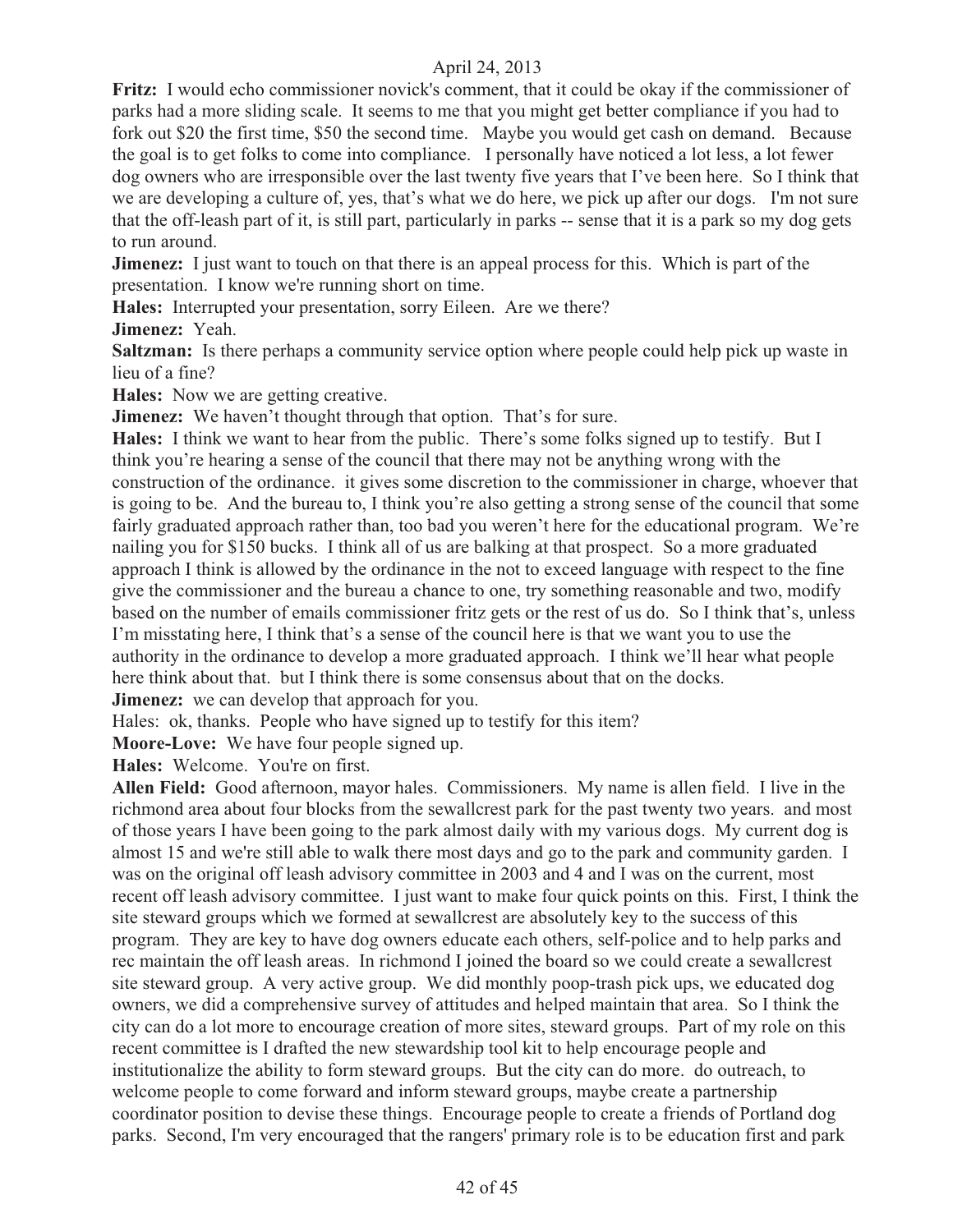and rec's ambassadors. Portland is the number one dog city in the country. Friendly park rangers are key. Discretion and I think your proposed changes about graduated fine is an excellent idea. Third, my understanding is fines will go into a security fund, which helps pay for these rangers. I think that is a mistake. You should put fines into a general fund. This is bad p.r., it doesn't look good an you might have a mindset among some rangers that their salaries are supported by fines. It's easy to put in general fund and transfer it. It's not a good way to set it up. That's my suggestion. Fourth, I think parks should do a system-wide assessment of which areas have outdated boundaries and hours based on changed circumstances. sewallcrest is a prime example. I gave you the schedule there to show you how it's the most complicated scheduled in the city. 13 time periods, five seasons. For mornings there's a 6:00 to 8:00, 6:00 to 9:00, 6:00 to 10:00 and 6:00 to midnight. It's way too confusing. Most dog owners at sewallcrest don't really pay attention to this. The reason why it's complicated was devised around edwards grade school which shut down in 2007. this needs to be simplified. You'll have much better buy-in and compliance and less hassle. Lastly, a quick wrap up, one in three households has a dog. So I really applaud and thank the city and council for giving this issue so much time and effort and money over the past ten years to make this the best off leash dog perimeter in the city and Portland, the number one dog town in the country. Thank you.

#### **Hales:** thank you.

**Barbara Pierce:** my name is barbara pierce and I'm testifying on behalf of my husband cj hurley and myself. We have had many dogs over the years and currently have one. We take her for a long walk every morning and our daily path takes us through two northeast Portland parks. Oregon park which does not have an off leash area and laurelhurst. On the weekends we frequent lots of other parks. We have experience with this issue in many parks in the city. Our dog is always walked on a leash but unfortunately we regularly encounter a lot of off leash dogs outside of the official off leash areas and it's a big problem for us and it impacts our ability to walk in and use certain areas of the park. On many occasions when we have issues with off leash dogs it requires us to leave the park all together and go on a different route. So our ability to enjoy our wonderful city parks is greatly impacted by off leash dogs. Most days we're likely to encounter as many off leash dogs as we do on outside the off leash areas. On occasion we ask people to leash their dog before they go by us or before we walk by. Sometimes that's met with a smile and people happy to do it, often with anger and the representation that we are the problem because we have our dog on a leash. there are people who regularly visit by car, let their dog of the car, the dog runs happily into the park to play while the person is getting their kid out of the car, they are closing up the car or doing whatever. We have witnessed instances where we have to stop our dog and just stand and wait up to five minutes while this off leash dog is running around playing and the parent is back at the car and can't even see them. At laurelhurst there's a lot of foliage between the paths and the street. So when dogs are running up to our dog she reacts in a defensive manner. On leash and off leash dogs don't always mix. That creates a situation we have to deal with often if the dog will not retreat when we tell it to. Then we're having to muscle our dog to get her out of the way. That's not good for her physically or us physically. Unfortunately it's a regular occurrence and something that we stress over. In the past 15 months we have had three occasions where we have encountered aggressive dogs who've approached our dog and would not retreat when commanded. We have seen this with other people as well. It's a regular occurrence at Laurelhurst park. When it happens in these situations where the dogs are aggressive the dog owner never has a sense of urgency about getting their dog, so then it becomes this prolonged -- creates more agitation between the dogs and in every occasion when we have addressed the other dog owner, they've reacted really viciously and often violently. We love our city parks and we love dogs in general. We want people and dogs to be able enjoy our parks and get lots of outdoor activity. We fully support off leash dog areas and feel we are lucky to have so many in Portland, however we believe it's unfair to dogs and people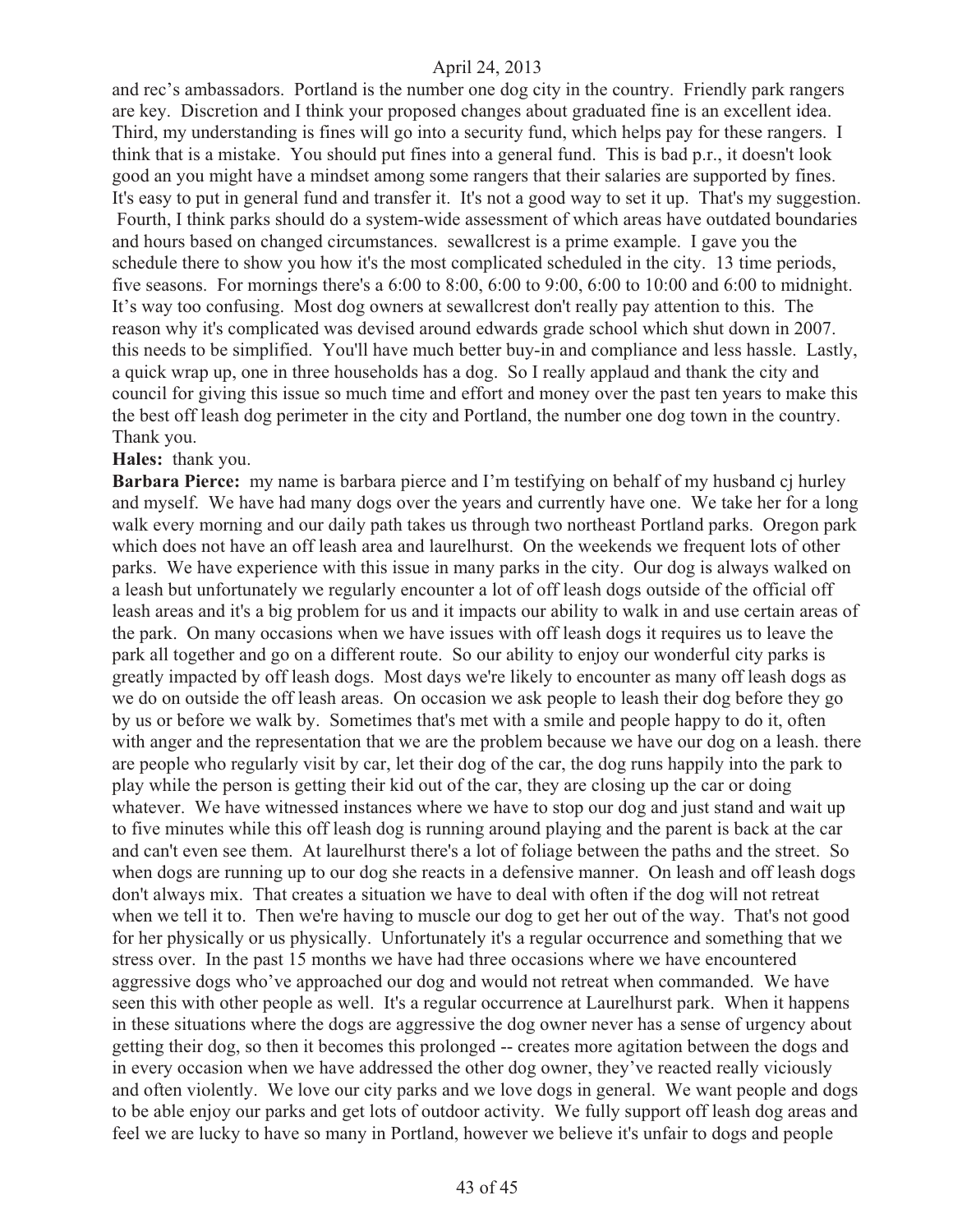that our parks cannot be enjoyed because of off leash dogs and owners not following the law. we would love to be able to go on our daily walks with our dog and not have to constantly stop while someone gets their dog under control or divert our path because we are concerned about the behavior of an off leash dog that is not being monitored. I would like to say that there was a short period of time last spring and summer when leash laws were being enforced in Laurelhurst park and ranger presence was increased. We noticed a big difference during that time and it was really nice while it lasted. Unfortunately when funding or whatever happen to take the ranger presence away then people started going back to breaking the law. We would like to encourage council to approve the proposed code change for greater enjoyment of all parks for people and pets. **Hales:** thanks very much. Hi.

**Tanya March:** Hi, my name is tanya march and I'm going to just focus on the scoop part of this particular motion before you today. Mr. Saltzman, about six years ago when my child was in kindergarten, I have a child in kindergarten in mlc school currently as well, but carol Murphy was her kindergarten teacher and she said I need to do something about the pooping in couch park. half of the shoes of the kindergarteners would be left outside of the classroom on a daily basis because people weren't picking up after their dogs excrement. What has happened in my opinion is we have a lot of parents who actually go out to couch park, which is the mlc, it's public school property, run by the parks department, and cleaning up that dog excrement. We have our janitor staff going to through playground every morning and we have parks and rec staff that do it as well. It's not that the pick  $up - it's being handled in many ways. When I went to a tree planning on saturday we had$ to create from that road strip where they were planting two maple trees, a pile of dog poop so that when we were doing the tree planting, we wouldn't get our hands in the dog poop when the kids were digging with their troughs from the volunteer group. I'm really excited. You know, here it's been six years that there's going to be some enforcement potential for getting owners to pick up after their own poop. Thank you.

**Hales:** Thank you. You're on. No, you're good.

**Susan Lindsay:** I'm susan Lindsay from the buckman community association. The concern that I have about this ordinance as it's written is that neighborhoods that have parks that are heavily used and in areas where there are a lot of young people that have dogs that may not have cars and no means to get them to off leash areas such as buckman and colonel summers park which we requested when the off leash areas were first being created, we requested that an off leash area be put in there. We have many, many, hundreds of people who are in their 20s and have dogs and like to spend time with their pets and mix with people. We didn't get that. So what happens is a park like that can easily be seen as a heavily noncompliant park. People can be fined under the ordinance that you're suggesting. My concern about that also, I share what alan says, i'm very concerned about the idea that the rangers now when -- I remember when the ranger program was created and we were pretty much guaranteed they were not going to be out there spending a lot of time focusing on dogs and writing tickets for dogs. Now i'm very concerned that is going to be happening, especially with the way the funds are being set aside. So I think that I would really caution against this as it is because you have to think that there are areas where people are unable to due to the fact that they are trying to live without cars and using alternative transportation modes to be able to transport their animal to an off leash area. I'm in complete agreement with my neighbor here from northwest Portland about the scoop law. I don't have any concern about this, but the leash law, this is a way that people like to spend time with their animals. Not every neighborhood has this. Many neighborhoods have multiple off leash areas in the parks. Some don't have any at all. I think that's an equity issue. I would hate to see young people of Portland be penalized in getting that's really large, which I think is sort of egregious, \$150, I think that is huge. And tickets for something they do as a way to decompress after work, hang out with friends, for the most part is pretty benign. They would do it in off leash areas if they had one but they don't. Thank you.